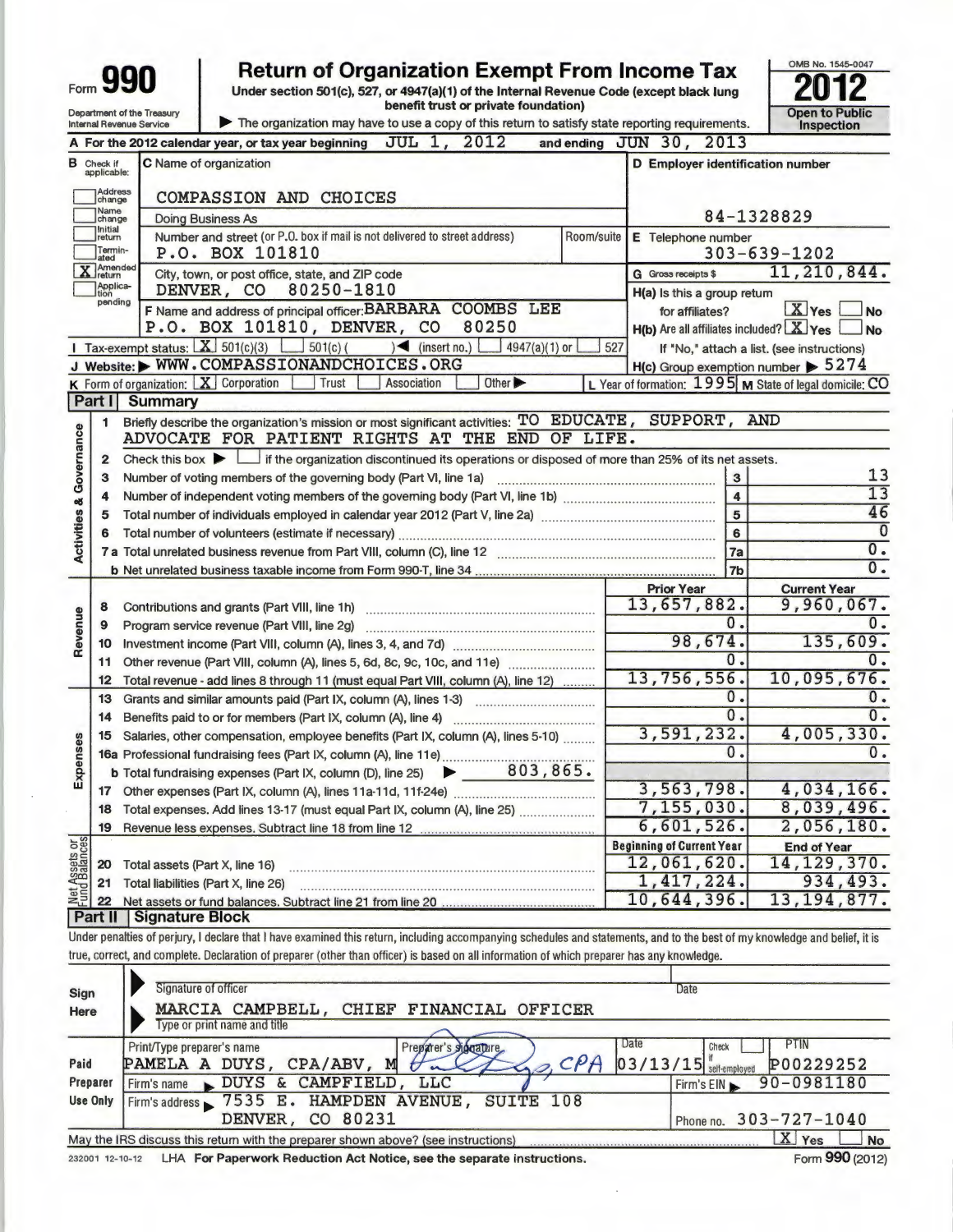|                | COMPASSION AND CHOICES<br>Form 990 (2012)                                                                                                                       | 84-1328829<br>$Page$ 2                                             |
|----------------|-----------------------------------------------------------------------------------------------------------------------------------------------------------------|--------------------------------------------------------------------|
|                | Part III   Statement of Program Service Accomplishments                                                                                                         |                                                                    |
|                |                                                                                                                                                                 |                                                                    |
| 1              | Briefly describe the organization's mission:<br>COMPASSION AND CHOICES IMPROVES CARE AND EXPANDS CHOICE AT THE END OF                                           |                                                                    |
|                | WE SUPPORT, EDUCATE AND ADVOCATE.<br>LIFE.                                                                                                                      |                                                                    |
|                |                                                                                                                                                                 |                                                                    |
| $\mathbf{2}$   | Did the organization undertake any significant program services during the year which were not listed on                                                        |                                                                    |
|                | the prior Form 990 or 990-EZ?                                                                                                                                   | $\sqrt{\mathsf{Yes}\mathord{\;\mathbb{X}}\mathord{\;\mathsf{No}}}$ |
|                | If "Yes," describe these new services on Schedule O.                                                                                                            |                                                                    |
| 3              | Did the organization cease conducting, or make significant changes in how it conducts, any program services?<br>If "Yes," describe these changes on Schedule O. | $\sqrt{}$ Yes $\sqrt{}\frac{\text{X}}{\text{N}}$ No                |
| 4              | Describe the organization's program service accomplishments for each of its three largest program services, as measured by expenses.                            |                                                                    |
|                | Section 501(c)(3) and 501(c)(4) organizations are required to report the amount of grants and allocations to others, the total expenses, and                    |                                                                    |
|                | revenue, if any, for each program service reported.<br>2,809,626.                                                                                               | 23,750.                                                            |
| 4a             | including grants of \$<br>) (Expenses \$<br>(Code:<br>PROMOTE AWARENESS AND EDUCATION RELATING TO END-OF-LIFE CHOICES THROUGH                                   | ) (Revenue \$                                                      |
|                | OUR WEBSITE, QUARTERLY MAGAZINE, CONVENTIONS/ CONFERENCES, PAMPHLETS                                                                                            |                                                                    |
|                | AND BROCHURES, BOOKS AND VIDEOS, AND BY SPEAKING AT PUBLIC EVENTS AND                                                                                           |                                                                    |
|                | WRITING ARTICLES.                                                                                                                                               |                                                                    |
|                |                                                                                                                                                                 |                                                                    |
|                |                                                                                                                                                                 |                                                                    |
|                |                                                                                                                                                                 |                                                                    |
|                |                                                                                                                                                                 |                                                                    |
|                |                                                                                                                                                                 |                                                                    |
|                |                                                                                                                                                                 |                                                                    |
| 4b             | 1,710,368.<br>including grants of \$<br>(Code:<br>(Expenses \$<br>ADVOCACY FOR INDIVIDUALS THROUGH CREATIVE LEGAL AND LEGISLATIVE                               | 705, 244.<br>) (Revenue \$                                         |
|                | INITIATIVES TO SECURE COMPREHENSIVE AND COMPASSIONATE OPTIONS AT THE                                                                                            |                                                                    |
|                | END OF LIFE. WE SET NATIONAL STANDARDS FOR END-OF-LIFE CARE AND ASSERT                                                                                          |                                                                    |
|                | CONSTITUTIONAL PROTECTION FOR AID IN DYING.                                                                                                                     |                                                                    |
|                |                                                                                                                                                                 |                                                                    |
|                |                                                                                                                                                                 |                                                                    |
|                |                                                                                                                                                                 |                                                                    |
|                |                                                                                                                                                                 |                                                                    |
|                |                                                                                                                                                                 |                                                                    |
|                |                                                                                                                                                                 |                                                                    |
| 4с             | 858,786. including grants of \$<br>(Code:<br>) (Expenses \$                                                                                                     | ) (Revenue \$                                                      |
|                | PROVIDE OUR MEMBERS WITH RESOURCES TO HELP THEM AND THEIR LOVED ONES<br>MAINTAIN CONTROL OF THE FINAL CHAPTERS OF THEIR LIVES.                                  |                                                                    |
|                |                                                                                                                                                                 |                                                                    |
|                |                                                                                                                                                                 |                                                                    |
|                |                                                                                                                                                                 |                                                                    |
|                |                                                                                                                                                                 |                                                                    |
|                |                                                                                                                                                                 |                                                                    |
|                |                                                                                                                                                                 |                                                                    |
|                |                                                                                                                                                                 |                                                                    |
|                |                                                                                                                                                                 |                                                                    |
| 4d             | Other program services (Describe in Schedule O.)<br>$1,092,382$ and including grants of \$<br>(Expenses \$<br>(Revenue \$                                       | 412, 200.                                                          |
| 4е             | 6,471,162.<br><b>Total program service expenses</b>                                                                                                             |                                                                    |
| 232002         |                                                                                                                                                                 | Form 990 (2012)                                                    |
| $12 - 10 - 12$ | $\overline{2}$                                                                                                                                                  |                                                                    |
|                | 15050313 143918 10350.00<br>2012.06010 COMPASSION AND CHOICES                                                                                                   | 10350_01                                                           |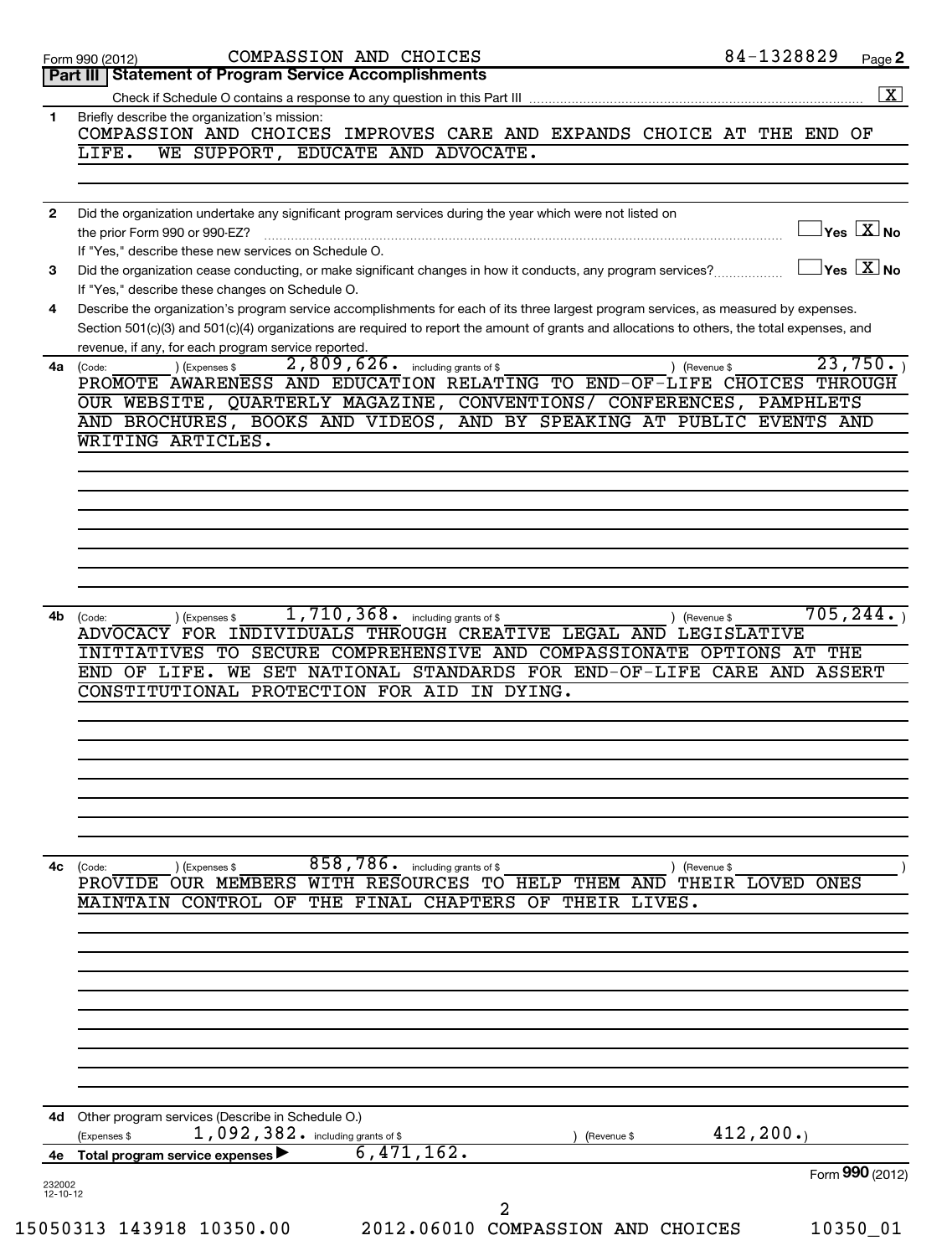Form 990 (2012) Page COMPASSION AND CHOICES 84-1328829

**Part IV Checklist of Required Schedules**

|    |                                                                                                                                                                                                                                                                                                                                                                      |                 | Yes                     | No |
|----|----------------------------------------------------------------------------------------------------------------------------------------------------------------------------------------------------------------------------------------------------------------------------------------------------------------------------------------------------------------------|-----------------|-------------------------|----|
| 1. | Is the organization described in section $501(c)(3)$ or $4947(a)(1)$ (other than a private foundation)?                                                                                                                                                                                                                                                              |                 |                         |    |
|    | If "Yes," complete Schedule A                                                                                                                                                                                                                                                                                                                                        | 1               | х                       |    |
| 2  |                                                                                                                                                                                                                                                                                                                                                                      | $\mathbf{2}$    | $\overline{\textbf{x}}$ |    |
| 3  | Did the organization engage in direct or indirect political campaign activities on behalf of or in opposition to candidates for                                                                                                                                                                                                                                      | 3               |                         | x  |
| 4  | Section 501(c)(3) organizations. Did the organization engage in lobbying activities, or have a section 501(h) election in effect                                                                                                                                                                                                                                     |                 |                         |    |
|    |                                                                                                                                                                                                                                                                                                                                                                      | 4               | x                       |    |
| 5  | Is the organization a section 501(c)(4), 501(c)(5), or 501(c)(6) organization that receives membership dues, assessments, or                                                                                                                                                                                                                                         | 5               |                         | x  |
| 6  | Did the organization maintain any donor advised funds or any similar funds or accounts for which donors have the right to                                                                                                                                                                                                                                            |                 |                         |    |
|    | provide advice on the distribution or investment of amounts in such funds or accounts? If "Yes," complete Schedule D, Part I                                                                                                                                                                                                                                         | 6               |                         | x  |
| 7  | Did the organization receive or hold a conservation easement, including easements to preserve open space,                                                                                                                                                                                                                                                            |                 |                         |    |
|    |                                                                                                                                                                                                                                                                                                                                                                      | $\overline{7}$  |                         | x  |
| 8  | Did the organization maintain collections of works of art, historical treasures, or other similar assets? If "Yes," complete<br>Schedule D, Part III <b>Marting Community Contract Contract Contract Contract Contract Contract Contract Contract Contract Contract Contract Contract Contract Contract Contract Contract Contract Contract Contract Contract Co</b> | 8               |                         | x  |
| 9  | Did the organization report an amount in Part X, line 21, for escrow or custodial account liability; serve as a custodian for                                                                                                                                                                                                                                        |                 |                         |    |
|    | amounts not listed in Part X; or provide credit counseling, debt management, credit repair, or debt negotiation services?<br>If "Yes," complete Schedule D, Part IV                                                                                                                                                                                                  | 9               |                         | x  |
| 10 | Did the organization, directly or through a related organization, hold assets in temporarily restricted endowments, permanent                                                                                                                                                                                                                                        |                 |                         |    |
|    |                                                                                                                                                                                                                                                                                                                                                                      | 10              |                         | x  |
| 11 | If the organization's answer to any of the following questions is "Yes," then complete Schedule D, Parts VI, VII, VIII, IX, or X<br>as applicable.                                                                                                                                                                                                                   |                 |                         |    |
|    | a Did the organization report an amount for land, buildings, and equipment in Part X, line 10? If "Yes," complete Schedule D,                                                                                                                                                                                                                                        |                 |                         |    |
|    | Part VI                                                                                                                                                                                                                                                                                                                                                              | 11a             | x                       |    |
|    | <b>b</b> Did the organization report an amount for investments - other securities in Part X, line 12 that is 5% or more of its total                                                                                                                                                                                                                                 | 11 <sub>b</sub> |                         | x  |
|    | c Did the organization report an amount for investments - program related in Part X, line 13 that is 5% or more of its total                                                                                                                                                                                                                                         |                 |                         |    |
|    |                                                                                                                                                                                                                                                                                                                                                                      | 11c             |                         | x  |
|    | d Did the organization report an amount for other assets in Part X, line 15 that is 5% or more of its total assets reported in                                                                                                                                                                                                                                       |                 |                         |    |
|    |                                                                                                                                                                                                                                                                                                                                                                      | 11d             |                         | x  |
|    |                                                                                                                                                                                                                                                                                                                                                                      | 11e             | х                       |    |
|    | f Did the organization's separate or consolidated financial statements for the tax year include a footnote that addresses                                                                                                                                                                                                                                            |                 | х                       |    |
|    | the organization's liability for uncertain tax positions under FIN 48 (ASC 740)? If "Yes," complete Schedule D, Part X<br>12a Did the organization obtain separate, independent audited financial statements for the tax year? If "Yes," complete                                                                                                                    | 11f             |                         |    |
|    | Schedule D, Parts XI and XII                                                                                                                                                                                                                                                                                                                                         | 12a             |                         | x  |
|    | <b>b</b> Was the organization included in consolidated, independent audited financial statements for the tax year?                                                                                                                                                                                                                                                   |                 |                         |    |
|    | If "Yes," and if the organization answered "No" to line 12a, then completing Schedule D, Parts XI and XII is optional <i>maniman</i>                                                                                                                                                                                                                                 | 12 <sub>b</sub> | X.                      |    |
| 13 |                                                                                                                                                                                                                                                                                                                                                                      | 13              |                         | X  |
|    | 14a Did the organization maintain an office, employees, or agents outside of the United States?                                                                                                                                                                                                                                                                      | 14a             |                         | X  |
|    | <b>b</b> Did the organization have aggregate revenues or expenses of more than \$10,000 from grantmaking, fundraising, business,                                                                                                                                                                                                                                     |                 |                         |    |
|    | investment, and program service activities outside the United States, or aggregate foreign investments valued at \$100,000                                                                                                                                                                                                                                           |                 |                         |    |
|    | Did the organization report on Part IX, column (A), line 3, more than \$5,000 of grants or assistance to any organization                                                                                                                                                                                                                                            | 14b             |                         | x  |
| 15 |                                                                                                                                                                                                                                                                                                                                                                      |                 |                         | х  |
| 16 | Did the organization report on Part IX, column (A), line 3, more than \$5,000 of aggregate grants or assistance to individuals                                                                                                                                                                                                                                       | 15              |                         |    |
|    |                                                                                                                                                                                                                                                                                                                                                                      | 16              |                         | x  |
| 17 | Did the organization report a total of more than \$15,000 of expenses for professional fundraising services on Part IX,                                                                                                                                                                                                                                              |                 |                         |    |
|    |                                                                                                                                                                                                                                                                                                                                                                      | 17              | х                       |    |
| 18 | Did the organization report more than \$15,000 total of fundraising event gross income and contributions on Part VIII, lines<br>1c and 8a? If "Yes," complete Schedule G, Part II                                                                                                                                                                                    | 18              | х                       |    |
| 19 | Did the organization report more than \$15,000 of gross income from gaming activities on Part VIII, line 9a? If "Yes,"                                                                                                                                                                                                                                               |                 |                         |    |
|    | complete Schedule G, Part III                                                                                                                                                                                                                                                                                                                                        | 19              |                         | х  |
|    |                                                                                                                                                                                                                                                                                                                                                                      | <b>20a</b>      |                         | x  |
|    |                                                                                                                                                                                                                                                                                                                                                                      | 20 <sub>b</sub> |                         |    |

Form (2012) **990**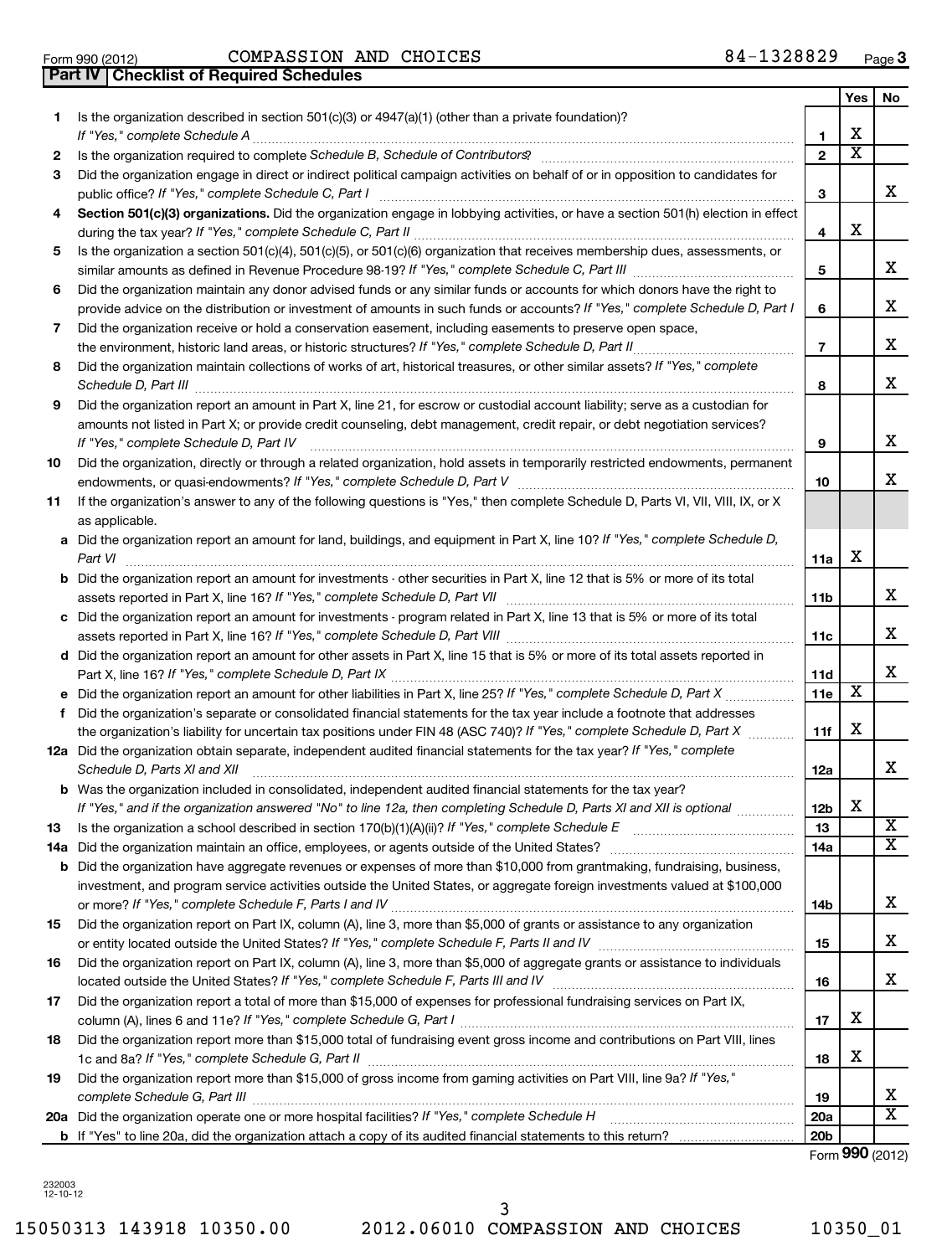15050313 143918 10350.00 2012.06010 COMPASSION AND CHOICES 10350\_01 4

## *(continued)* **Part IV Checklist of Required Schedules** Form 990 (2012) Page COMPASSION AND CHOICES 84-1328829

|    |                                                                                                                                                                                                                                                                                           |                 | Yes | No                      |
|----|-------------------------------------------------------------------------------------------------------------------------------------------------------------------------------------------------------------------------------------------------------------------------------------------|-----------------|-----|-------------------------|
| 21 | Did the organization report more than \$5,000 of grants and other assistance to any government or organization in the<br>United States on Part IX, column (A), line 1? If "Yes," complete Schedule I, Parts I and II                                                                      | 21              |     | х                       |
| 22 | Did the organization report more than \$5,000 of grants and other assistance to individuals in the United States on Part IX,<br>column (A), line 2? If "Yes," complete Schedule I, Parts I and III                                                                                        | 22              |     | X                       |
| 23 | Did the organization answer "Yes" to Part VII, Section A, line 3, 4, or 5 about compensation of the organization's current                                                                                                                                                                |                 |     |                         |
|    | and former officers, directors, trustees, key employees, and highest compensated employees? If "Yes," complete<br>Schedule J                                                                                                                                                              | 23              | х   |                         |
|    | 24a Did the organization have a tax-exempt bond issue with an outstanding principal amount of more than \$100,000 as of the<br>last day of the year, that was issued after December 31, 2002? If "Yes," answer lines 24b through 24d and complete<br>Schedule K. If "No", go to line 25   | 24a             |     | х                       |
| b  |                                                                                                                                                                                                                                                                                           | 24b             |     |                         |
| c  | Did the organization maintain an escrow account other than a refunding escrow at any time during the year to defease                                                                                                                                                                      | 24c             |     |                         |
|    |                                                                                                                                                                                                                                                                                           | 24d             |     |                         |
|    | 25a Section 501(c)(3) and 501(c)(4) organizations. Did the organization engage in an excess benefit transaction with a<br>disqualified person during the year? If "Yes," complete Schedule L, Part I                                                                                      | 25a             |     | х                       |
|    | Is the organization aware that it engaged in an excess benefit transaction with a disqualified person in a prior year, and<br>that the transaction has not been reported on any of the organization's prior Forms 990 or 990-EZ? If "Yes," complete<br>Schedule L, Part I                 | 25 <sub>b</sub> |     | х                       |
| 26 | Was a loan to or by a current or former officer, director, trustee, key employee, highest compensated employee, or disqualified                                                                                                                                                           |                 |     |                         |
|    |                                                                                                                                                                                                                                                                                           | 26              |     | х                       |
| 27 | Did the organization provide a grant or other assistance to an officer, director, trustee, key employee, substantial<br>contributor or employee thereof, a grant selection committee member, or to a 35% controlled entity or family member                                               | 27              |     | х                       |
| 28 | Was the organization a party to a business transaction with one of the following parties (see Schedule L, Part IV                                                                                                                                                                         |                 |     |                         |
|    | instructions for applicable filing thresholds, conditions, and exceptions):                                                                                                                                                                                                               |                 |     |                         |
| а  | A current or former officer, director, trustee, or key employee? If "Yes," complete Schedule L, Part IV                                                                                                                                                                                   | 28a             |     | х                       |
| b  | A family member of a current or former officer, director, trustee, or key employee? If "Yes," complete Schedule L, Part IV                                                                                                                                                                | 28b             |     | $\overline{\text{X}}$   |
|    | c An entity of which a current or former officer, director, trustee, or key employee (or a family member thereof) was an officer,<br>director, trustee, or direct or indirect owner? If "Yes," complete Schedule L, Part IV                                                               | 28c             |     | х                       |
| 29 |                                                                                                                                                                                                                                                                                           | 29              |     | $\overline{\textbf{x}}$ |
| 30 | Did the organization receive contributions of art, historical treasures, or other similar assets, or qualified conservation<br>contributions? If "Yes," complete Schedule M                                                                                                               | 30              |     | х                       |
| 31 | Did the organization liquidate, terminate, or dissolve and cease operations?<br>If "Yes." complete Schedule N, Part I                                                                                                                                                                     | 31              |     | х                       |
| 32 | Did the organization sell, exchange, dispose of, or transfer more than 25% of its net assets? If "Yes," complete<br>Schedule N, Part II                                                                                                                                                   | 32              |     | х                       |
| 33 | Did the organization own 100% of an entity disregarded as separate from the organization under Regulations<br>sections 301.7701-2 and 301.7701-3? If "Yes," complete Schedule R, Part I [1] [1] [1] [1] [1] [1] sections 301.7701-2 and 301.7701-3? If "Yes," complete Schedule R, Part I | 33              |     | x                       |
| 34 | Was the organization related to any tax-exempt or taxable entity? If "Yes," complete Schedule R, Part II, III, or IV, and<br>Part V, line 1                                                                                                                                               | 34              | х   |                         |
|    |                                                                                                                                                                                                                                                                                           | 35a             |     | X                       |
|    | b If "Yes" to line 35a, did the organization receive any payment from or engage in any transaction with a controlled entity                                                                                                                                                               | 35 <sub>b</sub> |     |                         |
| 36 | Section 501(c)(3) organizations. Did the organization make any transfers to an exempt non-charitable related organization?                                                                                                                                                                | 36              |     | х                       |
| 37 | Did the organization conduct more than 5% of its activities through an entity that is not a related organization                                                                                                                                                                          | 37              |     | х                       |
| 38 | Did the organization complete Schedule O and provide explanations in Schedule O for Part VI, lines 11b and 19?                                                                                                                                                                            | 38              | х   |                         |
|    |                                                                                                                                                                                                                                                                                           |                 |     | Form 990 (2012)         |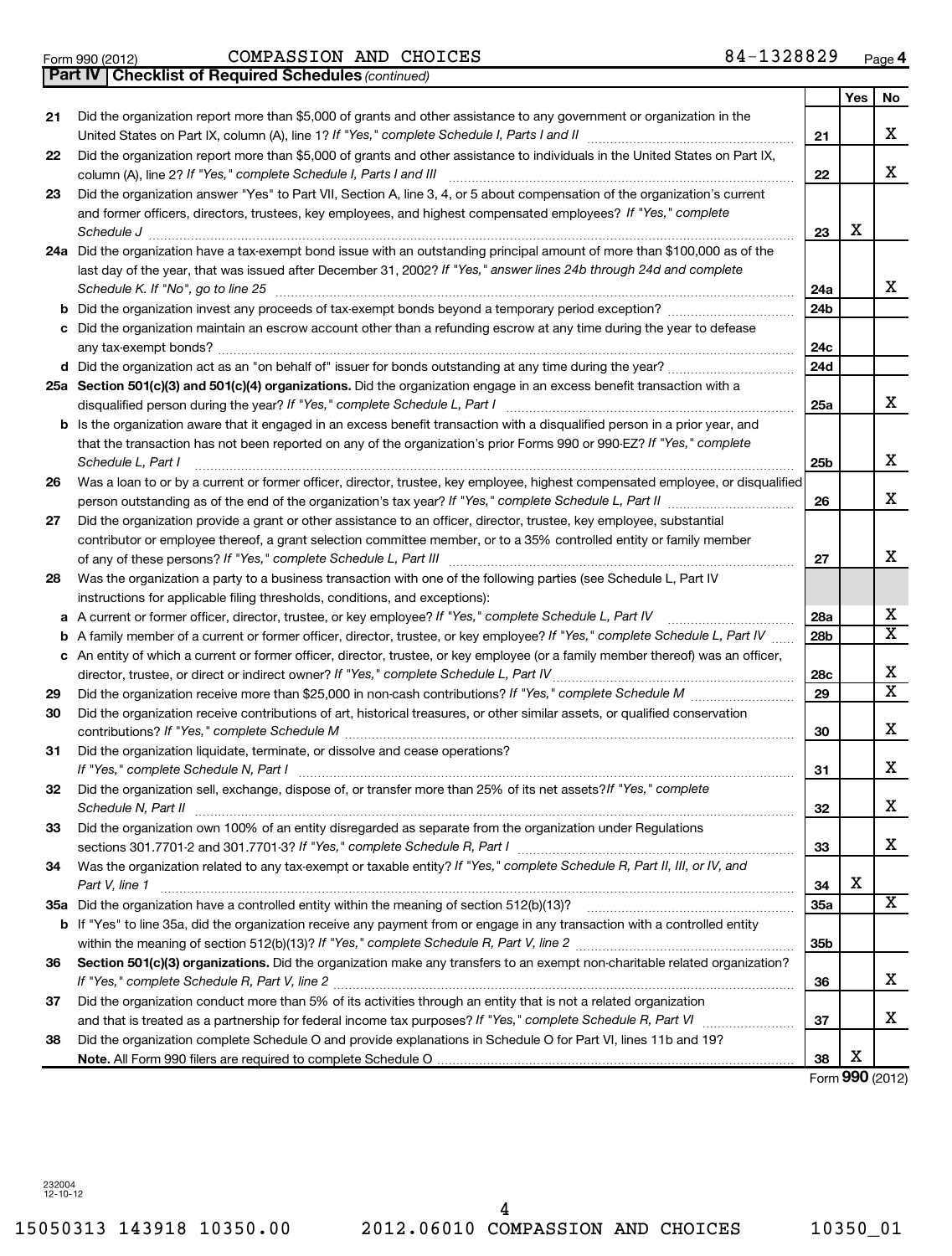|               | 84-1328829<br>COMPASSION AND CHOICES<br>Form 990 (2012)                                                                                                                                                                                                                |                |     | $Page$ 5                     |
|---------------|------------------------------------------------------------------------------------------------------------------------------------------------------------------------------------------------------------------------------------------------------------------------|----------------|-----|------------------------------|
| <b>Part V</b> | <b>Statements Regarding Other IRS Filings and Tax Compliance</b>                                                                                                                                                                                                       |                |     |                              |
|               | Check if Schedule O contains a response to any question in this Part V                                                                                                                                                                                                 |                |     |                              |
|               |                                                                                                                                                                                                                                                                        |                | Yes | <b>No</b>                    |
|               | 25<br>1a                                                                                                                                                                                                                                                               |                |     |                              |
| b             | 1 <sub>b</sub><br>Enter the number of Forms W-2G included in line 1a. Enter -0- if not applicable                                                                                                                                                                      |                |     |                              |
|               | Did the organization comply with backup withholding rules for reportable payments to vendors and reportable gaming                                                                                                                                                     |                |     |                              |
|               |                                                                                                                                                                                                                                                                        | 1c             | х   |                              |
|               | 2a Enter the number of employees reported on Form W-3, Transmittal of Wage and Tax Statements,                                                                                                                                                                         |                |     |                              |
|               | 46<br>filed for the calendar year ending with or within the year covered by this return<br>2a                                                                                                                                                                          |                |     |                              |
|               |                                                                                                                                                                                                                                                                        | 2 <sub>b</sub> | х   |                              |
|               | Note. If the sum of lines 1a and 2a is greater than 250, you may be required to e-file (see instructions)                                                                                                                                                              |                |     |                              |
|               |                                                                                                                                                                                                                                                                        | За             |     | х                            |
|               | <b>b</b> If "Yes," has it filed a Form 990-T for this year? If "No," provide an explanation in Schedule O                                                                                                                                                              | 3b             |     |                              |
|               | 4a At any time during the calendar year, did the organization have an interest in, or a signature or other authority over, a                                                                                                                                           |                |     |                              |
|               | financial account in a foreign country (such as a bank account, securities account, or other financial account)?                                                                                                                                                       | 4a             |     | х                            |
|               | <b>b</b> If "Yes," enter the name of the foreign country: $\blacktriangleright$                                                                                                                                                                                        |                |     |                              |
|               | See instructions for filing requirements for Form TD F 90-22.1, Report of Foreign Bank and Financial Accounts.                                                                                                                                                         |                |     |                              |
|               |                                                                                                                                                                                                                                                                        | 5а             |     | х                            |
| b             |                                                                                                                                                                                                                                                                        | 5 <sub>b</sub> |     | X                            |
|               |                                                                                                                                                                                                                                                                        | 5c             |     |                              |
|               | 6a Does the organization have annual gross receipts that are normally greater than \$100,000, and did the organization solicit                                                                                                                                         |                |     |                              |
|               |                                                                                                                                                                                                                                                                        | 6a             |     | x                            |
|               | <b>b</b> If "Yes," did the organization include with every solicitation an express statement that such contributions or gifts                                                                                                                                          |                |     |                              |
|               |                                                                                                                                                                                                                                                                        | 6b             |     |                              |
| 7             | Organizations that may receive deductible contributions under section 170(c).                                                                                                                                                                                          |                |     |                              |
| a             | Did the organization receive a payment in excess of \$75 made partly as a contribution and partly for goods and services provided to the payor?                                                                                                                        | 7a             |     | х                            |
|               |                                                                                                                                                                                                                                                                        | 7b             |     |                              |
|               | c Did the organization sell, exchange, or otherwise dispose of tangible personal property for which it was required                                                                                                                                                    |                |     |                              |
|               |                                                                                                                                                                                                                                                                        | 7c             |     | х                            |
|               | <b>7d</b>                                                                                                                                                                                                                                                              |                |     |                              |
| е             |                                                                                                                                                                                                                                                                        | 7е             |     | х<br>$\overline{\textbf{x}}$ |
|               |                                                                                                                                                                                                                                                                        | 7f             |     | х                            |
|               | If the organization received a contribution of qualified intellectual property, did the organization file Form 8899 as required?<br>If the organization received a contribution of cars, boats, airplanes, or other vehicles, did the organization file a Form 1098-C? | 7g<br>7h       |     |                              |
| h.<br>8       | Sponsoring organizations maintaining donor advised funds and section 509(a)(3) supporting organizations. Did the supporting                                                                                                                                            |                |     |                              |
|               | organization, or a donor advised fund maintained by a sponsoring organization, have excess business holdings at any time during the year?                                                                                                                              | 8              |     | х                            |
|               | Sponsoring organizations maintaining donor advised funds.                                                                                                                                                                                                              |                |     |                              |
| а             |                                                                                                                                                                                                                                                                        | 9а             |     | x                            |
| b             | Did the organization make a distribution to a donor, donor advisor, or related person? [[[[[[[[[[[[[[[[[[[[[[                                                                                                                                                          | 9b             |     | х                            |
| 10            | Section 501(c)(7) organizations. Enter:                                                                                                                                                                                                                                |                |     |                              |
| а             | 10a                                                                                                                                                                                                                                                                    |                |     |                              |
| b             | Gross receipts, included on Form 990, Part VIII, line 12, for public use of club facilities<br>10 <sub>b</sub>                                                                                                                                                         |                |     |                              |
| 11            | Section 501(c)(12) organizations. Enter:                                                                                                                                                                                                                               |                |     |                              |
| a             | 11a                                                                                                                                                                                                                                                                    |                |     |                              |
|               | b Gross income from other sources (Do not net amounts due or paid to other sources against                                                                                                                                                                             |                |     |                              |
|               | amounts due or received from them.)<br>11b                                                                                                                                                                                                                             |                |     |                              |
|               | 12a Section 4947(a)(1) non-exempt charitable trusts. Is the organization filing Form 990 in lieu of Form 1041?                                                                                                                                                         | 12a            |     |                              |
|               | <b>b</b> If "Yes," enter the amount of tax-exempt interest received or accrued during the year<br>12b                                                                                                                                                                  |                |     |                              |
| 13            | Section 501(c)(29) qualified nonprofit health insurance issuers.                                                                                                                                                                                                       |                |     |                              |
|               | a Is the organization licensed to issue qualified health plans in more than one state?                                                                                                                                                                                 | 13a            |     |                              |
|               | Note. See the instructions for additional information the organization must report on Schedule O.                                                                                                                                                                      |                |     |                              |
|               | <b>b</b> Enter the amount of reserves the organization is required to maintain by the states in which the                                                                                                                                                              |                |     |                              |
|               | 13 <sub>b</sub>                                                                                                                                                                                                                                                        |                |     |                              |
|               | 13 <sub>c</sub>                                                                                                                                                                                                                                                        |                |     |                              |
|               | 14a Did the organization receive any payments for indoor tanning services during the tax year?                                                                                                                                                                         | 14a            |     | х                            |
|               | <b>b</b> If "Yes," has it filed a Form 720 to report these payments? If "No," provide an explanation in Schedule O                                                                                                                                                     | 14b            |     |                              |
|               |                                                                                                                                                                                                                                                                        |                |     | Form 990 (2012)              |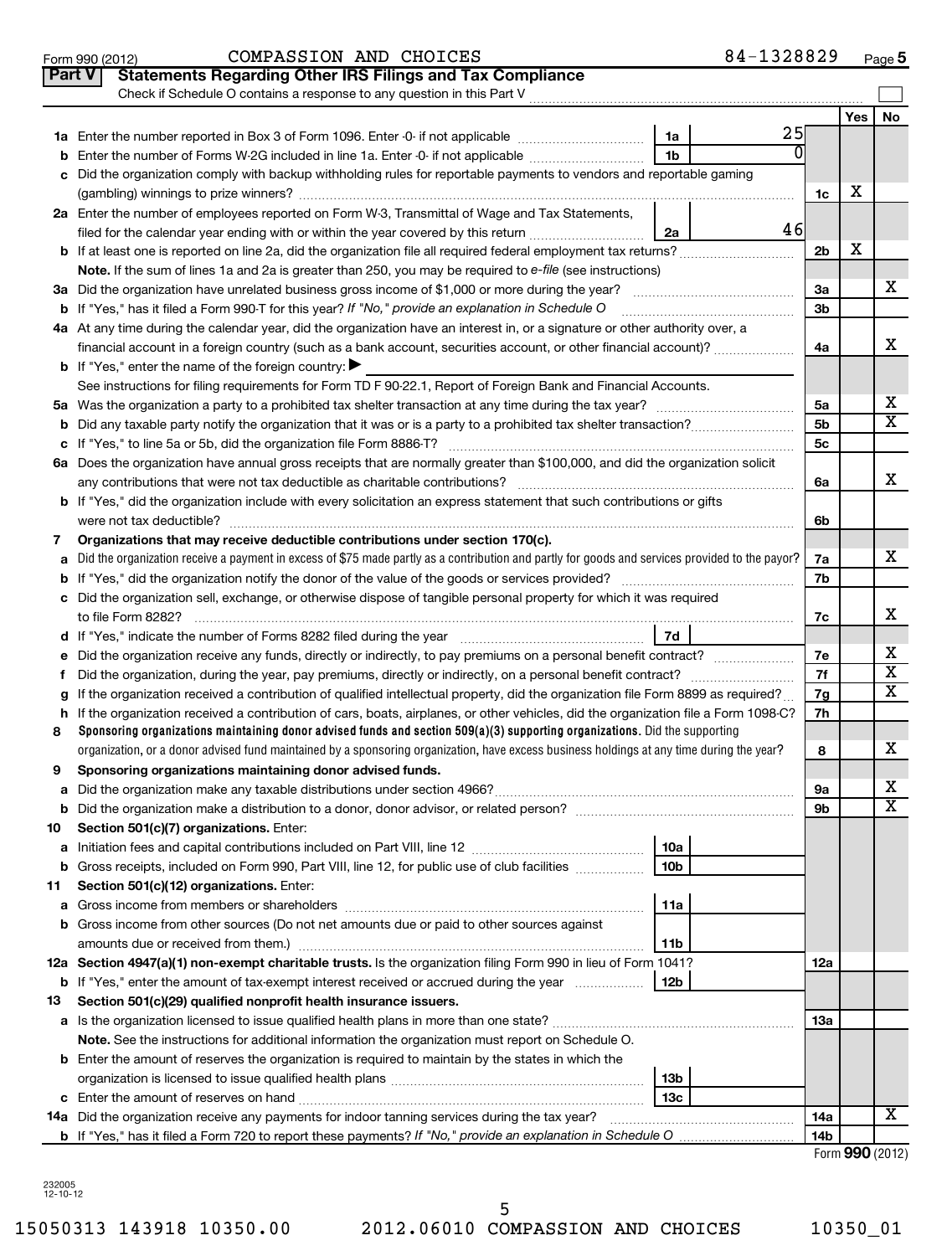| Form 990 (2012) |  |
|-----------------|--|
|-----------------|--|

#### Form 990 (2012) Page COMPASSION AND CHOICES 84-1328829

**6**

| . | -------                                                                                                                            |
|---|------------------------------------------------------------------------------------------------------------------------------------|
|   | <b>Part VI Governance, Management, and Disclosure</b> For each "Yes" response to lines 2 through 7b below, and for a "No" responsr |
|   | to line 8a, 8b, or 10b below, describe the circumstances, processes, or changes in Schedule O. See instructions.                   |

| Check if Schedule O contains a response to any question in this Part VI |     |    |
|-------------------------------------------------------------------------|-----|----|
| <b>Section A. Governing Body and Management</b>                         |     |    |
|                                                                         | Yes | No |
|                                                                         |     |    |

|          |                                                                                                                                                                                                                         |    |    |                 | res | <b>NO</b>               |
|----------|-------------------------------------------------------------------------------------------------------------------------------------------------------------------------------------------------------------------------|----|----|-----------------|-----|-------------------------|
|          | 1a Enter the number of voting members of the governing body at the end of the tax year                                                                                                                                  | 1a | 13 |                 |     |                         |
|          | If there are material differences in voting rights among members of the governing body, or if the governing                                                                                                             |    |    |                 |     |                         |
|          | body delegated broad authority to an executive committee or similar committee, explain in Schedule O.                                                                                                                   |    |    |                 |     |                         |
| b        | Enter the number of voting members included in line 1a, above, who are independent                                                                                                                                      | 1b | 13 |                 |     |                         |
| 2        | Did any officer, director, trustee, or key employee have a family relationship or a business relationship with any other                                                                                                |    |    |                 |     |                         |
|          | officer, director, trustee, or key employee?                                                                                                                                                                            |    |    | 2               |     | x                       |
| 3        | Did the organization delegate control over management duties customarily performed by or under the direct supervision                                                                                                   |    |    |                 |     |                         |
|          |                                                                                                                                                                                                                         |    |    | З               |     | х                       |
| 4        | Did the organization make any significant changes to its governing documents since the prior Form 990 was filed?                                                                                                        |    |    | 4               |     | $\overline{\mathbf{x}}$ |
| 5        |                                                                                                                                                                                                                         |    |    | 5               |     | X                       |
| 6        | Did the organization have members or stockholders?                                                                                                                                                                      |    |    | 6               |     | X                       |
| 7а       | Did the organization have members, stockholders, or other persons who had the power to elect or appoint one or                                                                                                          |    |    |                 |     |                         |
|          | more members of the governing body?                                                                                                                                                                                     |    |    | 7a              |     | х                       |
|          | <b>b</b> Are any governance decisions of the organization reserved to (or subject to approval by) members, stockholders, or                                                                                             |    |    |                 |     |                         |
|          | persons other than the governing body?                                                                                                                                                                                  |    |    | 7b              |     | х                       |
| 8        | Did the organization contemporaneously document the meetings held or written actions undertaken during the year by the following:                                                                                       |    |    |                 |     |                         |
| а        | The governing body?                                                                                                                                                                                                     |    |    | 8а              | х   |                         |
| b        | Each committee with authority to act on behalf of the governing body?                                                                                                                                                   |    |    | 8b              | X   |                         |
| 9        | Is there any officer, director, trustee, or key employee listed in Part VII, Section A, who cannot be reached at the                                                                                                    |    |    |                 |     |                         |
|          | organization's mailing address? If "Yes," provide the names and addresses in Schedule O                                                                                                                                 |    |    | 9               |     | х                       |
|          | <b>Section B. Policies</b> (This Section B requests information about policies not required by the Internal Revenue Code.)                                                                                              |    |    |                 |     |                         |
|          |                                                                                                                                                                                                                         |    |    |                 | Yes | No                      |
|          |                                                                                                                                                                                                                         |    |    | 10a             | х   |                         |
|          | <b>b</b> If "Yes," did the organization have written policies and procedures governing the activities of such chapters, affiliates,                                                                                     |    |    |                 |     |                         |
|          |                                                                                                                                                                                                                         |    |    | 10 <sub>b</sub> | х   |                         |
|          | 11a Has the organization provided a complete copy of this Form 990 to all members of its governing body before filing the form?                                                                                         |    |    | 11a             | х   |                         |
| b        | Describe in Schedule O the process, if any, used by the organization to review this Form 990.                                                                                                                           |    |    |                 | х   |                         |
| 12a      | Did the organization have a written conflict of interest policy? If "No," go to line 13                                                                                                                                 |    |    | 12a             | х   |                         |
| b        | Were officers, directors, or trustees, and key employees required to disclose annually interests that could give rise to conflicts?                                                                                     |    |    | 12b             |     |                         |
| с        | Did the organization regularly and consistently monitor and enforce compliance with the policy? If "Yes," describe                                                                                                      |    |    |                 | х   |                         |
|          | in Schedule O how this was done                                                                                                                                                                                         |    |    | 12c<br>13       | х   |                         |
| 13<br>14 | Did the organization have a written whistleblower policy?                                                                                                                                                               |    |    | 14              | х   |                         |
| 15       |                                                                                                                                                                                                                         |    |    |                 |     |                         |
|          | Did the process for determining compensation of the following persons include a review and approval by independent<br>persons, comparability data, and contemporaneous substantiation of the deliberation and decision? |    |    |                 |     |                         |
|          | The organization's CEO, Executive Director, or top management official                                                                                                                                                  |    |    | 15a             | х   |                         |
| b        | Other officers or key employees of the organization                                                                                                                                                                     |    |    | 15 <sub>b</sub> | X   |                         |
|          | If "Yes" to line 15a or 15b, describe the process in Schedule O (see instructions).                                                                                                                                     |    |    |                 |     |                         |
|          | 16a Did the organization invest in, contribute assets to, or participate in a joint venture or similar arrangement with a                                                                                               |    |    |                 |     |                         |
|          | taxable entity during the year?                                                                                                                                                                                         |    |    | <b>16a</b>      |     | х                       |
|          | <b>b</b> If "Yes," did the organization follow a written policy or procedure requiring the organization to evaluate its participation                                                                                   |    |    |                 |     |                         |
|          | in joint venture arrangements under applicable federal tax law, and take steps to safeguard the organization's                                                                                                          |    |    |                 |     |                         |
|          | exempt status with respect to such arrangements?                                                                                                                                                                        |    |    | 16b             |     |                         |
|          | <b>Section C. Disclosure</b>                                                                                                                                                                                            |    |    |                 |     |                         |
| 17       | List the states with which a copy of this Form 990 is required to be filed ▶AL, AK, AZ, AR, CA, CO, CT, DC, FL, GA, HI, IL                                                                                              |    |    |                 |     |                         |
| 18       | Section 6104 requires an organization to make its Forms 1023 (or 1024 if applicable), 990, and 990-T (Section 501(c)(3)s only) available                                                                                |    |    |                 |     |                         |
|          | for public inspection. Indicate how you made these available. Check all that apply.                                                                                                                                     |    |    |                 |     |                         |
|          | $\lfloor x \rfloor$ Own website<br>$\lfloor x \rfloor$ Upon request<br>Another's website<br>Other (explain in Schedule O)                                                                                               |    |    |                 |     |                         |
| 19       | Describe in Schedule O whether (and if so, how), the organization made its governing documents, conflict of interest policy, and financial                                                                              |    |    |                 |     |                         |
|          | statements available to the public during the tax year.                                                                                                                                                                 |    |    |                 |     |                         |
| 20       | State the name, physical address, and telephone number of the person who possesses the books and records of the organization:                                                                                           |    |    |                 |     |                         |

| 4155                     | Е | JEWELL AVE, STE 200, |  |  | DENVER, | CO. | 80222 |                                        |                 |
|--------------------------|---|----------------------|--|--|---------|-----|-------|----------------------------------------|-----------------|
| 232000<br>$12 - 10 - 12$ |   |                      |  |  |         |     |       | SEE SCHEDULE O FOR FULL LIST OF STATES | Form 990 (2012) |
|                          |   |                      |  |  |         |     |       |                                        |                 |

| 5050313 143918 10350.00 |  |
|-------------------------|--|
|-------------------------|--|

15050313 143918 10350.00 2012.06010 COMPASSION AND CHOICES 10350\_01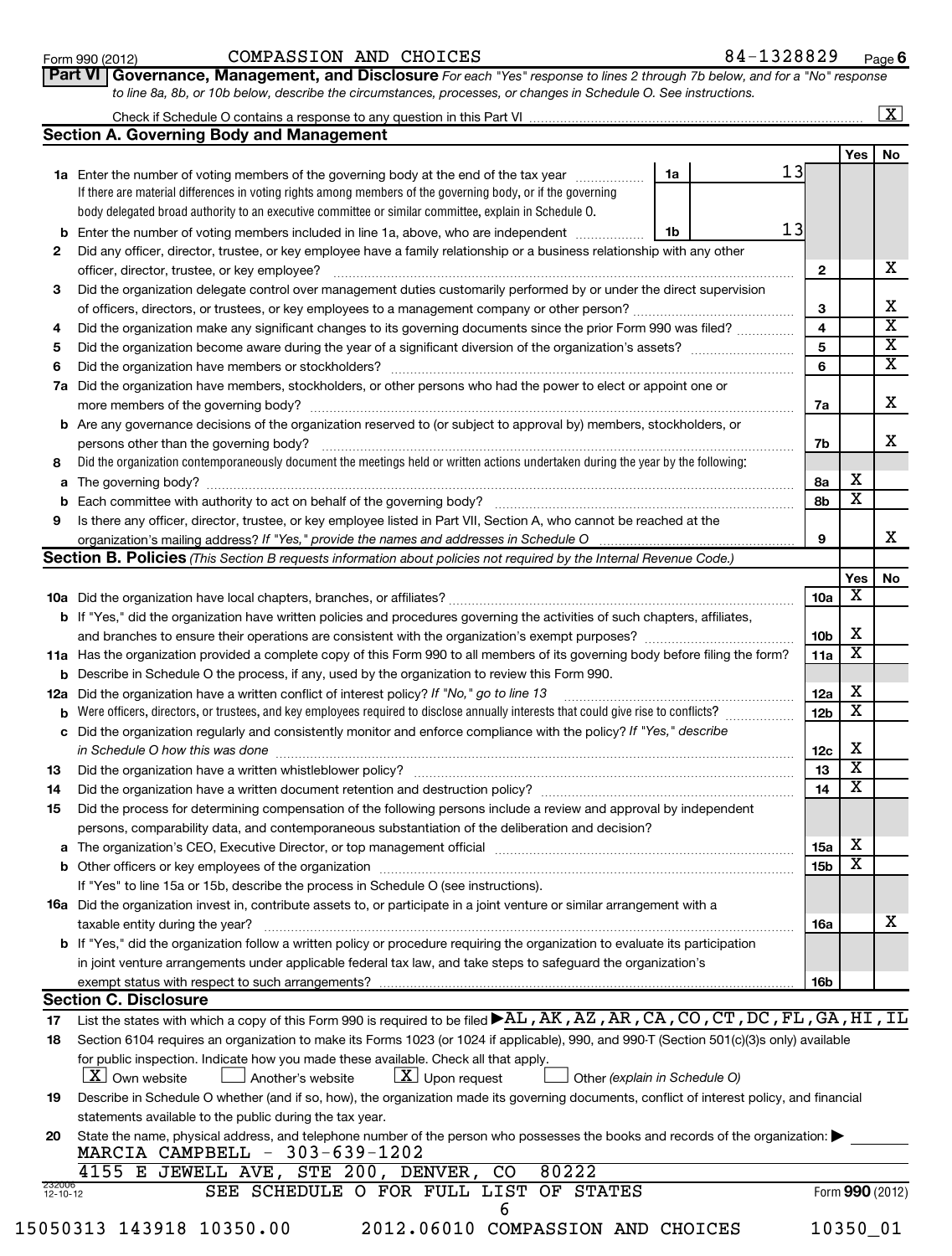#### Form 990 (2012) Page COMPASSION AND CHOICES 84-1328829

| Part VII Compensation of Officers, Directors, Trustees, Key Employees, Highest Compensated |  |
|--------------------------------------------------------------------------------------------|--|
| <b>Employees, and Independent Contractors</b>                                              |  |
| Check if Schedule O contains a response to any question in this Part VII                   |  |
| Section A. Officers, Directors, Trustees, Key Employees, and Highest Compensated Employees |  |
|                                                                                            |  |

**1a**  Complete this table for all persons required to be listed. Report compensation for the calendar year ending with or within the organization's tax year.

**•** List all of the organization's current officers, directors, trustees (whether individuals or organizations), regardless of amount of compensation. Enter -0- in columns  $(D)$ ,  $(E)$ , and  $(F)$  if no compensation was paid.

**•** List all of the organization's **current** key employees, if any. See instructions for definition of "key employee."

 $\bullet$  List the organization's five  $\tt current$  highest compensated employees (other than an officer, director, trustee, or key employee) who received reportable compensation (Box 5 of Form W-2 and/or Box 7 of Form 1099-MISC) of more than \$100,000 from the organization and any related organizations .

 $\bullet$  List all of the organization's former officers, key employees, and highest compensated employees who received more than \$100,000 of reportable compensation from the organization and any related organizations.

**•** List all of the organization's former directors or trustees that received, in the capacity as a former director or trustee of the organization, more than \$10,000 of reportable compensation from the organization and any related organizations.

List persons in the following order: individual trustees or directors; institutional trustees; officers; key employees; highest compensated employees; and former such persons.

Check this box if neither the organization nor any related organization compensated any current officer, director, or trustee.  $\pm$ 

| Position<br>Name and Title<br>Average<br>Reportable<br>Reportable<br>Estimated<br>(do not check more than one<br>hours per<br>box, unless person is both an<br>compensation<br>compensation<br>amount of<br>officer and a director/trustee)<br>week<br>from<br>from related<br>other<br>Individual trustee or director<br>the<br>organizations<br>(list any<br>compensation<br>(W-2/1099-MISC)<br>hours for<br>organization<br>from the<br>Highest compensated<br>employee<br>Institutional trustee<br>(W-2/1099-MISC)<br>related<br>organization<br>Key employee<br>organizations<br>and related<br>below<br>organizations<br>Former<br>Officer<br>line)<br>2.00<br>IRENE WURTZEL<br>(1)<br>$\mathbf X$<br>X<br>$\mathbf 0$ .<br>0<br>$\boldsymbol{0}$ .<br><b>BOARD CHAIR</b><br>2.00<br>(2)<br>CLAIRE JACOBSON<br>$\mathbf X$<br>$\mathbf X$<br>$\mathbf 0$ .<br>0<br>$\mathbf 0$ .<br>VICE CHAIR<br>5.00<br><b>JAREN DUCKER</b><br>(3)<br>0<br>$\mathbf 0$ .<br>$\mathbf X$<br>X<br>$\mathbf 0$ .<br><b>TREASURER</b><br>4.00<br>(4)<br><b>KAREN PYE</b><br>$\mathbf 0$ .<br>$\mathbf 0$<br>$\mathbf 0$ .<br>$\mathbf X$<br>$\mathbf X$<br><b>SECRETARY</b><br>1.00<br>MATTHEW NELSON<br>(5)<br>0<br>$\mathbf 0$ .<br>X<br>$\mathbf 0$<br><b>BOARD MEMBER</b><br>0.50<br>DAVID MULLER, M.D.<br>(6)<br>$\mathbf 0$ .<br>$\mathbf 0$<br>$\mathbf 0$ .<br>X<br>BOARD MEMBER<br>5.00<br>SUE PORTER<br>(7)<br>0.<br>$\mathbf 0$ .<br>X<br>0.<br><b>BOARD MEMBER</b><br>2.00<br>ROBERT BRODY<br>(8)<br>$\mathbf 0$ .<br>$\mathbf 0$<br>$\mathbf 0$ .<br>$\mathbf X$<br>BOARD MEMBER<br>6.00<br>ROBERT SCHWARTZ<br>(9)<br>$\mathbf 0$ .<br>$\mathbf X$<br>$\mathbf 0$ .<br>0<br><b>BOARD MEMBER</b><br>5.00<br>(10) CHARLIE HAMLIN<br>$\mathbf 0$<br>$\mathbf 0$ .<br>$\mathbf X$<br>0.<br>BOARD MEMBER<br>6.00<br>(11) NANCY HOYT<br>$\mathbf 0$ .<br>$\mathbf 0$<br>$\mathbf 0$ .<br>$\mathbf X$<br><b>BOARD MEMBER</b><br>1.00<br>(12) BETSY VAN DORN<br>$\mathbf 0$ .<br>0<br>$\mathbf 0$ .<br>$\mathbf X$<br>BOARD MEMBER<br>2.00<br>(13) TOM WHITE<br>$\mathbf 0$ .<br>0<br>$\mathbf 0$ .<br>X<br><b>BOARD MEMBER</b><br>40.00<br>(14) FREDERICK MACINTYRE<br>166,614.<br>$\mathbf X$<br>$\mathbf 0$ .<br>15,492.<br>EX-OFFICIO MEMBER<br>40.00<br>(15) MARCIA CAMPBELL<br>$\mathbf X$<br>155,510.<br>0.<br>16,663.<br>EX-OFFICIO MEMBER<br>40.00<br>(16) BARBARA COOMBS LEE<br>$\mathbf X$<br>187,664.<br>0.<br>18,091.<br>EX-OFFICIO MEMBER<br>40.00<br>(17) KENNETH WILLIAMS<br>15,820.<br>X<br>140,835.<br>$\mathbf 0$ .<br>DIRECTOR OF DEVELOPMENT<br>$000$ ( $0.22$ | (A) | (B) |  | (C) |  | (D) | (E) | (F) |
|------------------------------------------------------------------------------------------------------------------------------------------------------------------------------------------------------------------------------------------------------------------------------------------------------------------------------------------------------------------------------------------------------------------------------------------------------------------------------------------------------------------------------------------------------------------------------------------------------------------------------------------------------------------------------------------------------------------------------------------------------------------------------------------------------------------------------------------------------------------------------------------------------------------------------------------------------------------------------------------------------------------------------------------------------------------------------------------------------------------------------------------------------------------------------------------------------------------------------------------------------------------------------------------------------------------------------------------------------------------------------------------------------------------------------------------------------------------------------------------------------------------------------------------------------------------------------------------------------------------------------------------------------------------------------------------------------------------------------------------------------------------------------------------------------------------------------------------------------------------------------------------------------------------------------------------------------------------------------------------------------------------------------------------------------------------------------------------------------------------------------------------------------------------------------------------------------------------------------------------------------------------------------------------------------------------------------------------------------------------------------------------------------------------------------------------------------------------------------------------------------------------------------------------------------------------------------|-----|-----|--|-----|--|-----|-----|-----|
|                                                                                                                                                                                                                                                                                                                                                                                                                                                                                                                                                                                                                                                                                                                                                                                                                                                                                                                                                                                                                                                                                                                                                                                                                                                                                                                                                                                                                                                                                                                                                                                                                                                                                                                                                                                                                                                                                                                                                                                                                                                                                                                                                                                                                                                                                                                                                                                                                                                                                                                                                                              |     |     |  |     |  |     |     |     |
|                                                                                                                                                                                                                                                                                                                                                                                                                                                                                                                                                                                                                                                                                                                                                                                                                                                                                                                                                                                                                                                                                                                                                                                                                                                                                                                                                                                                                                                                                                                                                                                                                                                                                                                                                                                                                                                                                                                                                                                                                                                                                                                                                                                                                                                                                                                                                                                                                                                                                                                                                                              |     |     |  |     |  |     |     |     |
|                                                                                                                                                                                                                                                                                                                                                                                                                                                                                                                                                                                                                                                                                                                                                                                                                                                                                                                                                                                                                                                                                                                                                                                                                                                                                                                                                                                                                                                                                                                                                                                                                                                                                                                                                                                                                                                                                                                                                                                                                                                                                                                                                                                                                                                                                                                                                                                                                                                                                                                                                                              |     |     |  |     |  |     |     |     |
|                                                                                                                                                                                                                                                                                                                                                                                                                                                                                                                                                                                                                                                                                                                                                                                                                                                                                                                                                                                                                                                                                                                                                                                                                                                                                                                                                                                                                                                                                                                                                                                                                                                                                                                                                                                                                                                                                                                                                                                                                                                                                                                                                                                                                                                                                                                                                                                                                                                                                                                                                                              |     |     |  |     |  |     |     |     |
|                                                                                                                                                                                                                                                                                                                                                                                                                                                                                                                                                                                                                                                                                                                                                                                                                                                                                                                                                                                                                                                                                                                                                                                                                                                                                                                                                                                                                                                                                                                                                                                                                                                                                                                                                                                                                                                                                                                                                                                                                                                                                                                                                                                                                                                                                                                                                                                                                                                                                                                                                                              |     |     |  |     |  |     |     |     |
|                                                                                                                                                                                                                                                                                                                                                                                                                                                                                                                                                                                                                                                                                                                                                                                                                                                                                                                                                                                                                                                                                                                                                                                                                                                                                                                                                                                                                                                                                                                                                                                                                                                                                                                                                                                                                                                                                                                                                                                                                                                                                                                                                                                                                                                                                                                                                                                                                                                                                                                                                                              |     |     |  |     |  |     |     |     |
|                                                                                                                                                                                                                                                                                                                                                                                                                                                                                                                                                                                                                                                                                                                                                                                                                                                                                                                                                                                                                                                                                                                                                                                                                                                                                                                                                                                                                                                                                                                                                                                                                                                                                                                                                                                                                                                                                                                                                                                                                                                                                                                                                                                                                                                                                                                                                                                                                                                                                                                                                                              |     |     |  |     |  |     |     |     |
|                                                                                                                                                                                                                                                                                                                                                                                                                                                                                                                                                                                                                                                                                                                                                                                                                                                                                                                                                                                                                                                                                                                                                                                                                                                                                                                                                                                                                                                                                                                                                                                                                                                                                                                                                                                                                                                                                                                                                                                                                                                                                                                                                                                                                                                                                                                                                                                                                                                                                                                                                                              |     |     |  |     |  |     |     |     |
|                                                                                                                                                                                                                                                                                                                                                                                                                                                                                                                                                                                                                                                                                                                                                                                                                                                                                                                                                                                                                                                                                                                                                                                                                                                                                                                                                                                                                                                                                                                                                                                                                                                                                                                                                                                                                                                                                                                                                                                                                                                                                                                                                                                                                                                                                                                                                                                                                                                                                                                                                                              |     |     |  |     |  |     |     |     |
|                                                                                                                                                                                                                                                                                                                                                                                                                                                                                                                                                                                                                                                                                                                                                                                                                                                                                                                                                                                                                                                                                                                                                                                                                                                                                                                                                                                                                                                                                                                                                                                                                                                                                                                                                                                                                                                                                                                                                                                                                                                                                                                                                                                                                                                                                                                                                                                                                                                                                                                                                                              |     |     |  |     |  |     |     |     |
|                                                                                                                                                                                                                                                                                                                                                                                                                                                                                                                                                                                                                                                                                                                                                                                                                                                                                                                                                                                                                                                                                                                                                                                                                                                                                                                                                                                                                                                                                                                                                                                                                                                                                                                                                                                                                                                                                                                                                                                                                                                                                                                                                                                                                                                                                                                                                                                                                                                                                                                                                                              |     |     |  |     |  |     |     |     |
|                                                                                                                                                                                                                                                                                                                                                                                                                                                                                                                                                                                                                                                                                                                                                                                                                                                                                                                                                                                                                                                                                                                                                                                                                                                                                                                                                                                                                                                                                                                                                                                                                                                                                                                                                                                                                                                                                                                                                                                                                                                                                                                                                                                                                                                                                                                                                                                                                                                                                                                                                                              |     |     |  |     |  |     |     |     |
|                                                                                                                                                                                                                                                                                                                                                                                                                                                                                                                                                                                                                                                                                                                                                                                                                                                                                                                                                                                                                                                                                                                                                                                                                                                                                                                                                                                                                                                                                                                                                                                                                                                                                                                                                                                                                                                                                                                                                                                                                                                                                                                                                                                                                                                                                                                                                                                                                                                                                                                                                                              |     |     |  |     |  |     |     |     |
|                                                                                                                                                                                                                                                                                                                                                                                                                                                                                                                                                                                                                                                                                                                                                                                                                                                                                                                                                                                                                                                                                                                                                                                                                                                                                                                                                                                                                                                                                                                                                                                                                                                                                                                                                                                                                                                                                                                                                                                                                                                                                                                                                                                                                                                                                                                                                                                                                                                                                                                                                                              |     |     |  |     |  |     |     |     |
|                                                                                                                                                                                                                                                                                                                                                                                                                                                                                                                                                                                                                                                                                                                                                                                                                                                                                                                                                                                                                                                                                                                                                                                                                                                                                                                                                                                                                                                                                                                                                                                                                                                                                                                                                                                                                                                                                                                                                                                                                                                                                                                                                                                                                                                                                                                                                                                                                                                                                                                                                                              |     |     |  |     |  |     |     |     |
|                                                                                                                                                                                                                                                                                                                                                                                                                                                                                                                                                                                                                                                                                                                                                                                                                                                                                                                                                                                                                                                                                                                                                                                                                                                                                                                                                                                                                                                                                                                                                                                                                                                                                                                                                                                                                                                                                                                                                                                                                                                                                                                                                                                                                                                                                                                                                                                                                                                                                                                                                                              |     |     |  |     |  |     |     |     |
|                                                                                                                                                                                                                                                                                                                                                                                                                                                                                                                                                                                                                                                                                                                                                                                                                                                                                                                                                                                                                                                                                                                                                                                                                                                                                                                                                                                                                                                                                                                                                                                                                                                                                                                                                                                                                                                                                                                                                                                                                                                                                                                                                                                                                                                                                                                                                                                                                                                                                                                                                                              |     |     |  |     |  |     |     |     |
|                                                                                                                                                                                                                                                                                                                                                                                                                                                                                                                                                                                                                                                                                                                                                                                                                                                                                                                                                                                                                                                                                                                                                                                                                                                                                                                                                                                                                                                                                                                                                                                                                                                                                                                                                                                                                                                                                                                                                                                                                                                                                                                                                                                                                                                                                                                                                                                                                                                                                                                                                                              |     |     |  |     |  |     |     |     |
|                                                                                                                                                                                                                                                                                                                                                                                                                                                                                                                                                                                                                                                                                                                                                                                                                                                                                                                                                                                                                                                                                                                                                                                                                                                                                                                                                                                                                                                                                                                                                                                                                                                                                                                                                                                                                                                                                                                                                                                                                                                                                                                                                                                                                                                                                                                                                                                                                                                                                                                                                                              |     |     |  |     |  |     |     |     |
|                                                                                                                                                                                                                                                                                                                                                                                                                                                                                                                                                                                                                                                                                                                                                                                                                                                                                                                                                                                                                                                                                                                                                                                                                                                                                                                                                                                                                                                                                                                                                                                                                                                                                                                                                                                                                                                                                                                                                                                                                                                                                                                                                                                                                                                                                                                                                                                                                                                                                                                                                                              |     |     |  |     |  |     |     |     |
|                                                                                                                                                                                                                                                                                                                                                                                                                                                                                                                                                                                                                                                                                                                                                                                                                                                                                                                                                                                                                                                                                                                                                                                                                                                                                                                                                                                                                                                                                                                                                                                                                                                                                                                                                                                                                                                                                                                                                                                                                                                                                                                                                                                                                                                                                                                                                                                                                                                                                                                                                                              |     |     |  |     |  |     |     |     |
|                                                                                                                                                                                                                                                                                                                                                                                                                                                                                                                                                                                                                                                                                                                                                                                                                                                                                                                                                                                                                                                                                                                                                                                                                                                                                                                                                                                                                                                                                                                                                                                                                                                                                                                                                                                                                                                                                                                                                                                                                                                                                                                                                                                                                                                                                                                                                                                                                                                                                                                                                                              |     |     |  |     |  |     |     |     |
|                                                                                                                                                                                                                                                                                                                                                                                                                                                                                                                                                                                                                                                                                                                                                                                                                                                                                                                                                                                                                                                                                                                                                                                                                                                                                                                                                                                                                                                                                                                                                                                                                                                                                                                                                                                                                                                                                                                                                                                                                                                                                                                                                                                                                                                                                                                                                                                                                                                                                                                                                                              |     |     |  |     |  |     |     |     |
|                                                                                                                                                                                                                                                                                                                                                                                                                                                                                                                                                                                                                                                                                                                                                                                                                                                                                                                                                                                                                                                                                                                                                                                                                                                                                                                                                                                                                                                                                                                                                                                                                                                                                                                                                                                                                                                                                                                                                                                                                                                                                                                                                                                                                                                                                                                                                                                                                                                                                                                                                                              |     |     |  |     |  |     |     |     |
|                                                                                                                                                                                                                                                                                                                                                                                                                                                                                                                                                                                                                                                                                                                                                                                                                                                                                                                                                                                                                                                                                                                                                                                                                                                                                                                                                                                                                                                                                                                                                                                                                                                                                                                                                                                                                                                                                                                                                                                                                                                                                                                                                                                                                                                                                                                                                                                                                                                                                                                                                                              |     |     |  |     |  |     |     |     |
|                                                                                                                                                                                                                                                                                                                                                                                                                                                                                                                                                                                                                                                                                                                                                                                                                                                                                                                                                                                                                                                                                                                                                                                                                                                                                                                                                                                                                                                                                                                                                                                                                                                                                                                                                                                                                                                                                                                                                                                                                                                                                                                                                                                                                                                                                                                                                                                                                                                                                                                                                                              |     |     |  |     |  |     |     |     |
|                                                                                                                                                                                                                                                                                                                                                                                                                                                                                                                                                                                                                                                                                                                                                                                                                                                                                                                                                                                                                                                                                                                                                                                                                                                                                                                                                                                                                                                                                                                                                                                                                                                                                                                                                                                                                                                                                                                                                                                                                                                                                                                                                                                                                                                                                                                                                                                                                                                                                                                                                                              |     |     |  |     |  |     |     |     |
|                                                                                                                                                                                                                                                                                                                                                                                                                                                                                                                                                                                                                                                                                                                                                                                                                                                                                                                                                                                                                                                                                                                                                                                                                                                                                                                                                                                                                                                                                                                                                                                                                                                                                                                                                                                                                                                                                                                                                                                                                                                                                                                                                                                                                                                                                                                                                                                                                                                                                                                                                                              |     |     |  |     |  |     |     |     |
|                                                                                                                                                                                                                                                                                                                                                                                                                                                                                                                                                                                                                                                                                                                                                                                                                                                                                                                                                                                                                                                                                                                                                                                                                                                                                                                                                                                                                                                                                                                                                                                                                                                                                                                                                                                                                                                                                                                                                                                                                                                                                                                                                                                                                                                                                                                                                                                                                                                                                                                                                                              |     |     |  |     |  |     |     |     |
|                                                                                                                                                                                                                                                                                                                                                                                                                                                                                                                                                                                                                                                                                                                                                                                                                                                                                                                                                                                                                                                                                                                                                                                                                                                                                                                                                                                                                                                                                                                                                                                                                                                                                                                                                                                                                                                                                                                                                                                                                                                                                                                                                                                                                                                                                                                                                                                                                                                                                                                                                                              |     |     |  |     |  |     |     |     |
|                                                                                                                                                                                                                                                                                                                                                                                                                                                                                                                                                                                                                                                                                                                                                                                                                                                                                                                                                                                                                                                                                                                                                                                                                                                                                                                                                                                                                                                                                                                                                                                                                                                                                                                                                                                                                                                                                                                                                                                                                                                                                                                                                                                                                                                                                                                                                                                                                                                                                                                                                                              |     |     |  |     |  |     |     |     |
|                                                                                                                                                                                                                                                                                                                                                                                                                                                                                                                                                                                                                                                                                                                                                                                                                                                                                                                                                                                                                                                                                                                                                                                                                                                                                                                                                                                                                                                                                                                                                                                                                                                                                                                                                                                                                                                                                                                                                                                                                                                                                                                                                                                                                                                                                                                                                                                                                                                                                                                                                                              |     |     |  |     |  |     |     |     |
|                                                                                                                                                                                                                                                                                                                                                                                                                                                                                                                                                                                                                                                                                                                                                                                                                                                                                                                                                                                                                                                                                                                                                                                                                                                                                                                                                                                                                                                                                                                                                                                                                                                                                                                                                                                                                                                                                                                                                                                                                                                                                                                                                                                                                                                                                                                                                                                                                                                                                                                                                                              |     |     |  |     |  |     |     |     |
|                                                                                                                                                                                                                                                                                                                                                                                                                                                                                                                                                                                                                                                                                                                                                                                                                                                                                                                                                                                                                                                                                                                                                                                                                                                                                                                                                                                                                                                                                                                                                                                                                                                                                                                                                                                                                                                                                                                                                                                                                                                                                                                                                                                                                                                                                                                                                                                                                                                                                                                                                                              |     |     |  |     |  |     |     |     |
|                                                                                                                                                                                                                                                                                                                                                                                                                                                                                                                                                                                                                                                                                                                                                                                                                                                                                                                                                                                                                                                                                                                                                                                                                                                                                                                                                                                                                                                                                                                                                                                                                                                                                                                                                                                                                                                                                                                                                                                                                                                                                                                                                                                                                                                                                                                                                                                                                                                                                                                                                                              |     |     |  |     |  |     |     |     |
|                                                                                                                                                                                                                                                                                                                                                                                                                                                                                                                                                                                                                                                                                                                                                                                                                                                                                                                                                                                                                                                                                                                                                                                                                                                                                                                                                                                                                                                                                                                                                                                                                                                                                                                                                                                                                                                                                                                                                                                                                                                                                                                                                                                                                                                                                                                                                                                                                                                                                                                                                                              |     |     |  |     |  |     |     |     |
|                                                                                                                                                                                                                                                                                                                                                                                                                                                                                                                                                                                                                                                                                                                                                                                                                                                                                                                                                                                                                                                                                                                                                                                                                                                                                                                                                                                                                                                                                                                                                                                                                                                                                                                                                                                                                                                                                                                                                                                                                                                                                                                                                                                                                                                                                                                                                                                                                                                                                                                                                                              |     |     |  |     |  |     |     |     |
|                                                                                                                                                                                                                                                                                                                                                                                                                                                                                                                                                                                                                                                                                                                                                                                                                                                                                                                                                                                                                                                                                                                                                                                                                                                                                                                                                                                                                                                                                                                                                                                                                                                                                                                                                                                                                                                                                                                                                                                                                                                                                                                                                                                                                                                                                                                                                                                                                                                                                                                                                                              |     |     |  |     |  |     |     |     |
|                                                                                                                                                                                                                                                                                                                                                                                                                                                                                                                                                                                                                                                                                                                                                                                                                                                                                                                                                                                                                                                                                                                                                                                                                                                                                                                                                                                                                                                                                                                                                                                                                                                                                                                                                                                                                                                                                                                                                                                                                                                                                                                                                                                                                                                                                                                                                                                                                                                                                                                                                                              |     |     |  |     |  |     |     |     |
|                                                                                                                                                                                                                                                                                                                                                                                                                                                                                                                                                                                                                                                                                                                                                                                                                                                                                                                                                                                                                                                                                                                                                                                                                                                                                                                                                                                                                                                                                                                                                                                                                                                                                                                                                                                                                                                                                                                                                                                                                                                                                                                                                                                                                                                                                                                                                                                                                                                                                                                                                                              |     |     |  |     |  |     |     |     |
|                                                                                                                                                                                                                                                                                                                                                                                                                                                                                                                                                                                                                                                                                                                                                                                                                                                                                                                                                                                                                                                                                                                                                                                                                                                                                                                                                                                                                                                                                                                                                                                                                                                                                                                                                                                                                                                                                                                                                                                                                                                                                                                                                                                                                                                                                                                                                                                                                                                                                                                                                                              |     |     |  |     |  |     |     |     |
|                                                                                                                                                                                                                                                                                                                                                                                                                                                                                                                                                                                                                                                                                                                                                                                                                                                                                                                                                                                                                                                                                                                                                                                                                                                                                                                                                                                                                                                                                                                                                                                                                                                                                                                                                                                                                                                                                                                                                                                                                                                                                                                                                                                                                                                                                                                                                                                                                                                                                                                                                                              |     |     |  |     |  |     |     |     |

232007 12-10-12

15050313 143918 10350.00 2012.06010 COMPASSION AND CHOICES 10350\_01

7

Form (2012) **990**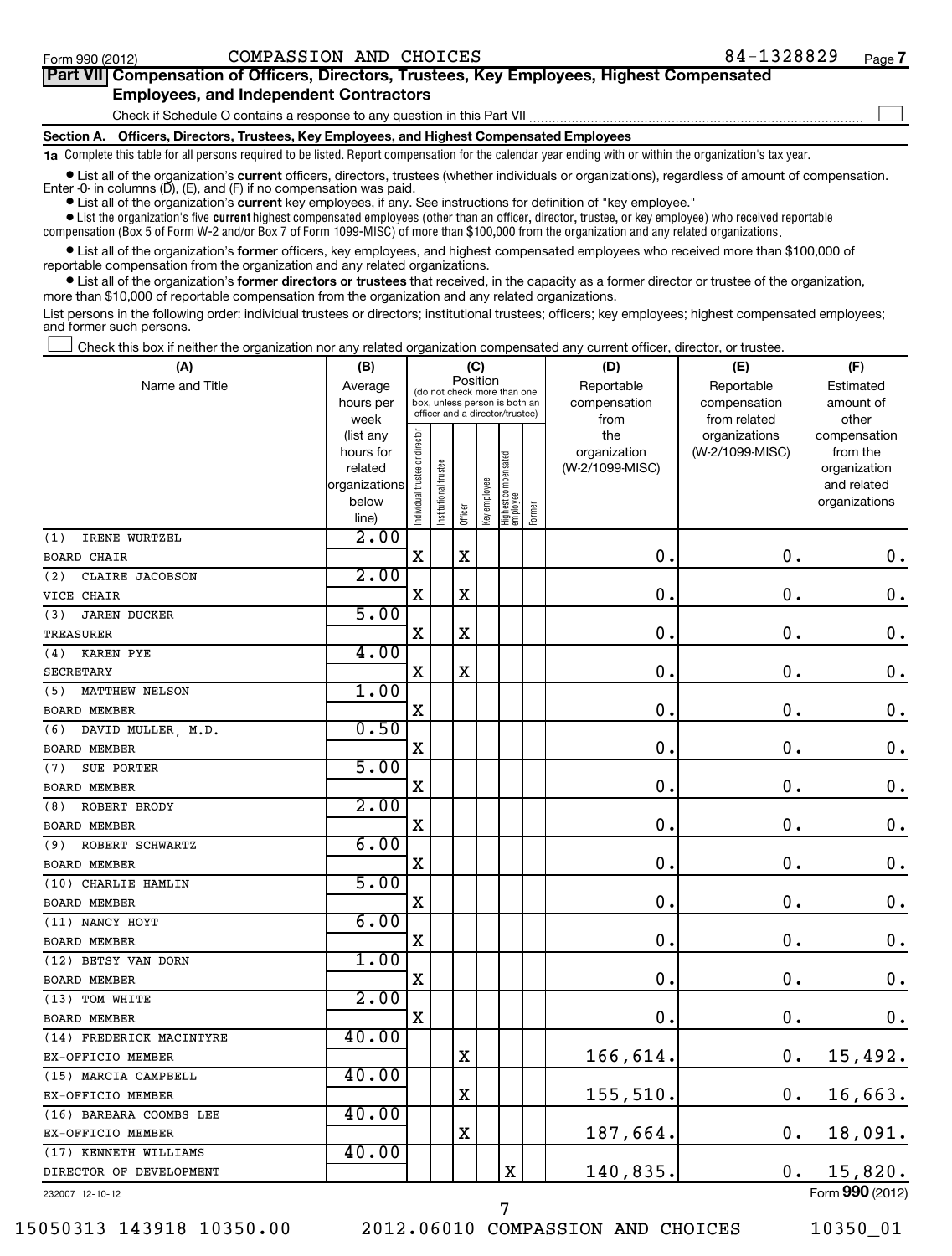| Form 990 (2012) |
|-----------------|
|-----------------|

| Part VII Section A. Officers, Directors, Trustees, Key Employees, and Highest Compensated Employees (continued)                                                                                                                                             |                   |                                |                       |         |              |                                                                  |        |                         |                                  |    |              |                          |
|-------------------------------------------------------------------------------------------------------------------------------------------------------------------------------------------------------------------------------------------------------------|-------------------|--------------------------------|-----------------------|---------|--------------|------------------------------------------------------------------|--------|-------------------------|----------------------------------|----|--------------|--------------------------|
| (A)                                                                                                                                                                                                                                                         | (B)               |                                |                       |         | (C)          |                                                                  |        | (D)                     | (E)                              |    |              | (F)                      |
| Name and title                                                                                                                                                                                                                                              | Average           |                                |                       |         | Position     | (do not check more than one                                      |        | Reportable              | Reportable                       |    |              | Estimated                |
|                                                                                                                                                                                                                                                             | hours per         |                                |                       |         |              | box, unless person is both an<br>officer and a director/trustee) |        | compensation            | compensation                     |    |              | amount of                |
|                                                                                                                                                                                                                                                             | week<br>(list any |                                |                       |         |              |                                                                  |        | from                    | from related                     |    |              | other                    |
|                                                                                                                                                                                                                                                             | hours for         |                                |                       |         |              |                                                                  |        | the<br>organization     | organizations<br>(W-2/1099-MISC) |    |              | compensation<br>from the |
|                                                                                                                                                                                                                                                             | related           |                                |                       |         |              |                                                                  |        | (W-2/1099-MISC)         |                                  |    |              | organization             |
|                                                                                                                                                                                                                                                             | organizations     |                                |                       |         |              |                                                                  |        |                         |                                  |    |              | and related              |
|                                                                                                                                                                                                                                                             | below             | Individual trustee or director | Institutional trustee |         | Key employee | Highest compensated<br>  employee                                |        |                         |                                  |    |              | organizations            |
|                                                                                                                                                                                                                                                             | line)             |                                |                       | Officer |              |                                                                  | Former |                         |                                  |    |              |                          |
| (18) KATHRYN TUCKER                                                                                                                                                                                                                                         | 32.00             |                                |                       |         |              |                                                                  |        |                         |                                  |    |              |                          |
| DIRECTOR OF LEGAL AFFAIRS                                                                                                                                                                                                                                   |                   |                                |                       |         |              | X                                                                |        | 126,433.                |                                  | 0. |              | 13,924.                  |
|                                                                                                                                                                                                                                                             |                   |                                |                       |         |              |                                                                  |        |                         |                                  |    |              |                          |
|                                                                                                                                                                                                                                                             |                   |                                |                       |         |              |                                                                  |        |                         |                                  |    |              |                          |
|                                                                                                                                                                                                                                                             |                   |                                |                       |         |              |                                                                  |        |                         |                                  |    |              |                          |
|                                                                                                                                                                                                                                                             |                   |                                |                       |         |              |                                                                  |        |                         |                                  |    |              |                          |
|                                                                                                                                                                                                                                                             |                   |                                |                       |         |              |                                                                  |        |                         |                                  |    |              |                          |
|                                                                                                                                                                                                                                                             |                   |                                |                       |         |              |                                                                  |        |                         |                                  |    |              |                          |
|                                                                                                                                                                                                                                                             |                   |                                |                       |         |              |                                                                  |        |                         |                                  |    |              |                          |
|                                                                                                                                                                                                                                                             |                   |                                |                       |         |              |                                                                  |        |                         |                                  |    |              |                          |
|                                                                                                                                                                                                                                                             |                   |                                |                       |         |              |                                                                  |        |                         |                                  |    |              |                          |
|                                                                                                                                                                                                                                                             |                   |                                |                       |         |              |                                                                  |        |                         |                                  |    |              |                          |
|                                                                                                                                                                                                                                                             |                   |                                |                       |         |              |                                                                  |        |                         |                                  |    |              |                          |
|                                                                                                                                                                                                                                                             |                   |                                |                       |         |              |                                                                  |        |                         |                                  |    |              |                          |
|                                                                                                                                                                                                                                                             |                   |                                |                       |         |              |                                                                  |        |                         |                                  |    |              |                          |
|                                                                                                                                                                                                                                                             |                   |                                |                       |         |              |                                                                  |        |                         |                                  |    |              |                          |
|                                                                                                                                                                                                                                                             |                   |                                |                       |         |              |                                                                  |        | 777,056.                |                                  | σ. |              | 79,990.                  |
| 1b Sub-total<br>c Total from continuation sheets to Part VII, Section A                                                                                                                                                                                     |                   |                                |                       |         |              |                                                                  |        | $\mathbf 0$ .           |                                  | σ. |              | Ο.                       |
|                                                                                                                                                                                                                                                             |                   |                                |                       |         |              |                                                                  |        | 777,056.                |                                  | σ. |              | 79,990.                  |
| Total number of individuals (including but not limited to those listed above) who received more than \$100,000 of reportable<br>2                                                                                                                           |                   |                                |                       |         |              |                                                                  |        |                         |                                  |    |              |                          |
| compensation from the organization $\blacktriangleright$                                                                                                                                                                                                    |                   |                                |                       |         |              |                                                                  |        |                         |                                  |    |              | 5                        |
|                                                                                                                                                                                                                                                             |                   |                                |                       |         |              |                                                                  |        |                         |                                  |    |              | Yes<br>No                |
| Did the organization list any former officer, director, or trustee, key employee, or highest compensated employee on<br>3                                                                                                                                   |                   |                                |                       |         |              |                                                                  |        |                         |                                  |    |              |                          |
| line 1a? If "Yes," complete Schedule J for such individual                                                                                                                                                                                                  |                   |                                |                       |         |              |                                                                  |        |                         |                                  |    | 3            | x                        |
| For any individual listed on line 1a, is the sum of reportable compensation and other compensation from the organization<br>4                                                                                                                               |                   |                                |                       |         |              |                                                                  |        |                         |                                  |    |              |                          |
| and related organizations greater than \$150,000? If "Yes," complete Schedule J for such individual                                                                                                                                                         |                   |                                |                       |         |              |                                                                  |        |                         |                                  |    | 4            | X                        |
| 5<br>Did any person listed on line 1a receive or accrue compensation from any unrelated organization or individual for services                                                                                                                             |                   |                                |                       |         |              |                                                                  |        |                         |                                  |    |              |                          |
| rendered to the organization? If "Yes," complete Schedule J for such person                                                                                                                                                                                 |                   |                                |                       |         |              |                                                                  |        |                         |                                  |    | 5            | x                        |
| <b>Section B. Independent Contractors</b>                                                                                                                                                                                                                   |                   |                                |                       |         |              |                                                                  |        |                         |                                  |    |              |                          |
| Complete this table for your five highest compensated independent contractors that received more than \$100,000 of compensation from<br>1<br>the organization. Report compensation for the calendar year ending with or within the organization's tax year. |                   |                                |                       |         |              |                                                                  |        |                         |                                  |    |              |                          |
| (A)                                                                                                                                                                                                                                                         |                   |                                |                       |         |              |                                                                  |        | (B)                     |                                  |    | (C)          |                          |
| Name and business address                                                                                                                                                                                                                                   |                   |                                |                       |         |              |                                                                  |        | Description of services |                                  |    | Compensation |                          |
| EIDOLON COMMUNICATIONS, 15 MAIDEN LANE                                                                                                                                                                                                                      |                   |                                |                       |         |              |                                                                  |        |                         |                                  |    |              |                          |
| SUITE 1401, NEW YORK, NY 10038                                                                                                                                                                                                                              |                   |                                |                       |         |              |                                                                  |        | DIRECT MAIL             |                                  |    |              | 192,750.                 |
| STEPHEN K. HOPCRAFT COMMUNICATIONS                                                                                                                                                                                                                          |                   |                                |                       |         |              |                                                                  |        | <b>COMMUNICATIONS</b>   |                                  |    |              |                          |
| 3551 N STREET, SACRAMENTO, CA 95816                                                                                                                                                                                                                         |                   |                                |                       |         |              |                                                                  |        | ADVISOR                 |                                  |    |              | 162,817.                 |
|                                                                                                                                                                                                                                                             |                   |                                |                       |         |              |                                                                  |        |                         |                                  |    |              |                          |
|                                                                                                                                                                                                                                                             |                   |                                |                       |         |              |                                                                  |        |                         |                                  |    |              |                          |
|                                                                                                                                                                                                                                                             |                   |                                |                       |         |              |                                                                  |        |                         |                                  |    |              |                          |
|                                                                                                                                                                                                                                                             |                   |                                |                       |         |              |                                                                  |        |                         |                                  |    |              |                          |
|                                                                                                                                                                                                                                                             |                   |                                |                       |         |              |                                                                  |        |                         |                                  |    |              |                          |
| Total number of independent contractors (including but not limited to those listed above) who received more than<br>2                                                                                                                                       |                   |                                |                       |         |              |                                                                  |        |                         |                                  |    |              |                          |
| \$100,000 of compensation from the organization                                                                                                                                                                                                             |                   |                                |                       |         |              | 2                                                                |        |                         |                                  |    |              |                          |
|                                                                                                                                                                                                                                                             |                   |                                |                       |         |              |                                                                  |        |                         |                                  |    |              | Form 990 (2012)          |
| 232008<br>$12 - 10 - 12$                                                                                                                                                                                                                                    |                   |                                |                       |         |              |                                                                  |        |                         |                                  |    |              |                          |
|                                                                                                                                                                                                                                                             |                   |                                |                       |         |              | 8                                                                |        |                         |                                  |    |              |                          |

15050313 143918 10350.00 2012.06010 COMPASSION AND CHOICES 10350\_01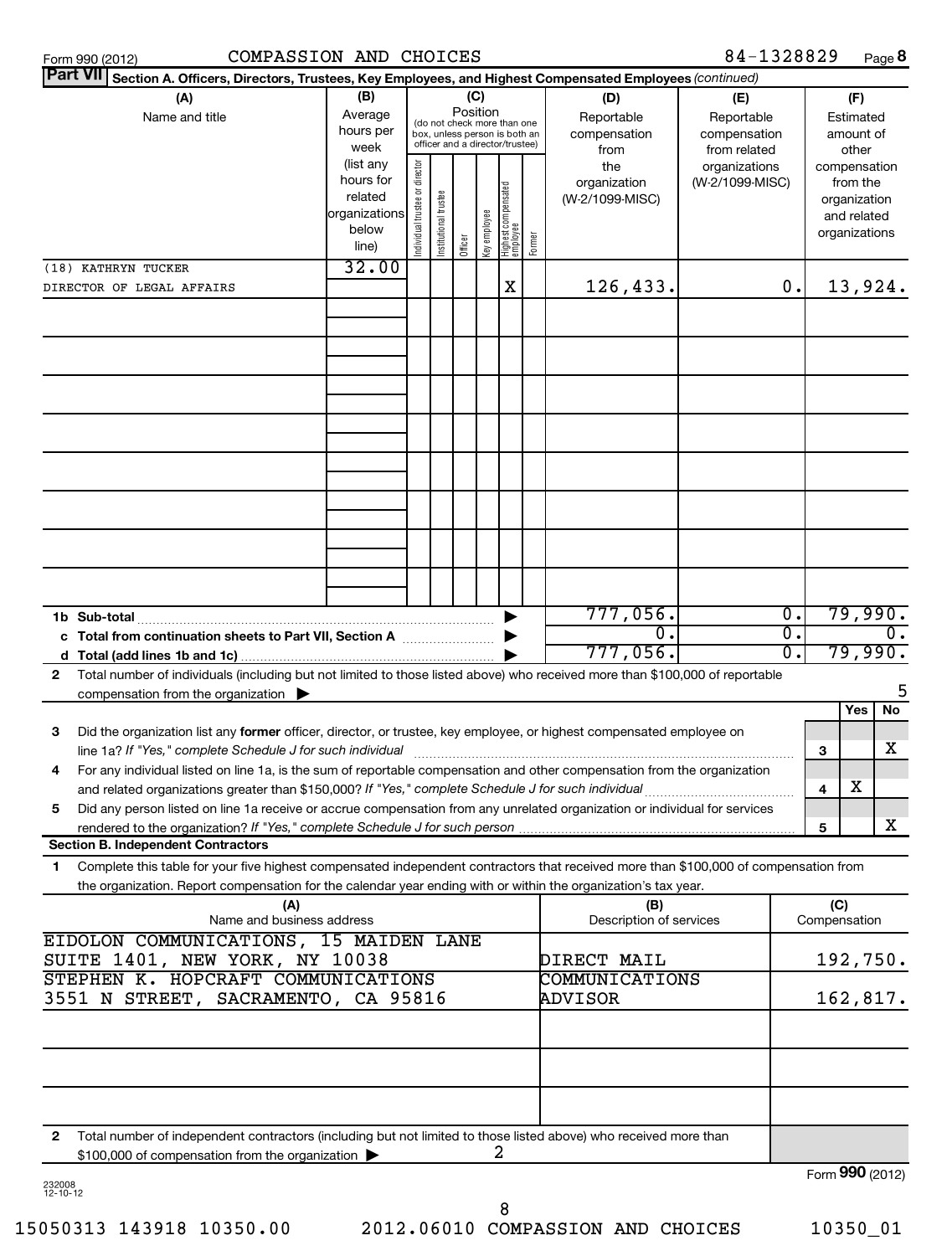|                                                           | <b>Part VIII</b> | <b>Statement of Revenue</b>                                                                                            |                                |                       |               |                                          |                                  |                                                                           |
|-----------------------------------------------------------|------------------|------------------------------------------------------------------------------------------------------------------------|--------------------------------|-----------------------|---------------|------------------------------------------|----------------------------------|---------------------------------------------------------------------------|
|                                                           |                  |                                                                                                                        |                                |                       |               |                                          |                                  |                                                                           |
|                                                           |                  |                                                                                                                        |                                |                       | Total revenue | Related or<br>exempt function<br>revenue | Unrelated<br>business<br>revenue | (D)<br>Revenue excluded<br>from tax under<br>sections 512,<br>513, or 514 |
|                                                           |                  | 1 a Federated campaigns                                                                                                | 1a                             | 725.                  |               |                                          |                                  |                                                                           |
|                                                           |                  | <b>b</b> Membership dues                                                                                               | 1 <sub>b</sub>                 |                       |               |                                          |                                  |                                                                           |
|                                                           |                  | c Fundraising events                                                                                                   | 1c                             | 1,309,447.            |               |                                          |                                  |                                                                           |
|                                                           |                  | d Related organizations                                                                                                | 1d<br>$\overline{\phantom{a}}$ |                       |               |                                          |                                  |                                                                           |
|                                                           |                  | e Government grants (contributions)                                                                                    | 1e                             |                       |               |                                          |                                  |                                                                           |
|                                                           |                  | f All other contributions, gifts, grants, and                                                                          |                                |                       |               |                                          |                                  |                                                                           |
|                                                           |                  | similar amounts not included above                                                                                     | 1f                             | 8,649,895.            |               |                                          |                                  |                                                                           |
| Contributions, Gifts, Grants<br>and Other Similar Amounts | g                | Noncash contributions included in lines 1a-1f: \$                                                                      |                                |                       |               |                                          |                                  |                                                                           |
|                                                           |                  |                                                                                                                        |                                |                       | 9,960,067.    |                                          |                                  |                                                                           |
|                                                           |                  |                                                                                                                        |                                | <b>Business Code</b>  |               |                                          |                                  |                                                                           |
|                                                           | 2a               | <u> 1989 - Johann Barn, mars ann an t-Amhain Aonaich an t-Aonaich an t-Aonaich ann an t-Aonaich ann an t-Aonaich</u>   |                                |                       |               |                                          |                                  |                                                                           |
|                                                           | b                |                                                                                                                        |                                |                       |               |                                          |                                  |                                                                           |
| Program Service<br>Revenue                                | с                | <u> 1989 - Johann Barn, mars ann an t-Amhain ann an t-Amhain an t-Amhain an t-Amhain an t-Amhain an t-Amhain an t-</u> |                                |                       |               |                                          |                                  |                                                                           |
|                                                           | d                | <u> 1989 - Johann Stein, mars an deus an deus Amerikaanse komme</u>                                                    |                                |                       |               |                                          |                                  |                                                                           |
|                                                           | е                |                                                                                                                        |                                |                       |               |                                          |                                  |                                                                           |
|                                                           |                  |                                                                                                                        |                                |                       |               |                                          |                                  |                                                                           |
|                                                           | 3                | Investment income (including dividends, interest, and                                                                  |                                |                       |               |                                          |                                  |                                                                           |
|                                                           |                  |                                                                                                                        |                                |                       | 197,672.      |                                          |                                  | 197,672.                                                                  |
|                                                           | 4                | Income from investment of tax-exempt bond proceeds                                                                     |                                |                       |               |                                          |                                  |                                                                           |
|                                                           | 5                |                                                                                                                        |                                |                       |               |                                          |                                  |                                                                           |
|                                                           |                  |                                                                                                                        | (i) Real                       | (ii) Personal         |               |                                          |                                  |                                                                           |
|                                                           |                  | 6 a Gross rents                                                                                                        |                                |                       |               |                                          |                                  |                                                                           |
|                                                           | b                | Less: rental expenses                                                                                                  |                                |                       |               |                                          |                                  |                                                                           |
|                                                           |                  | c Rental income or (loss)                                                                                              |                                |                       |               |                                          |                                  |                                                                           |
|                                                           |                  |                                                                                                                        |                                | ▶                     |               |                                          |                                  |                                                                           |
|                                                           |                  | <b>7 a</b> Gross amount from sales of                                                                                  | (i) Securities<br>858, 355.    | (ii) Other<br>2,000,  |               |                                          |                                  |                                                                           |
|                                                           |                  | assets other than inventory<br><b>b</b> Less: cost or other basis                                                      |                                |                       |               |                                          |                                  |                                                                           |
|                                                           |                  | and sales expenses                                                                                                     | 920,125.                       | 2,293.                |               |                                          |                                  |                                                                           |
|                                                           |                  |                                                                                                                        | $-61,770.$                     | $-293.$               |               |                                          |                                  |                                                                           |
|                                                           |                  |                                                                                                                        |                                | ▶                     | $-62,063$ .   |                                          |                                  | $-62,063$ .                                                               |
|                                                           |                  | 8 a Gross income from fundraising events (not                                                                          |                                |                       |               |                                          |                                  |                                                                           |
| <b>Other Revenue</b>                                      |                  | 1,309,447. of<br>including \$                                                                                          |                                |                       |               |                                          |                                  |                                                                           |
|                                                           |                  | contributions reported on line 1c). See                                                                                |                                |                       |               |                                          |                                  |                                                                           |
|                                                           |                  |                                                                                                                        |                                | 192,750.              |               |                                          |                                  |                                                                           |
|                                                           |                  |                                                                                                                        | $\mathbf b$                    | 192,750.              |               |                                          |                                  |                                                                           |
|                                                           |                  | c Net income or (loss) from fundraising events                                                                         |                                | ▶<br>.                | 0.            |                                          |                                  |                                                                           |
|                                                           |                  | 9 a Gross income from gaming activities. See                                                                           |                                |                       |               |                                          |                                  |                                                                           |
|                                                           |                  |                                                                                                                        | b                              |                       |               |                                          |                                  |                                                                           |
|                                                           |                  | c Net income or (loss) from gaming activities                                                                          |                                | ▶                     |               |                                          |                                  |                                                                           |
|                                                           |                  | 10 a Gross sales of inventory, less returns                                                                            |                                |                       |               |                                          |                                  |                                                                           |
|                                                           |                  |                                                                                                                        |                                |                       |               |                                          |                                  |                                                                           |
|                                                           |                  |                                                                                                                        |                                |                       |               |                                          |                                  |                                                                           |
|                                                           |                  | c Net income or (loss) from sales of inventory                                                                         |                                |                       |               |                                          |                                  |                                                                           |
|                                                           |                  | Miscellaneous Revenue                                                                                                  |                                | Business Code         |               |                                          |                                  |                                                                           |
|                                                           | 11a              | the control of the control of the control of the control of the control of                                             |                                |                       |               |                                          |                                  |                                                                           |
|                                                           | b                |                                                                                                                        |                                |                       |               |                                          |                                  |                                                                           |
|                                                           | с                | the control of the control of the control of the control of the control of the control of                              |                                |                       |               |                                          |                                  |                                                                           |
|                                                           |                  |                                                                                                                        |                                |                       |               |                                          |                                  |                                                                           |
|                                                           |                  |                                                                                                                        |                                | $\blacktriangleright$ | 10,095,676.   | 0.                                       | 0.1                              |                                                                           |
| 232009<br>12-10-12                                        | 12               |                                                                                                                        |                                |                       |               |                                          |                                  | 135,609.<br>Form 990 (2012)                                               |
|                                                           |                  |                                                                                                                        |                                |                       |               |                                          |                                  |                                                                           |

15050313 143918 10350.00 2012.06010 COMPASSION AND CHOICES 10350\_01

 <sup>9</sup>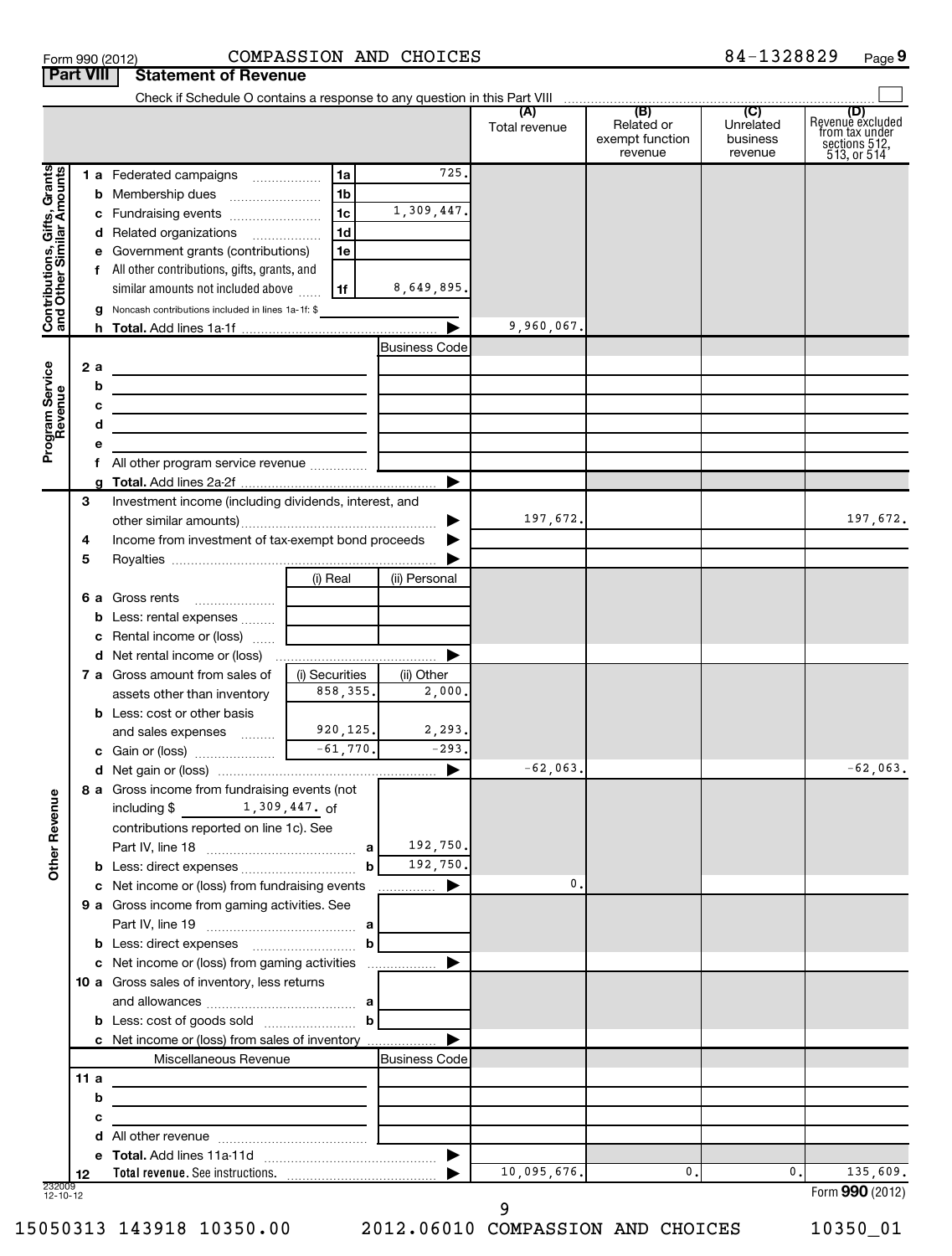**Part IX Statement of Functional Expenses**

## Form 990 (2012) Page COMPASSION AND CHOICES 84-1328829

*Section 501(c)(3) and 501(c)(4) organizations must complete all columns. All other organizations must complete column (A).*

#### If following SOP 98-2 (ASC 958-720) **Total functional expenses.**  Add lines 1 through 24e **Joint costs.** Complete this line only if the organization **(A) (B) (C) (D) 1 2 3 4 5 6 7 8 9 10 11 a** Management ~~~~~~~~~~~~~~~~ **b c d e f g 12 13 14 15 16 17 18 19 20 21 22 23 24 a b c** d MAGAZINES 156,079. 156,079. **e 25 26** Grants and other assistance to governments and organizations in the United States. See Part IV, line 21 Compensation not included above, to disqualified persons (as defined under section 4958(f)(1)) and persons described in section 4958(c)(3)(B)  $\quad \quad \ldots \ldots \ldots$ Pension plan accruals and contributions (include section 401(k) and 403(b) employer contributions) Professional fundraising services. See Part IV, line 17 Other. (If line 11g amount exceeds 10% of line 25, column (A) amount, list line 11g expenses on Sch O.) Other expenses. Itemize expenses not covered above. (List miscellaneous expenses in line 24e. If line 24e amount exceeds 10% of line 25, column (A) amount, list line 24e expenses on Schedule O.)  $\, \ldots \,$ reported in column (B) joint costs from a combined educational campaign and fundraising solicitation. Check if Schedule O contains a response to any question in this Part IX Total expenses | Program service expenses Management and general expenses Fundraising expenses Grants and other assistance to individuals in the United States. See Part IV, line 22 Grants and other assistance to governments, organizations, and individuals outside the United States. See Part IV, lines 15 and 16 ~ Benefits paid to or for members .................... Compensation of current officers, directors, trustees, and key employees ......................... Other salaries and wages ~~~~~~~~~~ Other employee benefits ~~~~~~~~~~ Payroll taxes ~~~~~~~~~~~~~~~~ Fees for services (non-employees): Legal ~~~~~~~~~~~~~~~~~~~~ Accounting ~~~~~~~~~~~~~~~~~ Lobbying ~~~~~~~~~~~~~~~~~~ Investment management fees ........................ Advertising and promotion ~~~~~~~~~ Office expenses ~~~~~~~~~~~~~~~ Information technology ~~~~~~~~~~~ Royalties ~~~~~~~~~~~~~~~~~~ Occupancy ~~~~~~~~~~~~~~~~~ Travel ………………………………………………… Payments of travel or entertainment expenses for any federal, state, or local public officials Conferences, conventions, and meetings ...... Interest Payments to affiliates ~~~~~~~~~~~~ ~~~~~~~~~~~~~~~~~~ Depreciation, depletion, and amortization ...... Insurance ~~~~~~~~~~~~~~~~~ All other expenses Check here  $\blacktriangleright$ *Do not include amounts reported on lines 6b, 7b, 8b, 9b, and 10b of Part VIII.*  $\sim$  $\Box$ 509,788. 441,816. 67,972. 2,648,702. 2,004,139. 324,447. 320,116. 93,406. 72,334. 11,605. 9,467. 500,756. 387,789. 62,215. 50,752. 252,678. 195,676. 31,393. 25,609. 15,351. 15,351. 118,479. 117,652. 827. 159,430. 147,600. 11,830. 212,688. 127,886. 84,802. 329,172. 221,312. 76,332. 31,528. 24,694. 24,615. 79. 8,745. 6,854. 1,891. 92,834. 76,851. 15,983. 95,151. 86,510. 8,641. OUTSIDE SERVICES  $\begin{array}{|c|c|c|c|c|c|c|c|c|}\hline 1,195,932. & 1,191,388. & \textbf{4},544. \hline \end{array}$ DEVELOPMENT COSTS 16,026. 549,633. 1366,393. OPERATIONAL EXPENSES 331,297. 293,456. 37,841. 378,288. 369,572. 8,716. 8,039,496. 6,471,162. 764,469. 803,865.

232010 12-10-12

Form **990** (2012)

15050313 143918 10350.00 2012.06010 COMPASSION AND CHOICES 10350\_01

10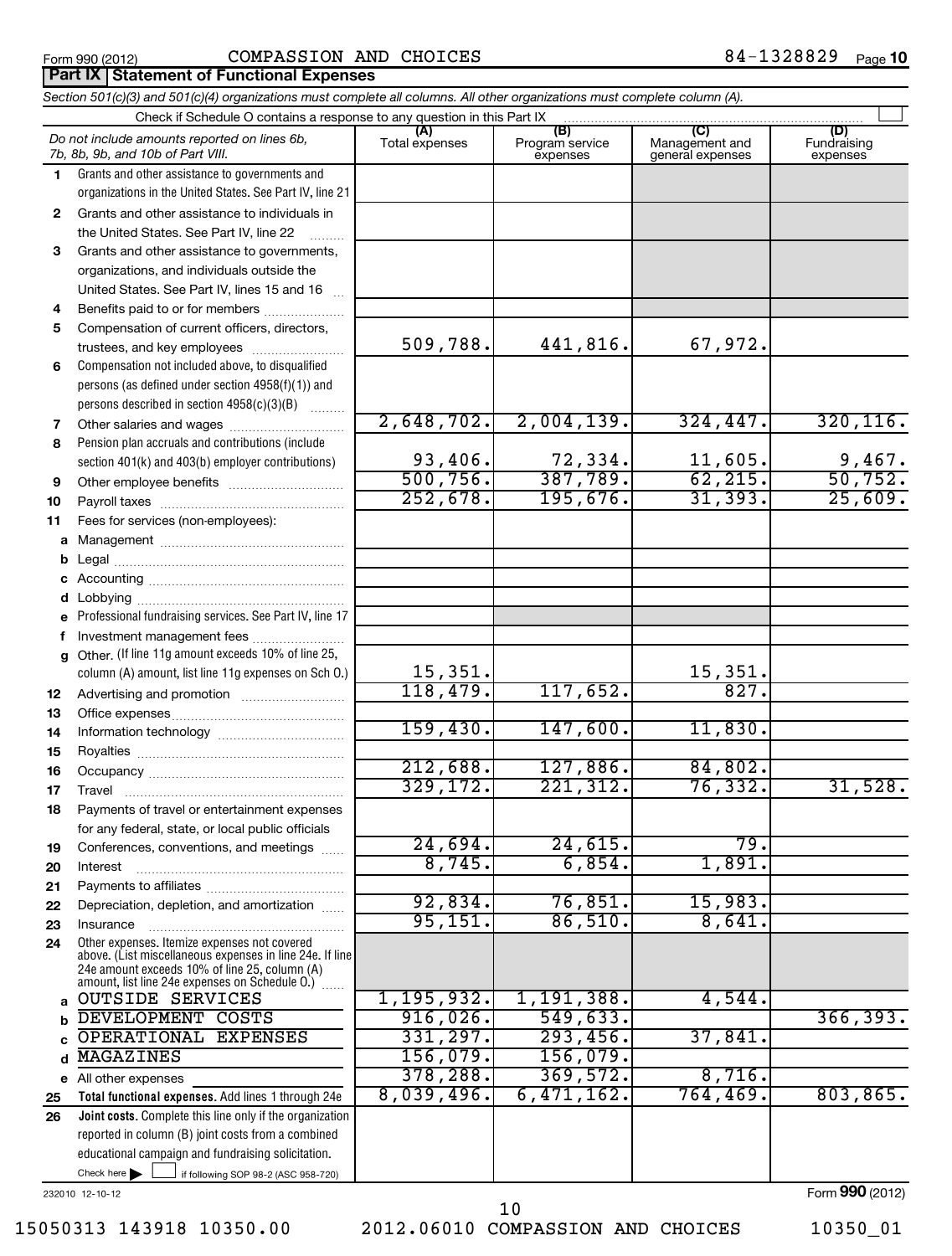15050313 143918 10350.00 2012.06010 COMPASSION AND CHOICES 10350\_01 11

Form 990 (2012) Page COMPASSION AND CHOICES 84-1328829

|                             |          |                                                                                                                                                                          |               |                          | (A)<br>Beginning of year |                         | (B)<br>End of year |
|-----------------------------|----------|--------------------------------------------------------------------------------------------------------------------------------------------------------------------------|---------------|--------------------------|--------------------------|-------------------------|--------------------|
|                             | 1        | Cash - non-interest-bearing                                                                                                                                              |               |                          | 1,011,516.               | 1                       | 226,699.           |
|                             | 2        |                                                                                                                                                                          |               |                          |                          | $\mathbf{2}$            |                    |
|                             | З        |                                                                                                                                                                          |               |                          |                          | 3                       |                    |
|                             | 4        |                                                                                                                                                                          |               |                          | 327,500.                 | $\overline{\mathbf{4}}$ | 1,008,974.         |
|                             | 5        | Loans and other receivables from current and former officers, directors,                                                                                                 |               |                          |                          |                         |                    |
|                             |          | trustees, key employees, and highest compensated employees. Complete                                                                                                     |               |                          |                          |                         |                    |
|                             |          | Part II of Schedule L                                                                                                                                                    |               |                          |                          | 5                       |                    |
|                             | 6        | Loans and other receivables from other disqualified persons (as defined under                                                                                            |               |                          |                          |                         |                    |
|                             |          | section $4958(f)(1)$ , persons described in section $4958(c)(3)(B)$ , and contributing                                                                                   |               |                          |                          |                         |                    |
|                             |          | employers and sponsoring organizations of section 501(c)(9) voluntary                                                                                                    |               |                          |                          |                         |                    |
|                             |          | employees' beneficiary organizations (see instr). Complete Part II of Sch L                                                                                              |               | 6                        |                          |                         |                    |
| Assets                      | 7        |                                                                                                                                                                          |               | $\overline{\phantom{a}}$ |                          |                         |                    |
|                             | 8        |                                                                                                                                                                          |               |                          | 8                        |                         |                    |
|                             | 9        | Prepaid expenses and deferred charges [11] [11] prepaid expenses and deferred charges [11] [11] minimum and the Prepaid expenses and deferred charges [11] $\frac{1}{2}$ |               |                          | 94,772.                  | 9                       | 94,566.            |
|                             |          | 10a Land, buildings, and equipment: cost or other                                                                                                                        |               |                          |                          |                         |                    |
|                             |          | basis. Complete Part VI of Schedule D  10a                                                                                                                               |               | 659,885.                 |                          |                         |                    |
|                             |          |                                                                                                                                                                          |               | 405,963.                 | 221,341.                 | 10 <sub>c</sub>         | 253,922.           |
|                             | 11       |                                                                                                                                                                          | 10, 149, 295. | 11                       | 12,300,946.              |                         |                    |
|                             | 12       |                                                                                                                                                                          |               | 12                       |                          |                         |                    |
|                             | 13       |                                                                                                                                                                          |               |                          | 13                       |                         |                    |
|                             | 14       |                                                                                                                                                                          |               |                          | 3,014.                   | 14                      | 3,014.             |
|                             | 15       |                                                                                                                                                                          |               |                          | 254, 182.                | 15                      | 241, 249.          |
|                             | 16       |                                                                                                                                                                          |               |                          | 12,061,620.              | 16                      | 14, 129, 370.      |
|                             | 17       |                                                                                                                                                                          | 569,624.      | 17                       | 565,936.                 |                         |                    |
|                             | 18       |                                                                                                                                                                          |               |                          |                          | 18                      |                    |
|                             | 19       |                                                                                                                                                                          |               |                          |                          | 19                      |                    |
|                             | 20       |                                                                                                                                                                          |               |                          |                          | 20                      |                    |
|                             | 21       | Escrow or custodial account liability. Complete Part IV of Schedule D                                                                                                    |               |                          |                          | 21                      |                    |
| Liabilities                 | 22       | Loans and other payables to current and former officers, directors, trustees,                                                                                            |               |                          |                          |                         |                    |
|                             |          | key employees, highest compensated employees, and disqualified persons.                                                                                                  |               |                          |                          |                         |                    |
|                             |          |                                                                                                                                                                          |               |                          |                          | 22<br>23                |                    |
|                             | 23<br>24 | Secured mortgages and notes payable to unrelated third parties                                                                                                           |               |                          |                          | 24                      |                    |
|                             | 25       | Other liabilities (including federal income tax, payables to related third                                                                                               |               |                          |                          |                         |                    |
|                             |          | parties, and other liabilities not included on lines 17-24). Complete Part X of                                                                                          |               |                          |                          |                         |                    |
|                             |          | Schedule D                                                                                                                                                               |               |                          | 847,600.                 | 25                      | 368,557.           |
|                             | 26       | Total liabilities. Add lines 17 through 25                                                                                                                               |               |                          | 1,417,224.               | 26                      | 934, 493.          |
|                             |          | Organizations that follow SFAS 117 (ASC 958), check here $\blacktriangleright \Box X$ and                                                                                |               |                          |                          |                         |                    |
|                             |          | complete lines 27 through 29, and lines 33 and 34.                                                                                                                       |               |                          |                          |                         |                    |
|                             | 27       |                                                                                                                                                                          |               |                          | 10,644,396.              | 27                      | 13, 194, 877.      |
|                             | 28       |                                                                                                                                                                          |               |                          |                          | 28                      |                    |
|                             | 29       | Permanently restricted net assets                                                                                                                                        |               |                          |                          | 29                      |                    |
| Net Assets or Fund Balances |          | Organizations that do not follow SFAS 117 (ASC 958), check here ▶ □                                                                                                      |               |                          |                          |                         |                    |
|                             |          | and complete lines 30 through 34.                                                                                                                                        |               |                          |                          |                         |                    |
|                             | 30       |                                                                                                                                                                          |               |                          |                          | 30                      |                    |
|                             | 31       |                                                                                                                                                                          |               |                          |                          | 31                      |                    |
|                             | 32       | Retained earnings, endowment, accumulated income, or other funds                                                                                                         |               |                          |                          | 32                      |                    |
|                             | 33       |                                                                                                                                                                          |               |                          | 10,644,396.              | 33                      | 13, 194, 877.      |
|                             | 34       |                                                                                                                                                                          | 12,061,620.   | 34                       | 14, 129, 370.            |                         |                    |

Form (2012) **990**

†

**Part X Balance Sheet**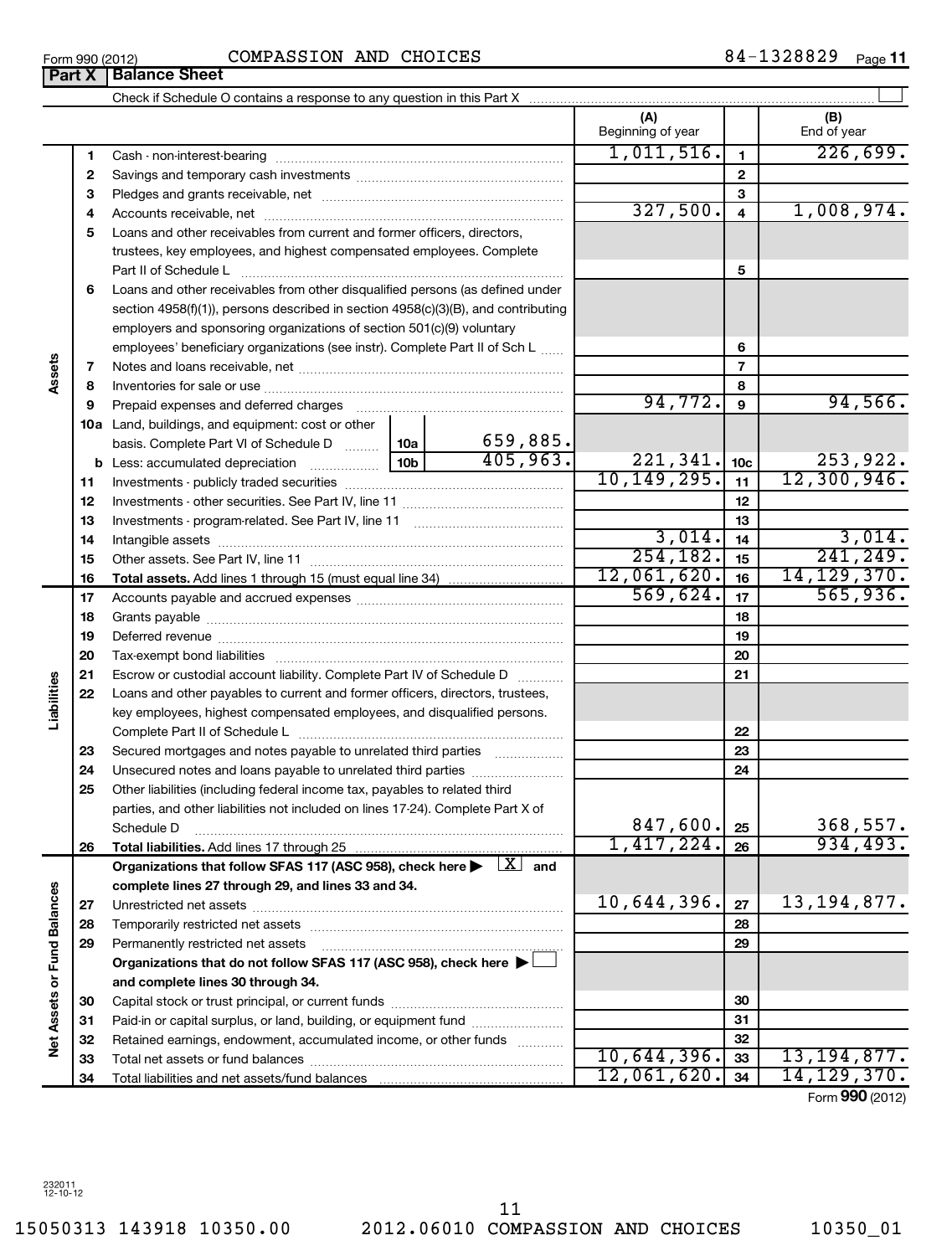232012 12-10-12

15050313 143918 10350.00 2012.06010 COMPASSION AND CHOICES 10350\_01 12

|              | Part XI   Reconciliation of Net Assets                                                                                          |                |  |                |           |                     |  |  |
|--------------|---------------------------------------------------------------------------------------------------------------------------------|----------------|--|----------------|-----------|---------------------|--|--|
|              |                                                                                                                                 |                |  |                |           | $\boxed{\text{X}}$  |  |  |
|              |                                                                                                                                 |                |  |                |           |                     |  |  |
| 1.           |                                                                                                                                 | 1              |  | 10,095,676.    |           |                     |  |  |
| $\mathbf{2}$ |                                                                                                                                 | $\mathbf{2}$   |  | 8,039,496.     |           |                     |  |  |
| 3            | Revenue less expenses. Subtract line 2 from line 1                                                                              | 3              |  | 2,056,180.     |           |                     |  |  |
| 4            | 10,644,396.<br>$\overline{\mathbf{4}}$                                                                                          |                |  |                |           |                     |  |  |
| 5            |                                                                                                                                 | 5              |  |                | 494,301.  |                     |  |  |
| 6            | Donated services and use of facilities                                                                                          | 6              |  |                | 402, 200. |                     |  |  |
| 7            | Investment expenses                                                                                                             | $\overline{7}$ |  |                |           |                     |  |  |
| 8            | Prior period adjustments                                                                                                        | 8              |  |                |           |                     |  |  |
| 9            |                                                                                                                                 | 9              |  | $-402, 200.$   |           |                     |  |  |
| 10           | Net assets or fund balances at end of year. Combine lines 3 through 9 (must equal Part X, line 33,                              |                |  |                |           |                     |  |  |
|              | column (B))                                                                                                                     | 10             |  | 13, 194, 877.  |           |                     |  |  |
|              | Part XII Financial Statements and Reporting                                                                                     |                |  |                |           |                     |  |  |
|              |                                                                                                                                 |                |  |                |           | $\lfloor x \rfloor$ |  |  |
|              |                                                                                                                                 |                |  |                | Yes       | <b>No</b>           |  |  |
| 1            | $\lfloor x \rfloor$ Accrual<br>Accounting method used to prepare the Form 990: $\Box$ Cash<br>Other                             |                |  |                |           |                     |  |  |
|              | If the organization changed its method of accounting from a prior year or checked "Other," explain in Schedule O.               |                |  |                |           |                     |  |  |
| 2a           | Were the organization's financial statements compiled or reviewed by an independent accountant?                                 |                |  | 2a             |           | X                   |  |  |
|              | If "Yes," check a box below to indicate whether the financial statements for the year were compiled or reviewed on a            |                |  |                |           |                     |  |  |
|              | separate basis, consolidated basis, or both:                                                                                    |                |  |                |           |                     |  |  |
|              | Consolidated basis<br>Separate basis<br>$\Box$ Both consolidated and separate basis                                             |                |  |                |           |                     |  |  |
|              |                                                                                                                                 |                |  | 2 <sub>b</sub> | X         |                     |  |  |
|              | If "Yes," check a box below to indicate whether the financial statements for the year were audited on a separate basis,         |                |  |                |           |                     |  |  |
|              | consolidated basis, or both:                                                                                                    |                |  |                |           |                     |  |  |
|              | $\boxed{\mathbf{X}}$ Consolidated basis<br>Both consolidated and separate basis<br>Separate basis                               |                |  |                |           |                     |  |  |
|              | c If "Yes" to line 2a or 2b, does the organization have a committee that assumes responsibility for oversight of the audit,     |                |  |                | х         |                     |  |  |
|              |                                                                                                                                 |                |  |                |           |                     |  |  |
|              | If the organization changed either its oversight process or selection process during the tax year, explain in Schedule O.       |                |  |                |           |                     |  |  |
|              | 3a As a result of a federal award, was the organization required to undergo an audit or audits as set forth in the Single Audit |                |  |                |           |                     |  |  |
|              |                                                                                                                                 |                |  | За             |           | х                   |  |  |
|              | b If "Yes," did the organization undergo the required audit or audits? If the organization did not undergo the required audit   |                |  |                |           |                     |  |  |
|              |                                                                                                                                 |                |  | 3 <sub>b</sub> |           |                     |  |  |

Form 990 (2012) COMPASSION AND CHOICES 8 4-I 3 4 8 8 4 9 Page

COMPASSION AND CHOICES

Form **990** (2012)

84-1328829 Page 12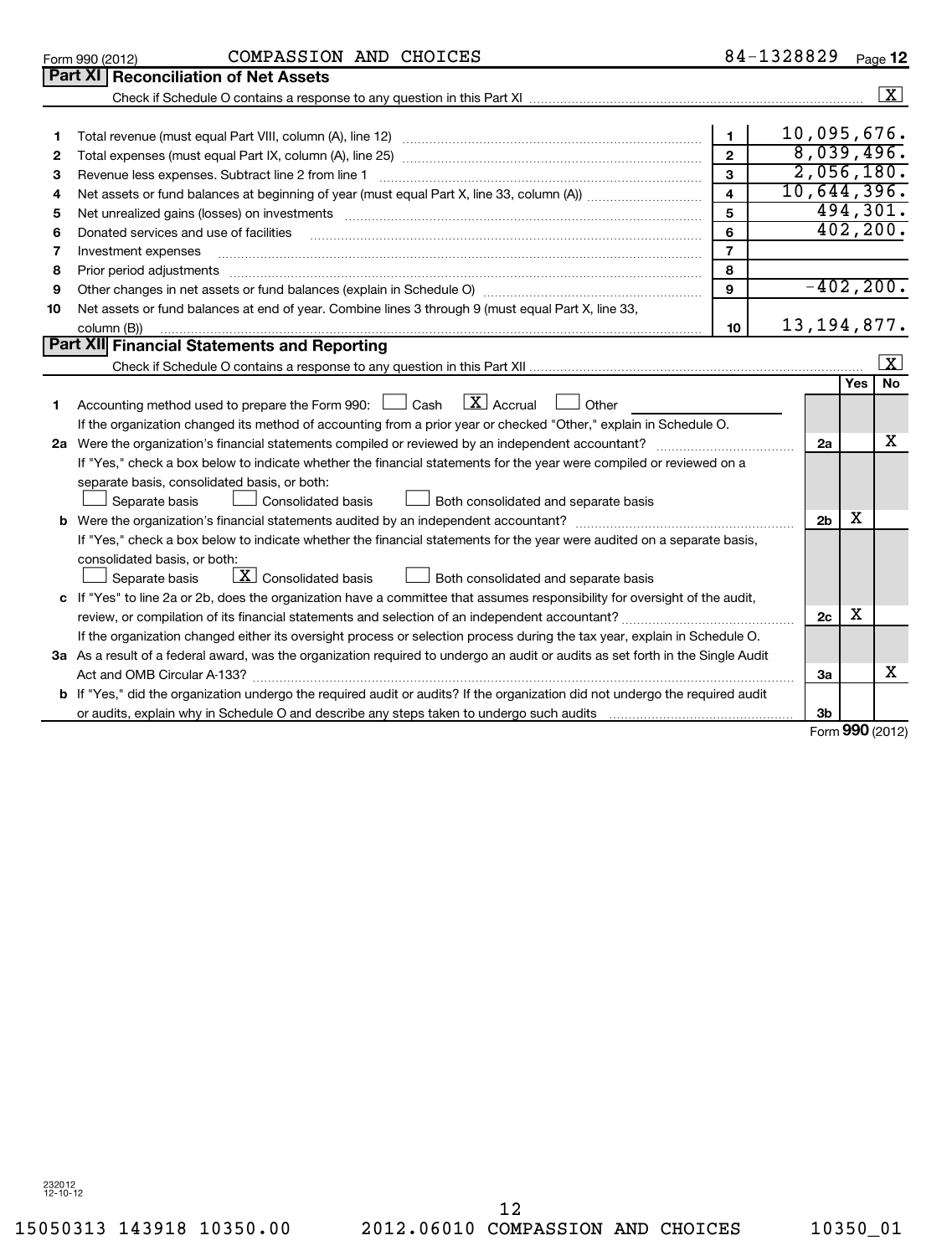| <b>SCHEDULE A</b>    |  |
|----------------------|--|
| (Form 990 or 990-FZ) |  |

Department of the Treasury

# **Public Charity Status and Public Support**

**Complete if the organization is a section 501(c)(3) organization or a section**

**4947(a)(1) nonexempt charitable trust.**

Internal Revenue Service (i) Name of supported | (ii) EIN (iii) Type of organization **[IV**) Is the organization**] (V)** DIQ you notify the **consignation** in col **[(Vii)** Amount of monetary **(see instructions)** ) **(iv)**  Is the organization **i**n col. **(i)** listed in your **(v)**  Did you notify the **(i)**  of your support? **(vi)** Is the **(i)**  Attach to Form 990 or Form 990-EZ. See separate instructions. **Inspection Name of the organization Employer identification number 1 2 3 4 5 6 7 8 9 10 11** A church, convention of churches, or association of churches described in section 170(b)(1)(A)(i). A school described in **section 170(b)(1)(A)(ii).** (Attach Schedule E.) A hospital or a cooperative hospital service organization described in **section 170(b)(1)(A)(iii).** A medical research organization operated in conjunction with a hospital described in **section 170(b)(1)(A)(iii).** Enter the hospital's name, **section 170(b)(1)(A)(iv).**  (Complete Part II.) A federal, state, or local government or governmental unit described in **section 170(b)(1)(A)(v). section 170(b)(1)(A)(vi).** (Complete Part II.) A community trust described in **section 170(b)(1)(A)(vi).** (Complete Part II.) See s**ection 509(a)(2).** (Complete Part III.) An organization organized and operated exclusively to test for public safety. See **section 509(a)(4).** more publicly supported organizations described in section 509(a)(1) or section 509(a)(2). See **section 509(a)(3).** Check the box that **a b c d** Type I Type II Type III - Functionally integrated Type III - Non-functionally integrated † † † † **e f g h (i) (ii)** A family member of a person described in (i) above? ~~~~~~~~~~~~~~~~~~~~~~~~~~~~~~ **(iii)** A 35% controlled entity of a person described in (i) or (ii) above? ~~~~~~~~~~~~~~~~~~~~~~~~ **Yes No 11g(i) 11g(ii) 11g(iii)** (described on lines 1-9 above or IRC section lgoverning document? organization in col. organization in col.<br>(i) organized in the U.S.? (i) Name of supported organization support **Part I** | Reason for Public Charity Status (All organizations must complete this part.) See instructions. The organization is not a private foundation because it is: (For lines 1 through 11, check only one box.) city, and state: An organization operated for the benefit of a college or university owned or operated by a governmental unit described in An organization that normally receives a substantial part of its support from a governmental unit or from the general public described in  $\boxed{\textbf{X}}$  An organization that normally receives: (1) more than 33 1/3% of its support from contributions, membership fees, and gross receipts from activities related to its exempt functions - subject to certain exceptions, and (2) no more than 33 1/3% of its support from gross investment income and unrelated business taxable income (less section 511 tax) from businesses acquired by the organization after June 30, 1975. An organization organized and operated exclusively for the benefit of, to perform the functions of, or to carry out the purposes of one or describes the type of supporting organization and complete lines 11e through 11h. By checking this box, I certify that the organization is not controlled directly or indirectly by one or more disqualified persons other than foundation managers and other than one or more publicly supported organizations described in section 509(a)(1) or section 509(a)(2). If the organization received a written determination from the IRS that it is a Type I, Type II, or Type III supporting organization, check this box ~~~~~~~~~~~~~~~~~~~~~~~~~~~~~~~~~~~~~~~~~~~~~~ Since August 17, 2006, has the organization accepted any gift or contribution from any of the following persons? A person who directly or indirectly controls, either alone or together with persons described in (ii) and (iii) below, the governing body of the supported organization? ~~~~~~~~~~~~~~~~~~~~~~~~~~~~~~ Provide the following information about the supported organization(s).  $\sim$  $\sim$  $\sim$  $\sim$  $\sim$  $\sim$  $\sim$  $\sim$  $\sim$  $\sim$ †  $\left\vert \cdot\right\vert$ COMPASSION AND CHOICES 84-1328829

**Yes No Yes No Yes No Total**

LHA **For Paperwork Reduction Act Notice, see the Instructions for Form 990 or 990-EZ.**

**Schedule A (Form 990 or 990-EZ) 2012**

232021 12-04-12

13

15050313 143918 10350.00 2012.06010 COMPASSION AND CHOICES 10350\_01

OMB No. 1545-0047

**Open to Public**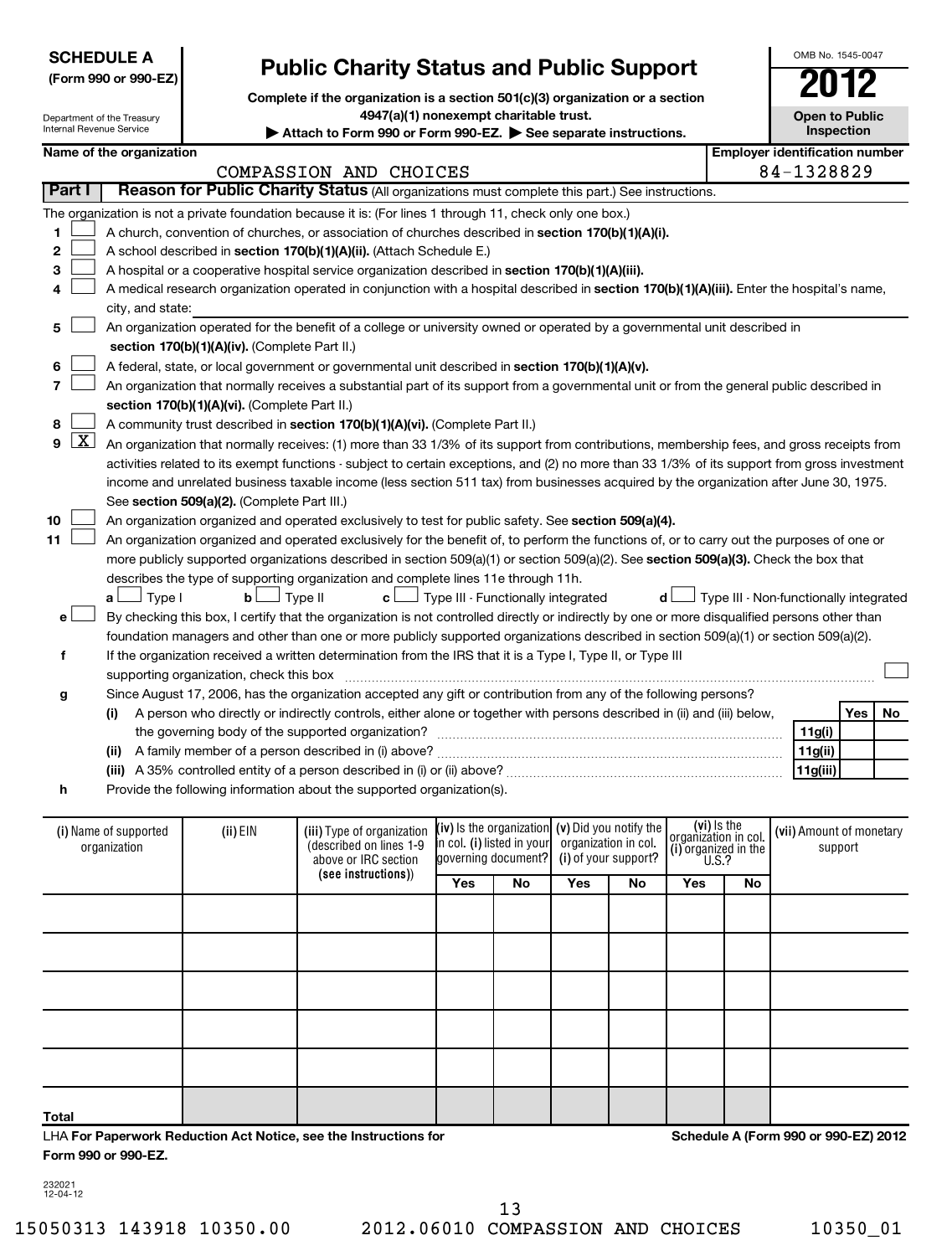#### Schedule A (Form 990 or 990-EZ) 2012

| טטווסטוור א טוויוטט |  |     |
|---------------------|--|-----|
| $D - 1$             |  | $P$ |

(Complete only if you checked the box on line 5, 7, or 8 of Part I or if the organization failed to qualify under Part III. If the organization fails to qualify under the tests listed below, please complete Part III.) **Part II Support Schedule for Organizations Described in Sections 170(b)(1)(A)(iv) and 170(b)(1)(A)(vi)**

|    | <b>Section A. Public Support</b>                                                                                                           |          |          |            |            |          |           |
|----|--------------------------------------------------------------------------------------------------------------------------------------------|----------|----------|------------|------------|----------|-----------|
|    | Calendar year (or fiscal year beginning in) $\blacktriangleright$                                                                          | (a) 2008 | (b) 2009 | $(c)$ 2010 | $(d)$ 2011 | (e) 2012 | (f) Total |
|    | 1 Gifts, grants, contributions, and                                                                                                        |          |          |            |            |          |           |
|    | membership fees received. (Do not                                                                                                          |          |          |            |            |          |           |
|    | include any "unusual grants.")                                                                                                             |          |          |            |            |          |           |
|    | 2 Tax revenues levied for the organ-                                                                                                       |          |          |            |            |          |           |
|    | ization's benefit and either paid to                                                                                                       |          |          |            |            |          |           |
|    | or expended on its behalf                                                                                                                  |          |          |            |            |          |           |
|    | 3 The value of services or facilities                                                                                                      |          |          |            |            |          |           |
|    | furnished by a governmental unit to                                                                                                        |          |          |            |            |          |           |
|    | the organization without charge                                                                                                            |          |          |            |            |          |           |
|    | Total. Add lines 1 through 3                                                                                                               |          |          |            |            |          |           |
| 5  | The portion of total contributions                                                                                                         |          |          |            |            |          |           |
|    | by each person (other than a                                                                                                               |          |          |            |            |          |           |
|    | governmental unit or publicly                                                                                                              |          |          |            |            |          |           |
|    | supported organization) included                                                                                                           |          |          |            |            |          |           |
|    | on line 1 that exceeds 2% of the                                                                                                           |          |          |            |            |          |           |
|    | amount shown on line 11,                                                                                                                   |          |          |            |            |          |           |
|    | column (f)                                                                                                                                 |          |          |            |            |          |           |
|    | 6 Public support. Subtract line 5 from line 4.                                                                                             |          |          |            |            |          |           |
|    | <b>Section B. Total Support</b>                                                                                                            |          |          |            |            |          |           |
|    | Calendar year (or fiscal year beginning in) $\blacktriangleright$                                                                          | (a) 2008 | (b) 2009 | $(c)$ 2010 | $(d)$ 2011 | (e) 2012 | (f) Total |
|    | 7 Amounts from line 4                                                                                                                      |          |          |            |            |          |           |
| 8  | Gross income from interest,                                                                                                                |          |          |            |            |          |           |
|    | dividends, payments received on                                                                                                            |          |          |            |            |          |           |
|    | securities loans, rents, royalties                                                                                                         |          |          |            |            |          |           |
|    | and income from similar sources                                                                                                            |          |          |            |            |          |           |
| 9  | Net income from unrelated business                                                                                                         |          |          |            |            |          |           |
|    | activities, whether or not the                                                                                                             |          |          |            |            |          |           |
|    |                                                                                                                                            |          |          |            |            |          |           |
|    | business is regularly carried on<br>10 Other income. Do not include gain                                                                   |          |          |            |            |          |           |
|    |                                                                                                                                            |          |          |            |            |          |           |
|    | or loss from the sale of capital                                                                                                           |          |          |            |            |          |           |
|    | assets (Explain in Part IV.)<br>11 Total support. Add lines 7 through 10                                                                   |          |          |            |            |          |           |
|    | <b>12</b> Gross receipts from related activities, etc. (see instructions)                                                                  |          |          |            |            | 12       |           |
|    | 13 First five years. If the Form 990 is for the organization's first, second, third, fourth, or fifth tax year as a section 501(c)(3)      |          |          |            |            |          |           |
|    | organization, check this box and stop here                                                                                                 |          |          |            |            |          |           |
|    | Section C. Computation of Public Support Percentage <b>COMPLA</b>                                                                          |          |          |            |            |          |           |
|    |                                                                                                                                            |          |          |            |            | 14       | %         |
|    |                                                                                                                                            |          |          |            |            | 15       | %         |
|    | 16a 33 1/3% support test - 2012. If the organization did not check the box on line 13, and line 14 is 33 1/3% or more, check this box and  |          |          |            |            |          |           |
|    | stop here. The organization qualifies as a publicly supported organization                                                                 |          |          |            |            |          |           |
|    | b 33 1/3% support test - 2011. If the organization did not check a box on line 13 or 16a, and line 15 is 33 1/3% or more, check this box   |          |          |            |            |          |           |
|    |                                                                                                                                            |          |          |            |            |          |           |
|    | 17a 10% -facts-and-circumstances test - 2012. If the organization did not check a box on line 13, 16a, or 16b, and line 14 is 10% or more, |          |          |            |            |          |           |
|    |                                                                                                                                            |          |          |            |            |          |           |
|    | and if the organization meets the "facts-and-circumstances" test, check this box and stop here. Explain in Part IV how the organization    |          |          |            |            |          |           |
|    | meets the "facts-and-circumstances" test. The organization qualifies as a publicly supported organization <i>manumumumum</i>               |          |          |            |            |          |           |
|    | b 10% -facts-and-circumstances test - 2011. If the organization did not check a box on line 13, 16a, 16b, or 17a, and line 15 is 10% or    |          |          |            |            |          |           |
|    | more, and if the organization meets the "facts-and-circumstances" test, check this box and stop here. Explain in Part IV how the           |          |          |            |            |          |           |
|    | organization meets the "facts-and-circumstances" test. The organization qualifies as a publicly supported organization                     |          |          |            |            |          |           |
| 18 | Private foundation. If the organization did not check a box on line 13, 16a, 16b, 17a, or 17b, check this box and see instructions         |          |          |            |            |          |           |

**Schedule A (Form 990 or 990-EZ) 2012**

232022 12-04-12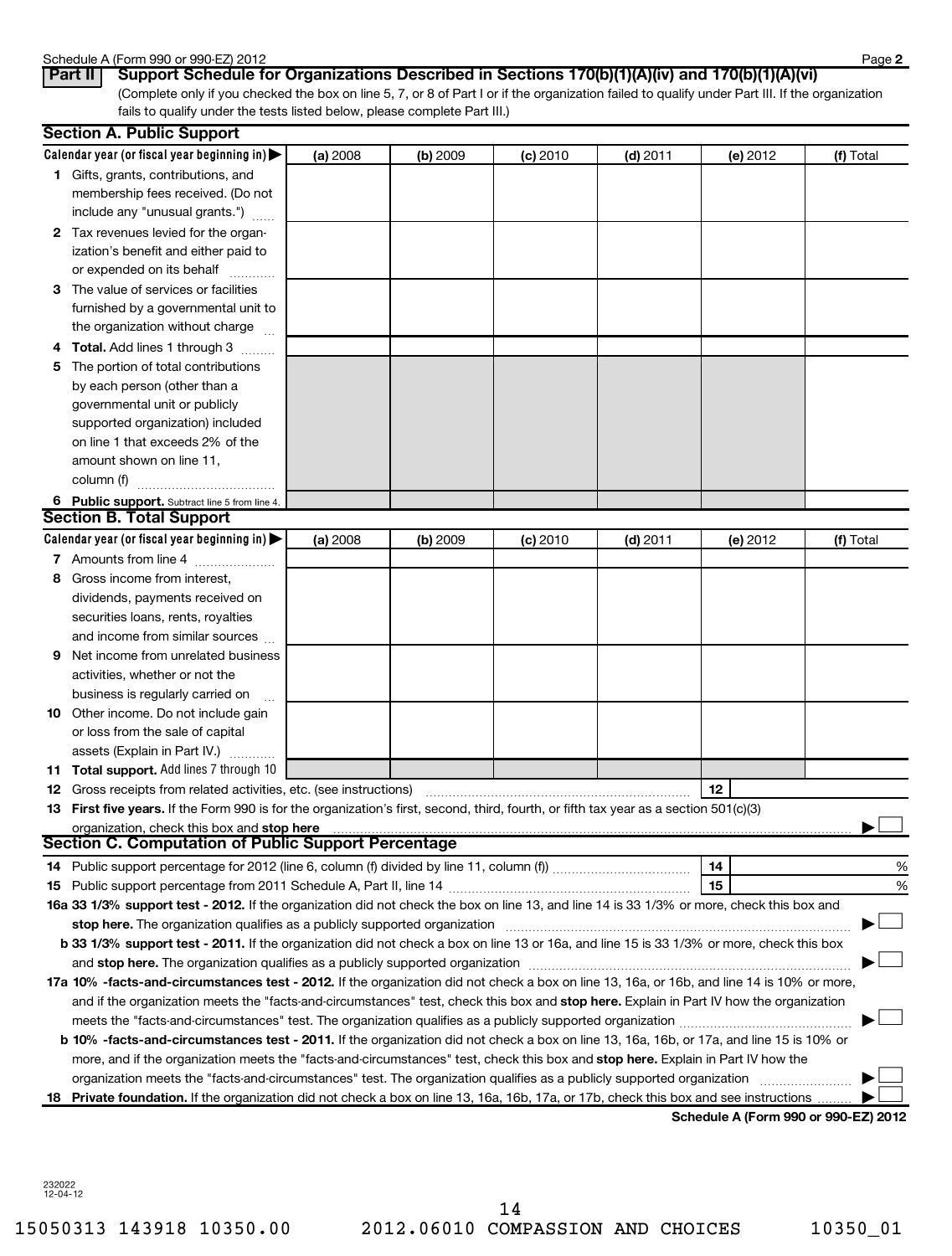#### Schedule A (Form 990 or 990-EZ) 2012 Page COMPASSION AND CHOICES 84-1328829 **Part III | Support Schedule for Organizations Described in Section 509(a)(2)**

(Complete only if you checked the box on line 9 of Part I or if the organization failed to qualify under Part II. If the organization fails to qualify under the tests listed below, please complete Part II.)

| <b>Section A. Public Support</b>                                                                                                                                                         |            |          |            |                                     |          |                                          |
|------------------------------------------------------------------------------------------------------------------------------------------------------------------------------------------|------------|----------|------------|-------------------------------------|----------|------------------------------------------|
| Calendar year (or fiscal year beginning in)                                                                                                                                              | (a) 2008   | (b) 2009 | $(c)$ 2010 | $(d)$ 2011                          | (e) 2012 | (f) Total                                |
| 1 Gifts, grants, contributions, and                                                                                                                                                      |            |          |            |                                     |          |                                          |
| membership fees received. (Do not                                                                                                                                                        |            |          |            |                                     |          |                                          |
| include any "unusual grants.")                                                                                                                                                           | 5024619.   | 4752793. |            | 7132595.13660880.                   |          | 9960067.40530954.                        |
| 2 Gross receipts from admissions,<br>merchandise sold or services per-<br>formed, or facilities furnished in<br>any activity that is related to the<br>organization's tax-exempt purpose |            |          |            |                                     |          |                                          |
| 3 Gross receipts from activities that<br>are not an unrelated trade or bus-<br>iness under section 513                                                                                   |            |          |            |                                     |          |                                          |
| 4 Tax revenues levied for the organ-<br>ization's benefit and either paid to<br>or expended on its behalf                                                                                |            |          |            |                                     |          |                                          |
| 5 The value of services or facilities<br>furnished by a governmental unit to<br>the organization without charge                                                                          |            |          |            |                                     |          |                                          |
| 6 Total. Add lines 1 through 5                                                                                                                                                           | 5024619.   | 4752793. |            | 7132595.13660880.                   |          | 9960067.40530954.                        |
| 7a Amounts included on lines 1, 2, and                                                                                                                                                   |            |          |            |                                     |          |                                          |
| 3 received from disqualified persons<br><b>b</b> Amounts included on lines 2 and 3 received<br>from other than disqualified persons that<br>exceed the greater of \$5,000 or 1% of the   | 55, 240.   | 74,700.  | 87,135.    | 92,600.                             | 52, 145. | 361,820.<br>0.                           |
| amount on line 13 for the year<br>c Add lines 7a and 7b                                                                                                                                  | 55, 240.   | 74,700.  | 87, 135.   | 92,600.                             | 52, 145. | 361,820.                                 |
| 8 Public support (Subtract line 7c from line 6.)                                                                                                                                         |            |          |            |                                     |          | 40169134.                                |
| <b>Section B. Total Support</b>                                                                                                                                                          |            |          |            |                                     |          |                                          |
| Calendar year (or fiscal year beginning in)                                                                                                                                              | (a) 2008   | (b) 2009 | $(c)$ 2010 | $(d)$ 2011                          | (e) 2012 | (f) Total                                |
| 9 Amounts from line 6                                                                                                                                                                    | 5024619.   | 4752793. |            | 7132595.13660880                    |          | 9960067.40530954.                        |
| <b>10a</b> Gross income from interest,<br>dividends, payments received on<br>securities loans, rents, royalties<br>and income from similar sources                                       | $-10,503.$ | 50, 133. | 89,568.    | 104,660.                            | 197,672. | 431,530.                                 |
| <b>b</b> Unrelated business taxable income<br>(less section 511 taxes) from businesses<br>acquired after June 30, 1975                                                                   |            |          |            |                                     |          |                                          |
| c Add lines 10a and 10b                                                                                                                                                                  | $-10,503.$ | 50, 133. |            | $89,568$ , 104,660, 197,672.        |          | 431,530.                                 |
| 11 Net income from unrelated business<br>activities not included in line 10b,<br>whether or not the business is<br>regularly carried on                                                  |            |          |            |                                     |          |                                          |
| 12 Other income. Do not include gain<br>or loss from the sale of capital<br>assets (Explain in Part IV.) $\cdots$                                                                        |            |          |            |                                     |          |                                          |
| <b>13</b> Total support. (Add lines 9, 10c, 11, and 12.)                                                                                                                                 | 5014116.   | 4802926. |            | 7222163.13765540.10157739.40962484. |          |                                          |
| 14 First five years. If the Form 990 is for the organization's first, second, third, fourth, or fifth tax year as a section 501(c)(3) organization,                                      |            |          |            |                                     |          |                                          |
| <b>Section C. Computation of Public Support Percentage</b>                                                                                                                               |            |          |            |                                     |          |                                          |
|                                                                                                                                                                                          |            |          |            |                                     | 15       | 98.06<br>%                               |
| 16 Public support percentage from 2011 Schedule A, Part III, line 15                                                                                                                     |            |          |            |                                     | 16       | 98.19<br>$\frac{9}{6}$                   |
| Section D. Computation of Investment Income Percentage                                                                                                                                   |            |          |            |                                     |          |                                          |
|                                                                                                                                                                                          |            |          |            |                                     | 17       | 1.05<br>%                                |
|                                                                                                                                                                                          |            |          |            |                                     | 18       | .78<br>$\%$                              |
| 19a 33 1/3% support tests - 2012. If the organization did not check the box on line 14, and line 15 is more than 33 1/3%, and line 17 is not                                             |            |          |            |                                     |          |                                          |
| more than 33 1/3%, check this box and stop here. The organization qualifies as a publicly supported organization                                                                         |            |          |            |                                     |          | $\blacktriangleright$ $\boxed{\text{X}}$ |
| <b>b 33 1/3% support tests - 2011.</b> If the organization did not check a box on line 14 or line 19a, and line 16 is more than 33 1/3%, and                                             |            |          |            |                                     |          |                                          |
| line 18 is not more than 33 1/3%, check this box and stop here. The organization qualifies as a publicly supported organization                                                          |            |          |            |                                     |          |                                          |
|                                                                                                                                                                                          |            |          |            |                                     |          |                                          |
| 232023 12-04-12                                                                                                                                                                          |            |          | 15         |                                     |          | Schedule A (Form 990 or 990-EZ) 2012     |

15050313 143918 10350.00 2012.06010 COMPASSION AND CHOICES 10350\_01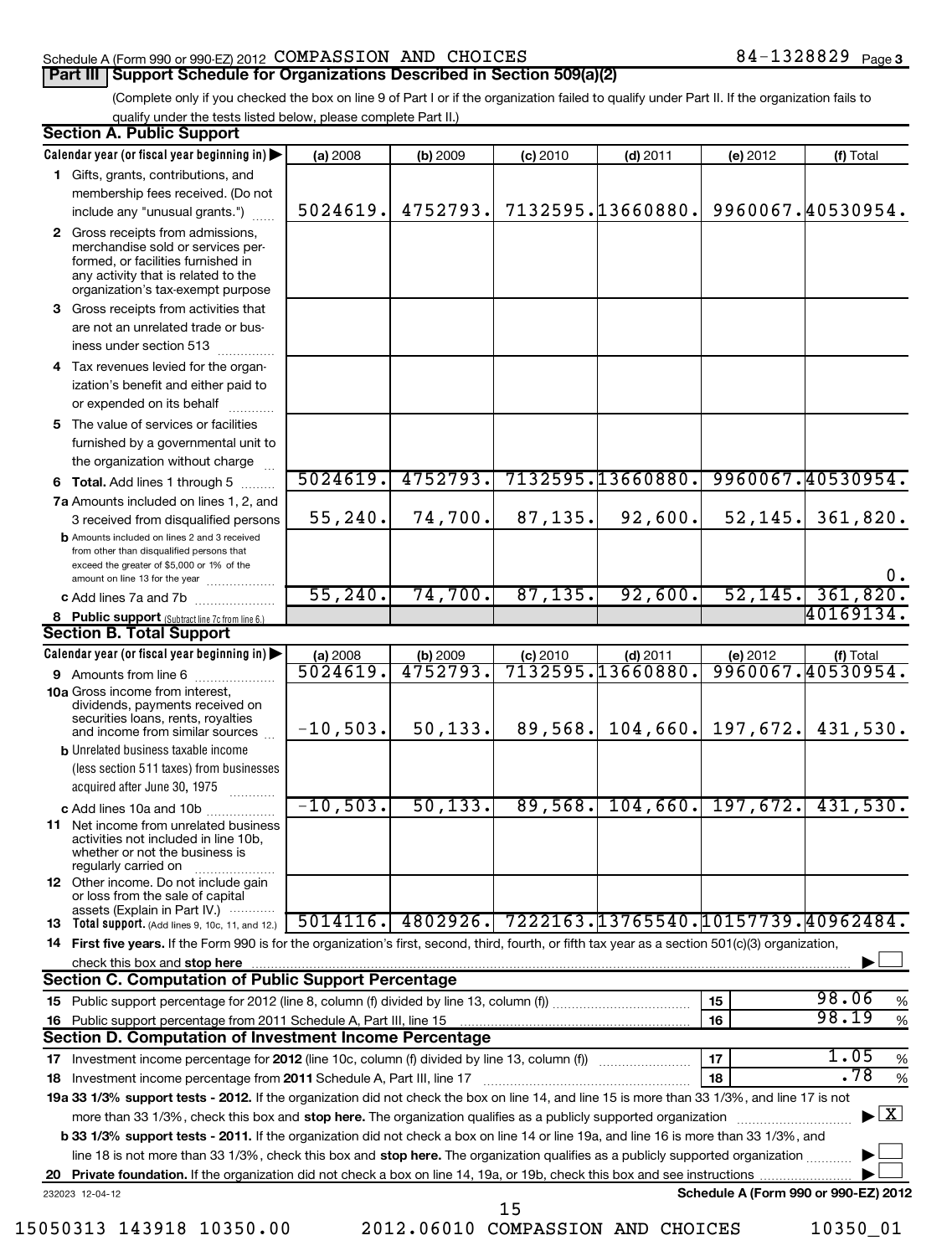| <b>SCHEDULE C</b>                                                                                                                                                              |  | <b>Political Campaign and Lobbying Activities</b>                                                                                                                                                                      |         |                                                                             |                          | OMB No. 1545-0047                                                                                                                                           |
|--------------------------------------------------------------------------------------------------------------------------------------------------------------------------------|--|------------------------------------------------------------------------------------------------------------------------------------------------------------------------------------------------------------------------|---------|-----------------------------------------------------------------------------|--------------------------|-------------------------------------------------------------------------------------------------------------------------------------------------------------|
| (Form 990 or 990-EZ)<br>For Organizations Exempt From Income Tax Under section 501(c) and section 527                                                                          |  |                                                                                                                                                                                                                        |         |                                                                             |                          |                                                                                                                                                             |
| Complete if the organization is described below.<br>Attach to Form 990 or Form 990-EZ.<br>Department of the Treasury<br>Internal Revenue Service<br>See separate instructions. |  |                                                                                                                                                                                                                        |         |                                                                             |                          | <b>Open to Public</b><br>Inspection                                                                                                                         |
|                                                                                                                                                                                |  | If the organization answered "Yes," to Form 990, Part IV, line 3, or Form 990-EZ, Part V, line 46 (Political Campaign Activities), then                                                                                |         |                                                                             |                          |                                                                                                                                                             |
|                                                                                                                                                                                |  | • Section 501(c)(3) organizations: Complete Parts I-A and B. Do not complete Part I-C.                                                                                                                                 |         |                                                                             |                          |                                                                                                                                                             |
|                                                                                                                                                                                |  | • Section 501(c) (other than section 501(c)(3)) organizations: Complete Parts I-A and C below. Do not complete Part I-B.                                                                                               |         |                                                                             |                          |                                                                                                                                                             |
| • Section 527 organizations: Complete Part I-A only.                                                                                                                           |  |                                                                                                                                                                                                                        |         |                                                                             |                          |                                                                                                                                                             |
|                                                                                                                                                                                |  | If the organization answered "Yes," to Form 990, Part IV, line 4, or Form 990-EZ, Part VI, line 47 (Lobbying Activities), then                                                                                         |         |                                                                             |                          |                                                                                                                                                             |
|                                                                                                                                                                                |  | ● Section 501(c)(3) organizations that have filed Form 5768 (election under section 501(h)): Complete Part II-A. Do not complete Part II-B.                                                                            |         |                                                                             |                          |                                                                                                                                                             |
|                                                                                                                                                                                |  | • Section 501(c)(3) organizations that have NOT filed Form 5768 (election under section 501(h)): Complete Part II-B. Do not complete Part II-A.                                                                        |         |                                                                             |                          |                                                                                                                                                             |
|                                                                                                                                                                                |  | If the organization answered "Yes," to Form 990, Part IV, line 5 (Proxy Tax), or Form 990-EZ, Part V, line 35c (Proxy Tax), then                                                                                       |         |                                                                             |                          |                                                                                                                                                             |
|                                                                                                                                                                                |  | • Section 501(c)(4), (5), or (6) organizations: Complete Part III.                                                                                                                                                     |         |                                                                             |                          |                                                                                                                                                             |
| Name of organization                                                                                                                                                           |  |                                                                                                                                                                                                                        |         |                                                                             |                          | <b>Employer identification number</b>                                                                                                                       |
| <b>Part I-A</b>                                                                                                                                                                |  | COMPASSION AND CHOICES<br>Complete if the organization is exempt under section 501(c) or is a section 527 organization.                                                                                                |         |                                                                             |                          | 84-1328829                                                                                                                                                  |
|                                                                                                                                                                                |  |                                                                                                                                                                                                                        |         |                                                                             |                          |                                                                                                                                                             |
|                                                                                                                                                                                |  |                                                                                                                                                                                                                        |         |                                                                             |                          |                                                                                                                                                             |
|                                                                                                                                                                                |  | 1 Provide a description of the organization's direct and indirect political campaign activities in Part IV.                                                                                                            |         |                                                                             |                          |                                                                                                                                                             |
|                                                                                                                                                                                |  | 2 Political expenditures <b>continuum continuum continuum continuum continuum continuum continuum continuum continuum</b>                                                                                              |         |                                                                             | $\triangleright$ \$      |                                                                                                                                                             |
| 3                                                                                                                                                                              |  | Volunteer hours with an accommodal contract to the contract of the contract of the contract of the contract of                                                                                                         |         |                                                                             |                          |                                                                                                                                                             |
| Part I-B                                                                                                                                                                       |  |                                                                                                                                                                                                                        |         |                                                                             |                          |                                                                                                                                                             |
|                                                                                                                                                                                |  | Complete if the organization is exempt under section 501(c)(3).                                                                                                                                                        |         |                                                                             |                          |                                                                                                                                                             |
|                                                                                                                                                                                |  |                                                                                                                                                                                                                        |         |                                                                             |                          |                                                                                                                                                             |
|                                                                                                                                                                                |  |                                                                                                                                                                                                                        |         |                                                                             |                          | Yes                                                                                                                                                         |
|                                                                                                                                                                                |  |                                                                                                                                                                                                                        |         |                                                                             |                          | No                                                                                                                                                          |
|                                                                                                                                                                                |  |                                                                                                                                                                                                                        |         |                                                                             |                          | Yes<br><b>No</b>                                                                                                                                            |
| <b>b</b> If "Yes," describe in Part IV.                                                                                                                                        |  | Part I-C Complete if the organization is exempt under section 501(c), except section 501(c)(3).                                                                                                                        |         |                                                                             |                          |                                                                                                                                                             |
|                                                                                                                                                                                |  |                                                                                                                                                                                                                        |         |                                                                             | $\triangleright$ s       |                                                                                                                                                             |
|                                                                                                                                                                                |  | 1 Enter the amount directly expended by the filing organization for section 527 exempt function activities<br>2 Enter the amount of the filing organization's funds contributed to other organizations for section 527 |         |                                                                             |                          |                                                                                                                                                             |
|                                                                                                                                                                                |  |                                                                                                                                                                                                                        |         |                                                                             | $\blacktriangleright$ \$ |                                                                                                                                                             |
|                                                                                                                                                                                |  | exempt function activities www.communication.communication.communication.communication.com<br>3 Total exempt function expenditures. Add lines 1 and 2. Enter here and on Form 1120-POL,                                |         |                                                                             |                          |                                                                                                                                                             |
|                                                                                                                                                                                |  |                                                                                                                                                                                                                        |         |                                                                             | $\triangleright$ \$      |                                                                                                                                                             |
|                                                                                                                                                                                |  |                                                                                                                                                                                                                        |         |                                                                             |                          | Yes<br><b>No</b>                                                                                                                                            |
|                                                                                                                                                                                |  | 5 Enter the names, addresses and employer identification number (EIN) of all section 527 political organizations to which the filing organization                                                                      |         |                                                                             |                          |                                                                                                                                                             |
|                                                                                                                                                                                |  | made payments. For each organization listed, enter the amount paid from the filing organization's funds. Also enter the amount of political                                                                            |         |                                                                             |                          |                                                                                                                                                             |
|                                                                                                                                                                                |  | contributions received that were promptly and directly delivered to a separate political organization, such as a separate segregated fund or a                                                                         |         |                                                                             |                          |                                                                                                                                                             |
|                                                                                                                                                                                |  | political action committee (PAC). If additional space is needed, provide information in Part IV.                                                                                                                       |         |                                                                             |                          |                                                                                                                                                             |
| (a) Name                                                                                                                                                                       |  | (b) Address                                                                                                                                                                                                            | (c) EIN | (d) Amount paid from<br>filing organization's<br>funds. If none, enter -0-. |                          | (e) Amount of political<br>contributions received and<br>promptly and directly<br>delivered to a separate<br>political organization.<br>If none, enter -0-. |
|                                                                                                                                                                                |  |                                                                                                                                                                                                                        |         |                                                                             |                          |                                                                                                                                                             |
|                                                                                                                                                                                |  |                                                                                                                                                                                                                        |         |                                                                             |                          |                                                                                                                                                             |
|                                                                                                                                                                                |  |                                                                                                                                                                                                                        |         |                                                                             |                          |                                                                                                                                                             |
|                                                                                                                                                                                |  |                                                                                                                                                                                                                        |         |                                                                             |                          |                                                                                                                                                             |
|                                                                                                                                                                                |  |                                                                                                                                                                                                                        |         |                                                                             |                          |                                                                                                                                                             |
|                                                                                                                                                                                |  |                                                                                                                                                                                                                        |         |                                                                             |                          |                                                                                                                                                             |
| LHA                                                                                                                                                                            |  | For Paperwork Reduction Act Notice, see the Instructions for Form 990 or 990-EZ.                                                                                                                                       |         |                                                                             |                          | Schedule C (Form 990 or 990-EZ) 2012                                                                                                                        |

232041 01-07-13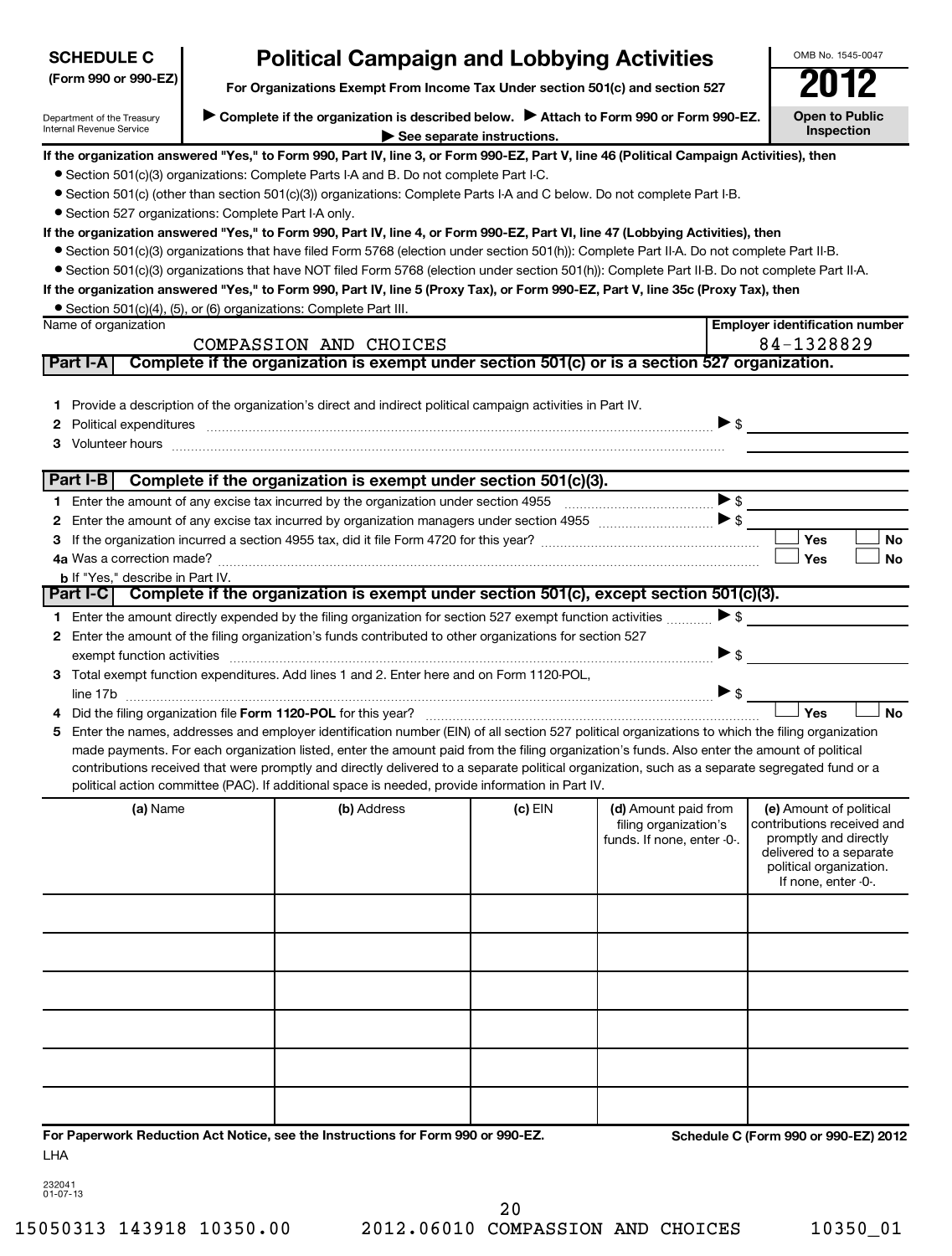| Schedule C (Form 990 or 990-EZ) 2012 COMPASSION AND CHOICES                                               |                                                                                                           |                                                                                                                                                                                                                            |            |                                        | 84-1328829 Page 2              |
|-----------------------------------------------------------------------------------------------------------|-----------------------------------------------------------------------------------------------------------|----------------------------------------------------------------------------------------------------------------------------------------------------------------------------------------------------------------------------|------------|----------------------------------------|--------------------------------|
| Complete if the organization is exempt under section 501(c)(3) and filed Form 5768<br>Part II-A           |                                                                                                           |                                                                                                                                                                                                                            |            |                                        |                                |
| (election under section 501(h)).                                                                          |                                                                                                           |                                                                                                                                                                                                                            |            |                                        |                                |
| A Check $\blacktriangleright$                                                                             |                                                                                                           | if the filing organization belongs to an affiliated group (and list in Part IV each affiliated group member's name, address, EIN,                                                                                          |            |                                        |                                |
|                                                                                                           | expenses, and share of excess lobbying expenditures).                                                     |                                                                                                                                                                                                                            |            |                                        |                                |
| B Check P                                                                                                 |                                                                                                           | if the filing organization checked box A and "limited control" provisions apply.                                                                                                                                           |            |                                        |                                |
|                                                                                                           | <b>Limits on Lobbying Expenditures</b>                                                                    | (The term "expenditures" means amounts paid or incurred.)                                                                                                                                                                  |            | (a) Filing<br>organization's<br>totals | (b) Affiliated group<br>totals |
| <b>1a</b> Total lobbying expenditures to influence public opinion (grass roots lobbying)                  |                                                                                                           |                                                                                                                                                                                                                            |            | 51,092.                                |                                |
|                                                                                                           |                                                                                                           |                                                                                                                                                                                                                            |            | 336,160.                               |                                |
|                                                                                                           | <b>b</b> Total lobbying expenditures to influence a legislative body (direct lobbying) <i>manumumumum</i> |                                                                                                                                                                                                                            |            |                                        |                                |
| d Other exempt purpose expenditures                                                                       |                                                                                                           |                                                                                                                                                                                                                            |            | 387,252.                               |                                |
|                                                                                                           |                                                                                                           |                                                                                                                                                                                                                            |            | 387,252.                               |                                |
| f Lobbying nontaxable amount. Enter the amount from the following table in both columns.                  |                                                                                                           |                                                                                                                                                                                                                            |            | 77,450.                                |                                |
| If the amount on line 1e, column (a) or (b) is:                                                           |                                                                                                           | The lobbying nontaxable amount is:                                                                                                                                                                                         |            |                                        |                                |
| Not over \$500,000                                                                                        |                                                                                                           | 20% of the amount on line 1e.                                                                                                                                                                                              |            |                                        |                                |
| Over \$500,000 but not over \$1,000,000                                                                   |                                                                                                           | \$100,000 plus 15% of the excess over \$500,000.                                                                                                                                                                           |            |                                        |                                |
| Over \$1,000,000 but not over \$1,500,000                                                                 |                                                                                                           | \$175,000 plus 10% of the excess over \$1,000,000                                                                                                                                                                          |            |                                        |                                |
| Over \$1,500,000 but not over \$17,000,000                                                                |                                                                                                           | \$225,000 plus 5% of the excess over \$1,500,000.                                                                                                                                                                          |            |                                        |                                |
| Over \$17,000,000                                                                                         | \$1,000,000.                                                                                              |                                                                                                                                                                                                                            |            |                                        |                                |
|                                                                                                           |                                                                                                           |                                                                                                                                                                                                                            |            |                                        |                                |
| g Grassroots nontaxable amount (enter 25% of line 1f)                                                     |                                                                                                           |                                                                                                                                                                                                                            |            | 19, 363.                               |                                |
| h Subtract line 1g from line 1a. If zero or less, enter -0-                                               |                                                                                                           |                                                                                                                                                                                                                            |            | 31,729.                                |                                |
|                                                                                                           |                                                                                                           |                                                                                                                                                                                                                            |            | 309,802.                               |                                |
| j If there is an amount other than zero on either line 1h or line 1i, did the organization file Form 4720 |                                                                                                           |                                                                                                                                                                                                                            |            |                                        |                                |
| reporting section 4911 tax for this year?                                                                 |                                                                                                           |                                                                                                                                                                                                                            |            |                                        | $\boxed{\text{X}}$ No<br>Yes   |
|                                                                                                           |                                                                                                           | 4-Year Averaging Period Under Section 501(h)<br>(Some organizations that made a section 501(h) election do not have to complete all of the five<br>columns below. See the instructions for lines 2a through 2f on page 4.) |            |                                        |                                |
|                                                                                                           |                                                                                                           | Lobbying Expenditures During 4-Year Averaging Period                                                                                                                                                                       |            |                                        |                                |
| Calendar year<br>(or fiscal year beginning in)                                                            | (a) 2009                                                                                                  | (b) 2010                                                                                                                                                                                                                   | $(c)$ 2011 | $(d)$ 2012                             | (e) Total                      |
| 2a Lobbying nontaxable amount                                                                             | 368,306.                                                                                                  | 266,950.                                                                                                                                                                                                                   | 507,752.   |                                        | $77,450.$ 1,220,458.           |
| <b>b</b> Lobbying ceiling amount<br>(150% of line 2a, column(e))                                          |                                                                                                           |                                                                                                                                                                                                                            |            |                                        | 1,830,687.                     |
| c Total lobbying expenditures                                                                             | 40,272.                                                                                                   | 39,200.                                                                                                                                                                                                                    | 11,000.    | 387,252.                               | 477,724.                       |
| d Grassroots nontaxable amount                                                                            | 92,077.                                                                                                   | 66,738.                                                                                                                                                                                                                    | 126,938.   | 19,363.                                | 305, 116.                      |
| e Grassroots ceiling amount<br>(150% of line 2d, column (e))                                              |                                                                                                           |                                                                                                                                                                                                                            |            |                                        | 457,674.                       |
| f Grassroots lobbying expenditures                                                                        |                                                                                                           |                                                                                                                                                                                                                            |            | 51,092.                                | 51,092.                        |

**Schedule C (Form 990 or 990-EZ) 2012**

232042 01-07-13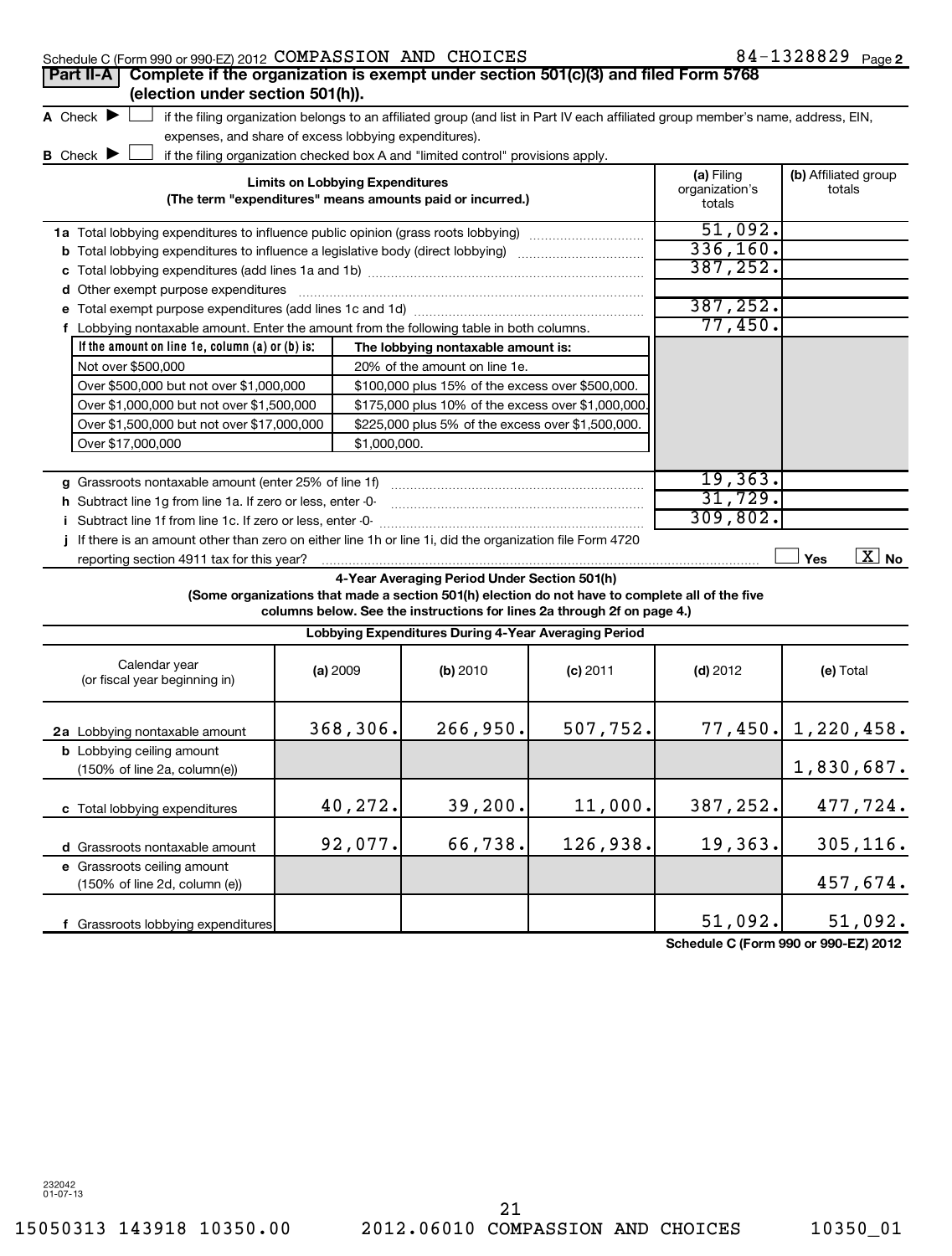#### Schedule C (Form 990 or 990-EZ) 2012  $\texttt{COMPASSION}$  AND  $\texttt{CHOICES}$  84  $-1328829$   $_{\texttt{Page}}$

## 84-1328829 Page 3

## **Part II-B Complete if the organization is exempt under section 501(c)(3) and has NOT filed Form 5768 (election under section 501(h)).**

|              | For each "Yes," response to lines 1a through 1i below, provide in Part IV a detailed description                                                                                                                                    |     | (a)            | (b)           |    |
|--------------|-------------------------------------------------------------------------------------------------------------------------------------------------------------------------------------------------------------------------------------|-----|----------------|---------------|----|
|              | of the lobbying activity.                                                                                                                                                                                                           | Yes | No             | <b>Amount</b> |    |
| 1.           | During the year, did the filing organization attempt to influence foreign, national, state or<br>local legislation, including any attempt to influence public opinion on a legislative matter<br>or referendum, through the use of: |     |                |               |    |
|              | <b>b</b> Paid staff or management (include compensation in expenses reported on lines 1c through 1i)?                                                                                                                               |     |                |               |    |
|              |                                                                                                                                                                                                                                     |     |                |               |    |
|              |                                                                                                                                                                                                                                     |     |                |               |    |
|              |                                                                                                                                                                                                                                     |     |                |               |    |
|              |                                                                                                                                                                                                                                     |     |                |               |    |
|              | g Direct contact with legislators, their staffs, government officials, or a legislative body?                                                                                                                                       |     |                |               |    |
|              | h Rallies, demonstrations, seminars, conventions, speeches, lectures, or any similar means?                                                                                                                                         |     |                |               |    |
|              | <i>i</i> Other activities?                                                                                                                                                                                                          |     |                |               |    |
|              |                                                                                                                                                                                                                                     |     |                |               |    |
|              | 2a Did the activities in line 1 cause the organization to be not described in section 501(c)(3)?                                                                                                                                    |     |                |               |    |
|              |                                                                                                                                                                                                                                     |     |                |               |    |
|              | c If "Yes," enter the amount of any tax incurred by organization managers under section 4912                                                                                                                                        |     |                |               |    |
|              | d If the filing organization incurred a section 4912 tax, did it file Form 4720 for this year?                                                                                                                                      |     |                |               |    |
|              | Part III-A Complete if the organization is exempt under section 501(c)(4), section 501(c)(5), or section                                                                                                                            |     |                |               |    |
|              | $501(c)(6)$ .                                                                                                                                                                                                                       |     |                |               |    |
|              |                                                                                                                                                                                                                                     |     |                | Yes           | No |
| 1            |                                                                                                                                                                                                                                     |     | 1              |               |    |
| 2            |                                                                                                                                                                                                                                     |     | $\mathbf{2}$   |               |    |
| 3            |                                                                                                                                                                                                                                     |     | $\mathbf{a}$   |               |    |
|              | Part III-B Complete if the organization is exempt under section 501(c)(4), section 501(c)(5), or section                                                                                                                            |     |                |               |    |
|              | 501(c)(6) and if either (a) BOTH Part III-A, lines 1 and 2, are answered "No," OR (b) Part III-A, line 3, is<br>answered "Yes."                                                                                                     |     |                |               |    |
| 1.           |                                                                                                                                                                                                                                     |     | 1              |               |    |
| $\mathbf{2}$ | Section 162(e) nondeductible lobbying and political expenditures (do not include amounts of political                                                                                                                               |     |                |               |    |
|              | expenses for which the section 527(f) tax was paid).                                                                                                                                                                                |     |                |               |    |
|              |                                                                                                                                                                                                                                     |     | 2a             |               |    |
|              | <b>b</b> Carryover from last year manufactured and content to content the content of the content of the content of the content of the content of the content of the content of the content of the content of the content of the con |     | 2 <sub>b</sub> |               |    |
|              |                                                                                                                                                                                                                                     |     | 2c             |               |    |
| З            |                                                                                                                                                                                                                                     |     | 3              |               |    |
| 4            | If notices were sent and the amount on line 2c exceeds the amount on line 3, what portion of the excess                                                                                                                             |     |                |               |    |
|              | does the organization agree to carryover to the reasonable estimate of nondeductible lobbying and political                                                                                                                         |     |                |               |    |
|              |                                                                                                                                                                                                                                     |     | 4              |               |    |
| 5            |                                                                                                                                                                                                                                     |     | 5              |               |    |
| Part IV      | <b>Supplemental Information</b>                                                                                                                                                                                                     |     |                |               |    |
|              | Complete this part to provide the descriptions required for Part I-A, line 1; Part I-B, line 4; Part I-C, line 5; Part II-A (affiliated group list); Part II-A, line 2;                                                             |     |                |               |    |
|              | and Part II-B, line 1. Also, complete this part for any additional information.                                                                                                                                                     |     |                |               |    |

**Schedule C (Form 990 or 990-EZ) 2012**

232043 01-07-13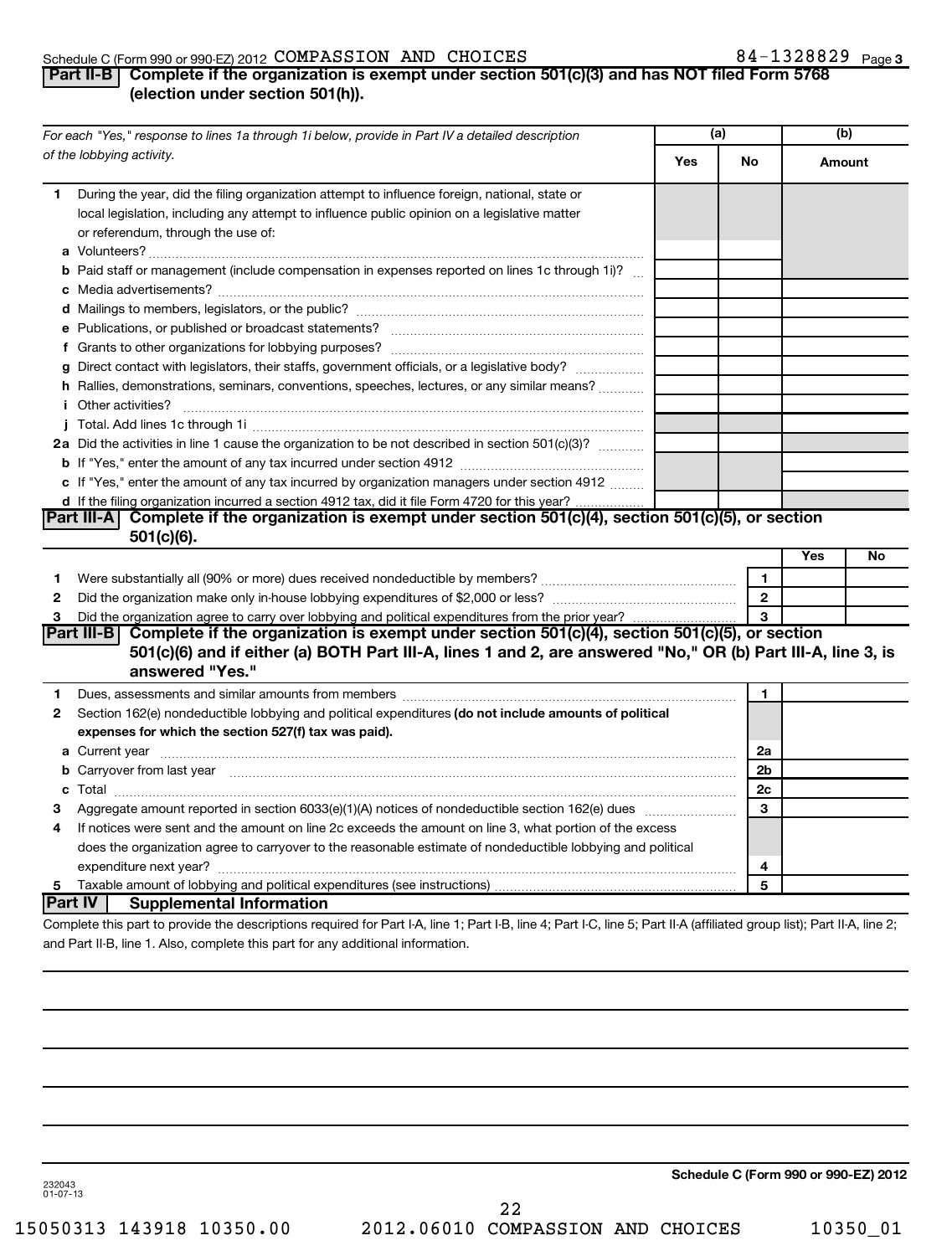## Department of the Treasury

#### Internal Revenue Service

## **Supplemental Financial Statements**

**(Form 990) | Complete if the organization answered "Yes," to Form 990, Part IV, line 6, 7, 8, 9, 10, 11a, 11b, 11c, 11d, 11e, 11f, 12a, or 12b.**

**| Attach to Form 990. | See separate instructions.**

| OMB No. 1545-0047     |
|-----------------------|
| 'O                    |
| <b>Open to Public</b> |
| Inspection            |

|         | Internal Revenue Service                                                                                                                                   | $\blacktriangleright$ Attach to Form 990. $\blacktriangleright$ See separate instructions. | <b>IIISPECUOLI</b>                                  |
|---------|------------------------------------------------------------------------------------------------------------------------------------------------------------|--------------------------------------------------------------------------------------------|-----------------------------------------------------|
|         | Name of the organization<br>COMPASSION AND CHOICES                                                                                                         |                                                                                            | <b>Employer identification number</b><br>84-1328829 |
| Part I  | Organizations Maintaining Donor Advised Funds or Other Similar Funds or Accounts. Complete if the                                                          |                                                                                            |                                                     |
|         | organization answered "Yes" to Form 990, Part IV, line 6.                                                                                                  |                                                                                            |                                                     |
|         |                                                                                                                                                            | (a) Donor advised funds                                                                    | (b) Funds and other accounts                        |
| 1.      |                                                                                                                                                            |                                                                                            |                                                     |
| 2       |                                                                                                                                                            |                                                                                            |                                                     |
| з       |                                                                                                                                                            |                                                                                            |                                                     |
| 4       |                                                                                                                                                            |                                                                                            |                                                     |
| 5       | Did the organization inform all donors and donor advisors in writing that the assets held in donor advised funds                                           |                                                                                            |                                                     |
|         |                                                                                                                                                            |                                                                                            | <b>No</b><br>Yes                                    |
| 6       | Did the organization inform all grantees, donors, and donor advisors in writing that grant funds can be used only                                          |                                                                                            |                                                     |
|         | for charitable purposes and not for the benefit of the donor or donor advisor, or for any other purpose conferring                                         |                                                                                            |                                                     |
|         |                                                                                                                                                            |                                                                                            | Yes<br><b>No</b>                                    |
| Part II | Conservation Easements. Complete if the organization answered "Yes" to Form 990, Part IV, line 7.                                                          |                                                                                            |                                                     |
| 1.      | Purpose(s) of conservation easements held by the organization (check all that apply).                                                                      |                                                                                            |                                                     |
|         | Preservation of land for public use (e.g., recreation or education)                                                                                        | Preservation of an historically important land area                                        |                                                     |
|         | Protection of natural habitat                                                                                                                              | Preservation of a certified historic structure                                             |                                                     |
|         | Preservation of open space                                                                                                                                 |                                                                                            |                                                     |
| 2       | Complete lines 2a through 2d if the organization held a qualified conservation contribution in the form of a conservation easement on the last             |                                                                                            |                                                     |
|         | day of the tax year.                                                                                                                                       |                                                                                            |                                                     |
|         |                                                                                                                                                            |                                                                                            | Held at the End of the Tax Year                     |
| а       |                                                                                                                                                            |                                                                                            | 2a                                                  |
| b       |                                                                                                                                                            |                                                                                            | 2b                                                  |
| с       | Number of conservation easements on a certified historic structure included in (a) manufacture included in (a)                                             |                                                                                            | 2c                                                  |
| d       | Number of conservation easements included in (c) acquired after 8/17/06, and not on a historic structure                                                   |                                                                                            |                                                     |
|         | listed in the National Register [11] manufacture in the state of the state of the National Register [11] manuf                                             |                                                                                            | 2d                                                  |
| 3       | Number of conservation easements modified, transferred, released, extinguished, or terminated by the organization during the tax                           |                                                                                            |                                                     |
| 4       | year<br>Number of states where property subject to conservation easement is located >                                                                      |                                                                                            |                                                     |
| 5       | Does the organization have a written policy regarding the periodic monitoring, inspection, handling of                                                     |                                                                                            |                                                     |
|         | violations, and enforcement of the conservation easements it holds?                                                                                        |                                                                                            | Yes<br><b>No</b>                                    |
| 6       | Staff and volunteer hours devoted to monitoring, inspecting, and enforcing conservation easements during the year                                          |                                                                                            |                                                     |
| 7       | Amount of expenses incurred in monitoring, inspecting, and enforcing conservation easements during the year $\triangleright$ \$                            |                                                                                            |                                                     |
| 8       | Does each conservation easement reported on line 2(d) above satisfy the requirements of section 170(h)(4)(B)(i)                                            |                                                                                            |                                                     |
|         |                                                                                                                                                            |                                                                                            | <b>No</b><br>Yes                                    |
| 9       | In Part XIII, describe how the organization reports conservation easements in its revenue and expense statement, and balance sheet, and                    |                                                                                            |                                                     |
|         | include, if applicable, the text of the footnote to the organization's financial statements that describes the organization's accounting for               |                                                                                            |                                                     |
|         | conservation easements.                                                                                                                                    |                                                                                            |                                                     |
|         | Organizations Maintaining Collections of Art, Historical Treasures, or Other Similar Assets.<br>Part III                                                   |                                                                                            |                                                     |
|         | Complete if the organization answered "Yes" to Form 990, Part IV, line 8.                                                                                  |                                                                                            |                                                     |
|         | 1a If the organization elected, as permitted under SFAS 116 (ASC 958), not to report in its revenue statement and balance sheet works of art,              |                                                                                            |                                                     |
|         | historical treasures, or other similar assets held for public exhibition, education, or research in furtherance of public service, provide, in Part XIII,  |                                                                                            |                                                     |
|         | the text of the footnote to its financial statements that describes these items.                                                                           |                                                                                            |                                                     |
|         | <b>b</b> If the organization elected, as permitted under SFAS 116 (ASC 958), to report in its revenue statement and balance sheet works of art, historical |                                                                                            |                                                     |
|         | treasures, or other similar assets held for public exhibition, education, or research in furtherance of public service, provide the following amounts      |                                                                                            |                                                     |
|         | relating to these items:                                                                                                                                   |                                                                                            |                                                     |
|         |                                                                                                                                                            |                                                                                            | $\triangleright$ \$                                 |
|         | (ii) Assets included in Form 990, Part X                                                                                                                   |                                                                                            | $\triangleright$ \$                                 |
| 2       | If the organization received or held works of art, historical treasures, or other similar assets for financial gain, provide                               |                                                                                            |                                                     |
|         | the following amounts required to be reported under SFAS 116 (ASC 958) relating to these items:                                                            |                                                                                            |                                                     |
| а       |                                                                                                                                                            |                                                                                            | $\triangleright$ \$                                 |
|         |                                                                                                                                                            |                                                                                            |                                                     |

232051 12-10-12 **For Paperwork Reduction Act Notice, see the Instructions for Form 990. Schedule D (Form 990) 2012** LHA

23

15050313 143918 10350.00 2012.06010 COMPASSION AND CHOICES 10350\_01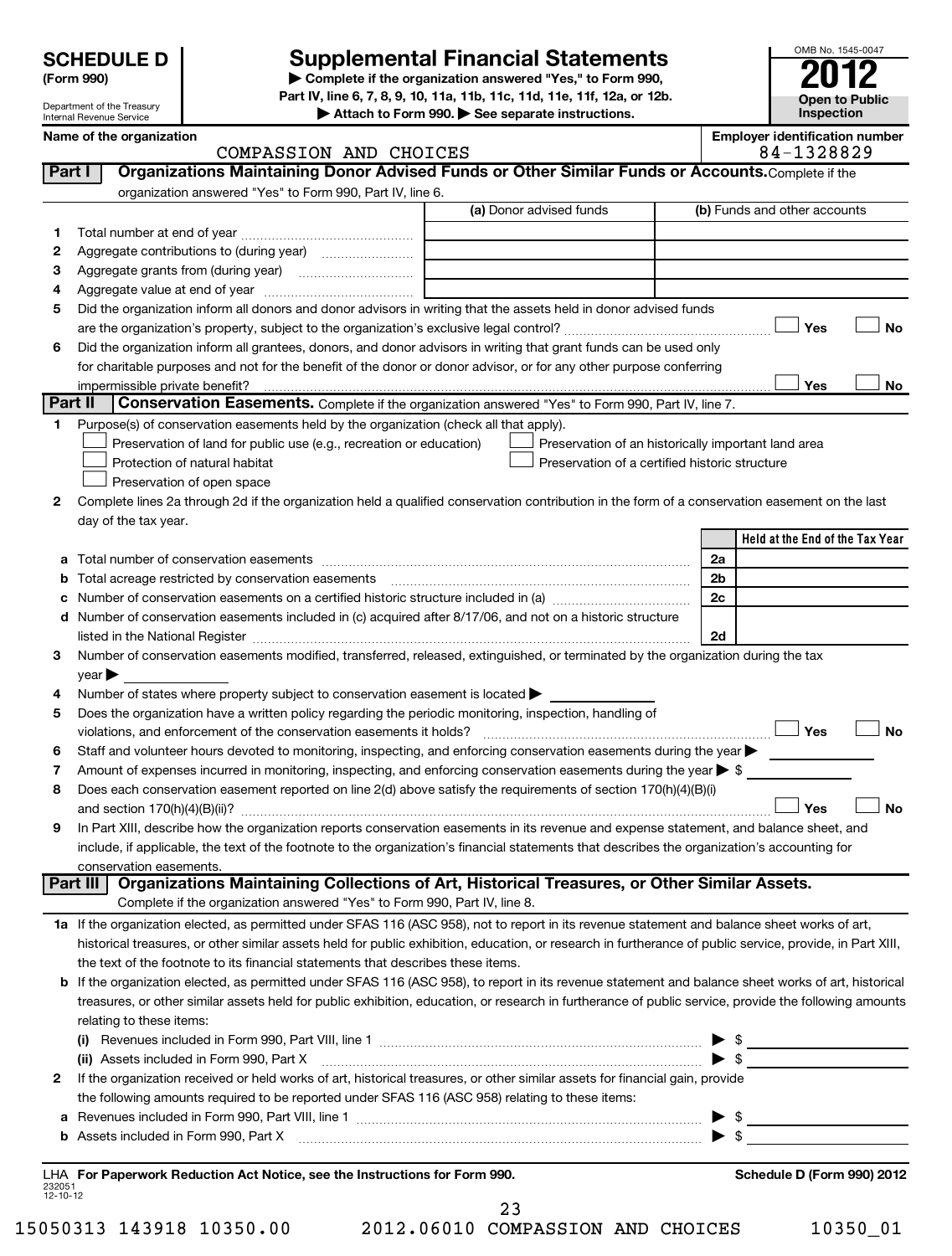|   | Schedule D (Form 990) 2012                                                                                                                                                                                                     | COMPASSION AND CHOICES |         |                |                                                                             |                 |                | 84-1328829 Page 2          |
|---|--------------------------------------------------------------------------------------------------------------------------------------------------------------------------------------------------------------------------------|------------------------|---------|----------------|-----------------------------------------------------------------------------|-----------------|----------------|----------------------------|
|   | Part III<br>Organizations Maintaining Collections of Art, Historical Treasures, or Other Similar Assets (continued)                                                                                                            |                        |         |                |                                                                             |                 |                |                            |
| 3 | Using the organization's acquisition, accession, and other records, check any of the following that are a significant use of its collection items                                                                              |                        |         |                |                                                                             |                 |                |                            |
|   | (check all that apply):                                                                                                                                                                                                        |                        |         |                |                                                                             |                 |                |                            |
| a | Public exhibition                                                                                                                                                                                                              |                        |         |                | Loan or exchange programs                                                   |                 |                |                            |
| b | Scholarly research                                                                                                                                                                                                             |                        |         | Other          |                                                                             |                 |                |                            |
| c | Preservation for future generations                                                                                                                                                                                            |                        |         |                |                                                                             |                 |                |                            |
| 4 | Provide a description of the organization's collections and explain how they further the organization's exempt purpose in Part XIII.                                                                                           |                        |         |                |                                                                             |                 |                |                            |
| 5 | During the year, did the organization solicit or receive donations of art, historical treasures, or other similar assets                                                                                                       |                        |         |                |                                                                             |                 |                |                            |
|   |                                                                                                                                                                                                                                |                        |         |                |                                                                             |                 | Yes            | No                         |
|   | Part IV<br><b>Escrow and Custodial Arrangements.</b> Complete if the organization answered "Yes" to Form 990, Part IV, line 9, or                                                                                              |                        |         |                |                                                                             |                 |                |                            |
|   | reported an amount on Form 990, Part X, line 21.                                                                                                                                                                               |                        |         |                |                                                                             |                 |                |                            |
|   | 1a Is the organization an agent, trustee, custodian or other intermediary for contributions or other assets not included                                                                                                       |                        |         |                |                                                                             |                 |                |                            |
|   |                                                                                                                                                                                                                                |                        |         |                |                                                                             |                 | Yes            | <b>No</b>                  |
|   | b If "Yes," explain the arrangement in Part XIII and complete the following table:                                                                                                                                             |                        |         |                |                                                                             |                 |                |                            |
|   |                                                                                                                                                                                                                                |                        |         |                |                                                                             |                 | Amount         |                            |
|   | c Beginning balance measurements and the contract of the contract of the contract of the contract of the contract of the contract of the contract of the contract of the contract of the contract of the contract of the contr |                        |         |                |                                                                             | 1c              |                |                            |
|   |                                                                                                                                                                                                                                |                        |         |                |                                                                             | 1d              |                |                            |
|   | Distributions during the year manufactured and continuum and contained and contained and contained and contained and contained and contained and contained and contained and contained and contained and contained and contain |                        |         |                |                                                                             | 1e              |                |                            |
|   |                                                                                                                                                                                                                                |                        |         |                |                                                                             | 1f              |                |                            |
|   |                                                                                                                                                                                                                                |                        |         |                |                                                                             |                 | Yes            | No                         |
|   | b If "Yes," explain the arrangement in Part XIII. Check here if the explanation has been provided in Part XIII<br>Endowment Funds. Complete if the organization answered "Yes" to Form 990, Part IV, line 10.<br><b>Part V</b> |                        |         |                |                                                                             |                 |                |                            |
|   |                                                                                                                                                                                                                                | (a) Current year       |         | (b) Prior year | (c) Two years back $\vert$ (d) Three years back $\vert$ (e) Four years back |                 |                |                            |
|   |                                                                                                                                                                                                                                |                        |         |                |                                                                             |                 |                |                            |
|   |                                                                                                                                                                                                                                |                        |         |                |                                                                             |                 |                |                            |
|   | Net investment earnings, gains, and losses                                                                                                                                                                                     |                        |         |                |                                                                             |                 |                |                            |
|   |                                                                                                                                                                                                                                |                        |         |                |                                                                             |                 |                |                            |
|   | e Other expenditures for facilities                                                                                                                                                                                            |                        |         |                |                                                                             |                 |                |                            |
|   | and programs                                                                                                                                                                                                                   |                        |         |                |                                                                             |                 |                |                            |
|   |                                                                                                                                                                                                                                |                        |         |                |                                                                             |                 |                |                            |
| g | End of year balance                                                                                                                                                                                                            |                        |         |                |                                                                             |                 |                |                            |
| 2 | Provide the estimated percentage of the current year end balance (line 1g, column (a)) held as:                                                                                                                                |                        |         |                |                                                                             |                 |                |                            |
| а | Board designated or quasi-endowment >                                                                                                                                                                                          |                        |         |                |                                                                             |                 |                |                            |
| b | Permanent endowment                                                                                                                                                                                                            | %                      |         |                |                                                                             |                 |                |                            |
|   | c Temporarily restricted endowment                                                                                                                                                                                             | %                      |         |                |                                                                             |                 |                |                            |
|   | The percentages in lines 2a, 2b, and 2c should equal 100%.                                                                                                                                                                     |                        |         |                |                                                                             |                 |                |                            |
|   | 3a Are there endowment funds not in the possession of the organization that are held and administered for the organization                                                                                                     |                        |         |                |                                                                             |                 |                |                            |
|   | by:                                                                                                                                                                                                                            |                        |         |                |                                                                             |                 |                | <b>Yes</b><br>No           |
|   | (i)                                                                                                                                                                                                                            |                        |         |                |                                                                             |                 | 3a(i)          |                            |
|   |                                                                                                                                                                                                                                |                        |         |                |                                                                             |                 | 3a(ii)         |                            |
|   |                                                                                                                                                                                                                                |                        |         |                |                                                                             |                 | 3b             |                            |
|   | Describe in Part XIII the intended uses of the organization's endowment funds.                                                                                                                                                 |                        |         |                |                                                                             |                 |                |                            |
|   | Part VI<br>Land, Buildings, and Equipment. See Form 990, Part X, line 10.                                                                                                                                                      |                        |         |                |                                                                             |                 |                |                            |
|   | Description of property                                                                                                                                                                                                        | (a) Cost or other      |         |                | (b) Cost or other                                                           | (c) Accumulated | (d) Book value |                            |
|   |                                                                                                                                                                                                                                | basis (investment)     |         |                | basis (other)                                                               | depreciation    |                |                            |
|   |                                                                                                                                                                                                                                |                        |         |                |                                                                             |                 |                |                            |
|   |                                                                                                                                                                                                                                |                        |         |                |                                                                             |                 |                |                            |
|   |                                                                                                                                                                                                                                |                        | 32,481. |                |                                                                             | 2,724.          |                | 29,757.                    |
|   |                                                                                                                                                                                                                                | 627,404.               |         |                |                                                                             | 403, 239.       |                | 224, 165.                  |
|   |                                                                                                                                                                                                                                |                        |         |                |                                                                             |                 |                |                            |
|   | Total. Add lines 1a through 1e. (Column (d) must equal Form 990, Part X, column (B), line 10(c).)                                                                                                                              |                        |         |                |                                                                             |                 |                | 253,922.                   |
|   |                                                                                                                                                                                                                                |                        |         |                |                                                                             |                 |                | Schedule D (Form 990) 2012 |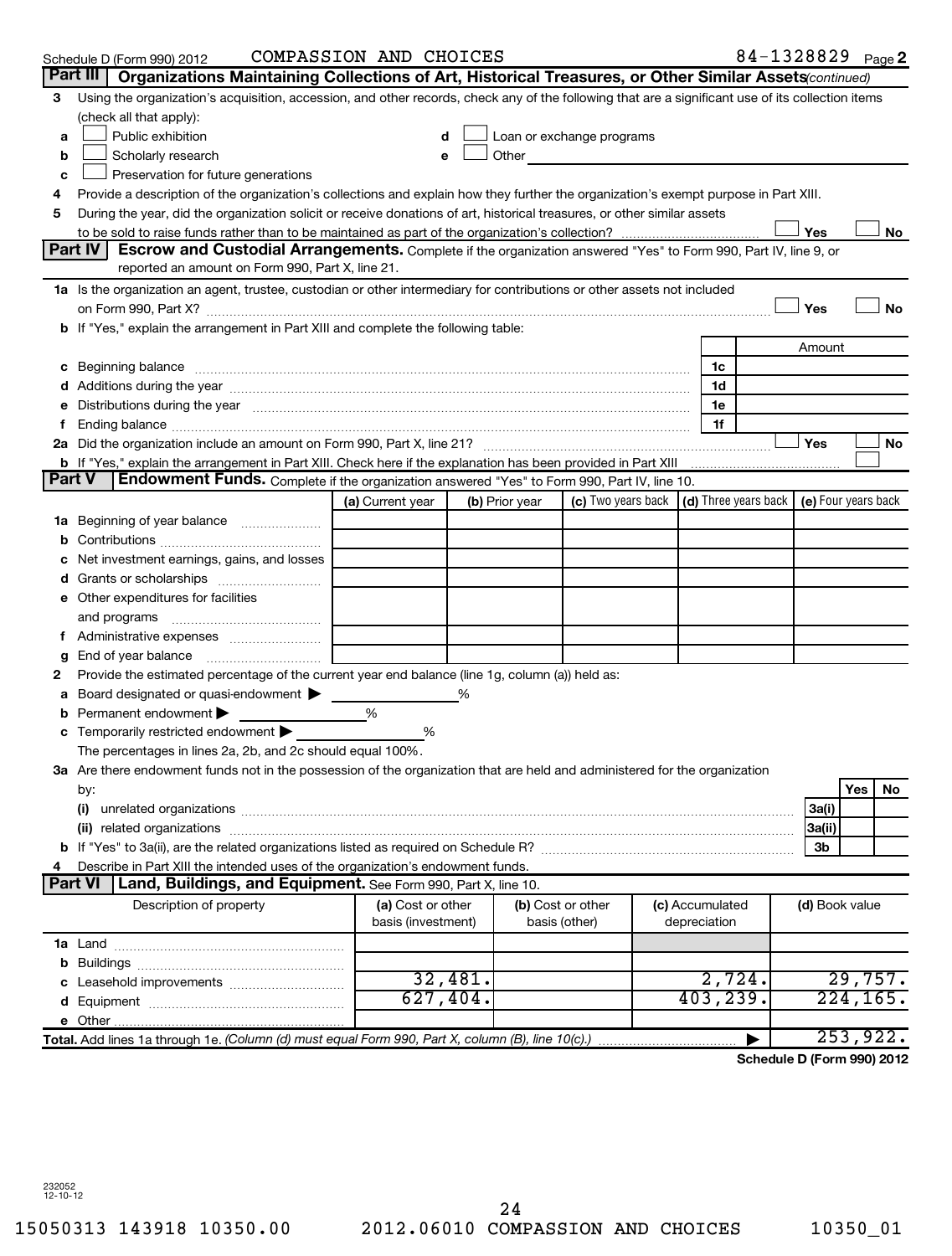| Schedule D (Form 990) 2 |  |  |
|-------------------------|--|--|
|                         |  |  |

#### Schedule D (Form 990) 2012  $\,$  COMPASSION AND CHOICES  $\,$  84 - 1328829  $\,$  Page

|               | <b>Part VII</b> Investments - Other Securities. See Form 990, Part X, line 12.                                                                          |                 |                |                                                           |  |
|---------------|---------------------------------------------------------------------------------------------------------------------------------------------------------|-----------------|----------------|-----------------------------------------------------------|--|
|               | (a) Description of security or category (including name of security)                                                                                    | (b) Book value  |                | (c) Method of valuation: Cost or end-of-year market value |  |
|               |                                                                                                                                                         |                 |                |                                                           |  |
|               |                                                                                                                                                         |                 |                |                                                           |  |
| (3) Other     |                                                                                                                                                         |                 |                |                                                           |  |
| (A)           |                                                                                                                                                         |                 |                |                                                           |  |
| (B)           |                                                                                                                                                         |                 |                |                                                           |  |
| (C)           |                                                                                                                                                         |                 |                |                                                           |  |
|               |                                                                                                                                                         |                 |                |                                                           |  |
| (D)           |                                                                                                                                                         |                 |                |                                                           |  |
| (E)           |                                                                                                                                                         |                 |                |                                                           |  |
| (F)           |                                                                                                                                                         |                 |                |                                                           |  |
| (G)           |                                                                                                                                                         |                 |                |                                                           |  |
| (H)           |                                                                                                                                                         |                 |                |                                                           |  |
| (1)           |                                                                                                                                                         |                 |                |                                                           |  |
|               | Total. (Col. (b) must equal Form 990, Part X, col. (B) line 12.) $\blacktriangleright$                                                                  |                 |                |                                                           |  |
|               | Part VIII Investments - Program Related. See Form 990, Part X, line 13.                                                                                 |                 |                |                                                           |  |
|               | (a) Description of investment type                                                                                                                      | (b) Book value  |                | (c) Method of valuation: Cost or end-of-year market value |  |
| (1)           |                                                                                                                                                         |                 |                |                                                           |  |
| (2)           |                                                                                                                                                         |                 |                |                                                           |  |
| (3)           |                                                                                                                                                         |                 |                |                                                           |  |
| (4)           |                                                                                                                                                         |                 |                |                                                           |  |
| (5)           |                                                                                                                                                         |                 |                |                                                           |  |
| (6)           |                                                                                                                                                         |                 |                |                                                           |  |
| (7)           |                                                                                                                                                         |                 |                |                                                           |  |
| (8)           |                                                                                                                                                         |                 |                |                                                           |  |
| (9)           |                                                                                                                                                         |                 |                |                                                           |  |
|               |                                                                                                                                                         |                 |                |                                                           |  |
| (10)          |                                                                                                                                                         |                 |                |                                                           |  |
| Part IX       | Total. (Col. (b) must equal Form 990, Part X, col. (B) line 13.)                                                                                        |                 |                |                                                           |  |
|               | Other Assets. See Form 990, Part X, line 15.                                                                                                            | (a) Description |                | (b) Book value                                            |  |
|               |                                                                                                                                                         |                 |                |                                                           |  |
| (1)           |                                                                                                                                                         |                 |                |                                                           |  |
| (2)           |                                                                                                                                                         |                 |                |                                                           |  |
| (3)           |                                                                                                                                                         |                 |                |                                                           |  |
| (4)           |                                                                                                                                                         |                 |                |                                                           |  |
| (5)           |                                                                                                                                                         |                 |                |                                                           |  |
| (6)           |                                                                                                                                                         |                 |                |                                                           |  |
| (7)           |                                                                                                                                                         |                 |                |                                                           |  |
| (8)           |                                                                                                                                                         |                 |                |                                                           |  |
| (9)           |                                                                                                                                                         |                 |                |                                                           |  |
| (10)          |                                                                                                                                                         |                 |                |                                                           |  |
|               | Total. (Column (b) must equal Form 990, Part X, col. (B) line 15.).                                                                                     |                 |                |                                                           |  |
| <b>Part X</b> | Other Liabilities. See Form 990, Part X, line 25.                                                                                                       |                 |                |                                                           |  |
| <u>1.</u>     | (a) Description of liability                                                                                                                            |                 | (b) Book value |                                                           |  |
| (1)           | Federal income taxes                                                                                                                                    |                 |                |                                                           |  |
| (2)           | GIFT ANNUITY PAYMENTS PAYABLE                                                                                                                           |                 | 327,959.       |                                                           |  |
| (3)           | CAPITAL LEASE OBLIGATION                                                                                                                                |                 | 40,598.        |                                                           |  |
| (4)           |                                                                                                                                                         |                 |                |                                                           |  |
|               |                                                                                                                                                         |                 |                |                                                           |  |
| (5)           |                                                                                                                                                         |                 |                |                                                           |  |
| (6)           |                                                                                                                                                         |                 |                |                                                           |  |
| (7)           |                                                                                                                                                         |                 |                |                                                           |  |
| (8)           |                                                                                                                                                         |                 |                |                                                           |  |
| (9)           |                                                                                                                                                         |                 |                |                                                           |  |
| (10)          |                                                                                                                                                         |                 |                |                                                           |  |
| (11)          |                                                                                                                                                         |                 |                |                                                           |  |
|               | Total. (Column (b) must equal Form 990, Part X, col. (B) line 25.)                                                                                      | ———— ►          | 368,557.       |                                                           |  |
|               | 2. FIN 48 (ASC 740) Footnote. In Part XIII, provide the text of the footnote to the organization's financial statements that reports the organization's |                 |                |                                                           |  |

liability for uncertain tax positions under FIN 48 (ASC 740). Check here if the text of the footnote has been provided in Part XIII  $\lfloor x \rfloor$ 

### **Schedule D (Form 990) 2012**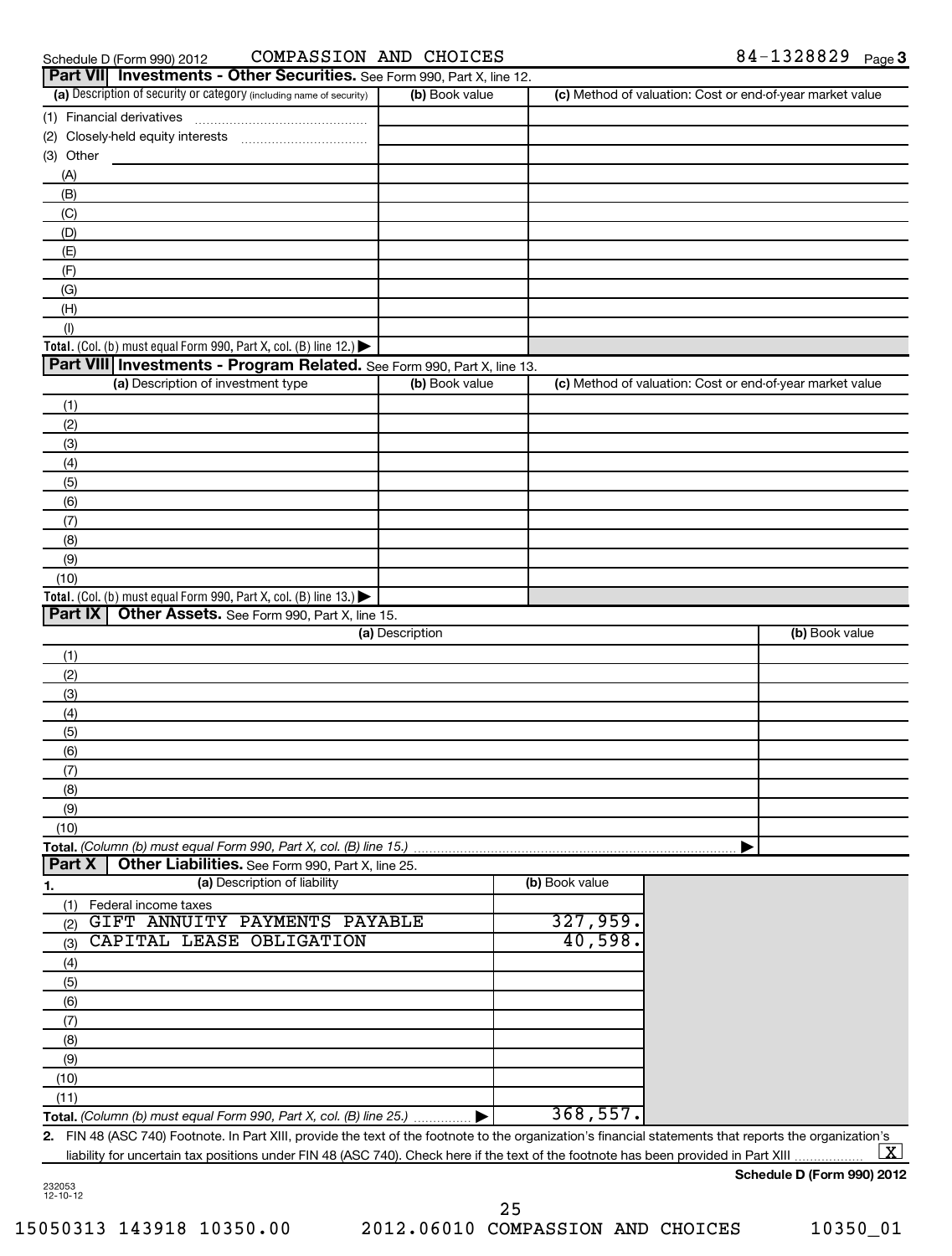| COMPASSION AND CHOICES<br>Schedule D (Form 990) 2012                                                                                                                                                        |                |           |                | 84-1328829 Page 4       |  |  |
|-------------------------------------------------------------------------------------------------------------------------------------------------------------------------------------------------------------|----------------|-----------|----------------|-------------------------|--|--|
| Reconciliation of Revenue per Audited Financial Statements With Revenue per Return<br>Part XI                                                                                                               |                |           |                |                         |  |  |
| Total revenue, gains, and other support per audited financial statements<br>1                                                                                                                               |                |           | $\mathbf{1}$   | 10,992,177.             |  |  |
| Amounts included on line 1 but not on Form 990, Part VIII, line 12:<br>2                                                                                                                                    |                |           |                |                         |  |  |
|                                                                                                                                                                                                             | 2a             | 494,301.  |                |                         |  |  |
| b                                                                                                                                                                                                           | 2 <sub>b</sub> | 402, 200. |                |                         |  |  |
| с                                                                                                                                                                                                           | 2 <sub>c</sub> |           |                |                         |  |  |
| d                                                                                                                                                                                                           | 2d             |           |                |                         |  |  |
| Add lines 2a through 2d<br>е                                                                                                                                                                                |                |           | 2е             | 896,501.                |  |  |
| з                                                                                                                                                                                                           |                |           | 3              | 10,095,676.             |  |  |
| Amounts included on Form 990. Part VIII. line 12, but not on line 1:<br>4                                                                                                                                   |                |           |                |                         |  |  |
| Investment expenses not included on Form 990, Part VIII, line 7b [11, 11, 11, 11, 11, 11]                                                                                                                   | 4a             |           |                |                         |  |  |
| b                                                                                                                                                                                                           | 4 <sub>h</sub> |           |                |                         |  |  |
| c Add lines 4a and 4b                                                                                                                                                                                       |                |           | 4c             | $0 \cdot$               |  |  |
| Total revenue. Add lines 3 and 4c. (This must equal Form 990, Part I, line 12.)<br>5                                                                                                                        |                |           |                | 10,095,676.             |  |  |
| Part XII   Reconciliation of Expenses per Audited Financial Statements With Expenses per Return                                                                                                             |                |           |                |                         |  |  |
| 1                                                                                                                                                                                                           |                |           | $\blacksquare$ | 8,441,696.              |  |  |
| Amounts included on line 1 but not on Form 990, Part IX, line 25:<br>2                                                                                                                                      |                |           |                |                         |  |  |
|                                                                                                                                                                                                             | 2a             | 402, 200. |                |                         |  |  |
| b                                                                                                                                                                                                           | 2 <sub>b</sub> |           |                |                         |  |  |
|                                                                                                                                                                                                             | 2 <sub>c</sub> |           |                |                         |  |  |
|                                                                                                                                                                                                             | 2d             |           |                |                         |  |  |
| Add lines 2a through 2d <b>must be a constructed as the constant of the constant of the constant of the construction</b>                                                                                    |                |           | 2е             | 402, 200.<br>8,039,496. |  |  |
| з                                                                                                                                                                                                           |                |           | 3              |                         |  |  |
| Amounts included on Form 990, Part IX, line 25, but not on line 1:<br>4                                                                                                                                     |                |           |                |                         |  |  |
| Investment expenses not included on Form 990, Part VIII, line 7b [11, 11, 11, 11, 11]                                                                                                                       | 4a             |           |                |                         |  |  |
| b                                                                                                                                                                                                           |                |           |                |                         |  |  |
| c Add lines 4a and 4b                                                                                                                                                                                       |                |           | 4c             | υ.<br>8,039,496.        |  |  |
| Part XIII Supplemental Information                                                                                                                                                                          |                |           | 5              |                         |  |  |
|                                                                                                                                                                                                             |                |           |                |                         |  |  |
| Complete this part to provide the descriptions required for Part II, lines 3, 5, and 9; Part III, lines 1a and 4; Part IV, lines 1b and 2b; Part V, line 4; Part                                            |                |           |                |                         |  |  |
| X, line 2; Part XI, lines 2d and 4b; and Part XII, lines 2d and 4b. Also complete this part to provide any additional information.<br>PART X, LINE 2: THE ORGANIZATIONS ADOPTED THE PROVISIONS OF TOPIC 740 |                |           |                |                         |  |  |
|                                                                                                                                                                                                             |                |           |                |                         |  |  |
| ON JULY 1, 2009. THE ADOPTION OF TOPIC 740 DID NOT RESULT IN A MATERIAL                                                                                                                                     |                |           |                |                         |  |  |
|                                                                                                                                                                                                             |                |           |                |                         |  |  |
| MODIFICATION OF THE OVERALL FINANCIAL STATEMENTS OF THE ORGANIZATIONS AS                                                                                                                                    |                |           |                |                         |  |  |
| OF AND FOR THE YEAR ENDED JUNE 30, 2013. AS THE ORGANIZATIONS ARE                                                                                                                                           |                |           |                |                         |  |  |
|                                                                                                                                                                                                             |                |           |                |                         |  |  |
| QUALIFIED AS NONPROFIT ORGANIZATIONS UNDER THE INTERNAL REVENUE CODE, ANY                                                                                                                                   |                |           |                |                         |  |  |
| INCOME TAX POSITION WOULD BE PRIMARILY RELATED TO UNRELATED BUSINESS                                                                                                                                        |                |           |                |                         |  |  |
| ACTIVITIES OUTSIDE THE CORE MISSION OF THE ORGANIZATIONS. BASED ON PRIOR                                                                                                                                    |                |           |                |                         |  |  |
| EXAMINATIONS OF CONTRACTUAL ARRANGEMENTS OF THE ORGANIZATIONS AND                                                                                                                                           |                |           |                |                         |  |  |

**Schedule D (Form 990) 2012**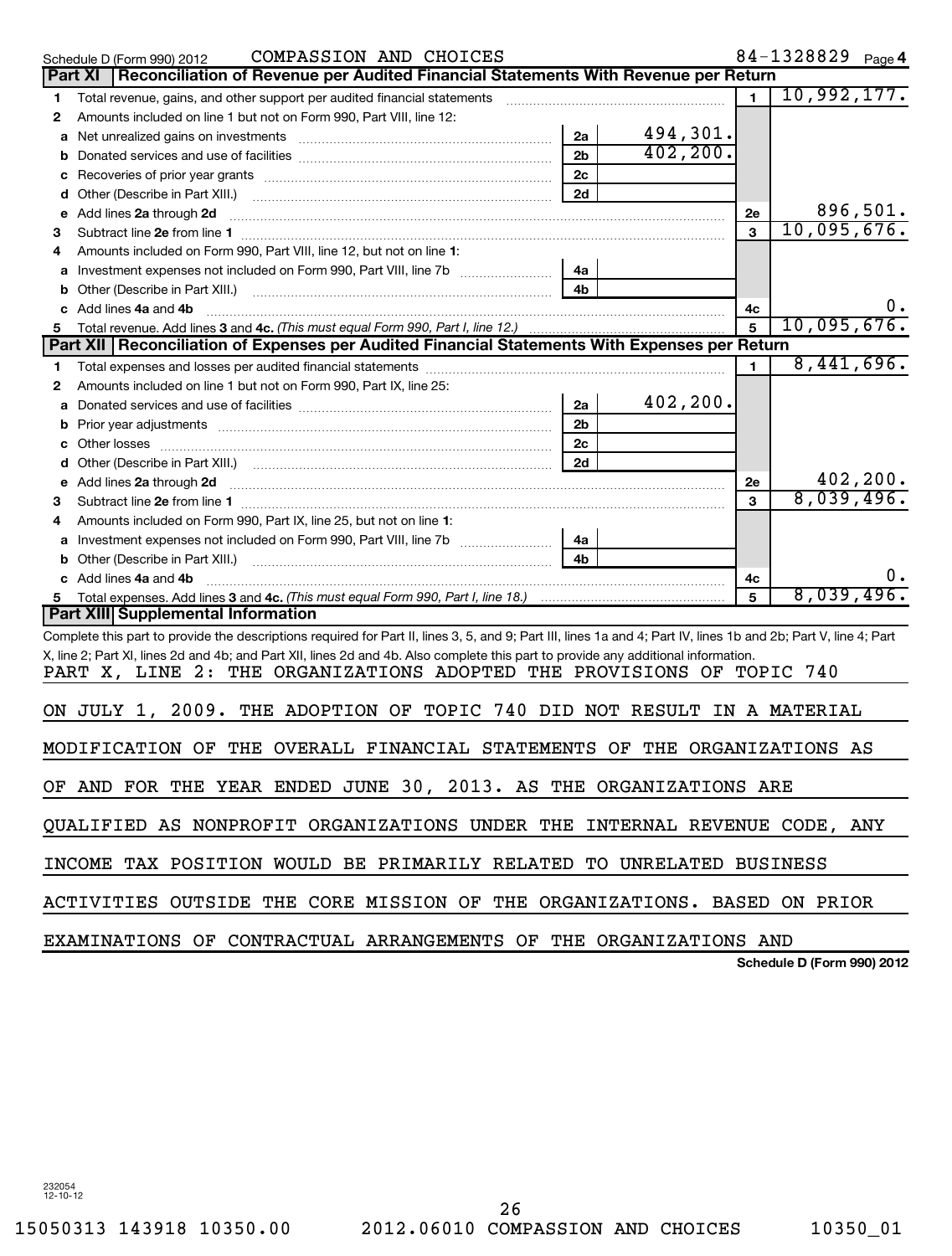| Schedule D (Form 990) 201: |  |  |
|----------------------------|--|--|
|                            |  |  |

**Part XIII | Supplemental Information** (continued) CORRESPONDENCE RECEIVED FROM THE INTERNAL REVENUE SERVICE, MANAGEMENT BELIEVES THERE TO BE NO POTENTIAL INCOME TAX POSITIONS THAT WOULD RESULT IN RELATED TAX LIABILITY FOR THE ORGANIZATIONS. MANAGEMENT WILL CONTINUE TO EVALUATE ANY FUTURE CONTRACTUAL ARRANGEMENTS WITH RESPECT TO POTENTIAL INCOME TAX POSITIONS UNDER THIS GUIDANCE.

**Schedule D (Form 990) 2012**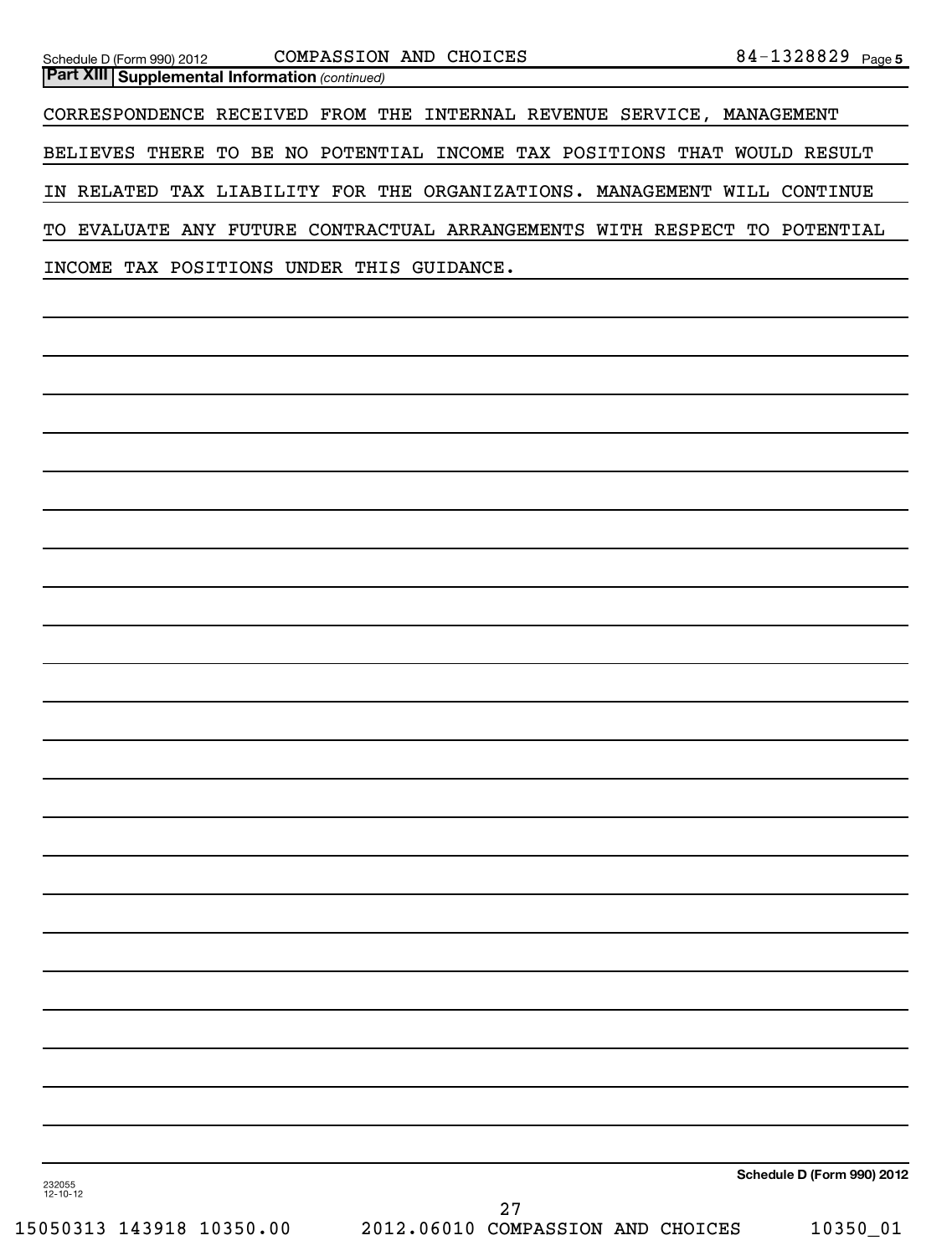| (Form 990 or 990-EZ) |  |  |
|----------------------|--|--|
|----------------------|--|--|

| Department of the Treasury |  |
|----------------------------|--|
| Internal Revenue Service   |  |

# **Supplemental Information Regarding Fundraising or Gaming Activities**

**Complete if the organization answered "Yes" to Form 990, Part IV, lines 17, 18, or 19, or if the organization entered more than \$15,000 on Form 990-EZ, line 6a.** Attach to Form 990 or Form 990-EZ. See separate instructions.

**Open To Public**

OMB No. 1545-0047

 $\boxed{\text{X}}$   $\boxed{\text{Yes}}$   $\boxed{\phantom{0}}$  No

|       | Name of the organization                                                                                                                                        | Employer identification number |
|-------|-----------------------------------------------------------------------------------------------------------------------------------------------------------------|--------------------------------|
|       | COMPASSION AND CHOICES                                                                                                                                          | $184 - 1328829$                |
| PartV | Fundraising Activities. Complete if the organization answered "Yes" to Form 990, Part IV, line 17. Form 990-EZ filers are not<br>roquired to complete this part |                                |

| - --- - -<br>required to complete this part.<br><b>Contract Contract Contract</b>                             |                                           |
|---------------------------------------------------------------------------------------------------------------|-------------------------------------------|
|                                                                                                               |                                           |
| Indicate whether the organization raised funds through any of the following activities. Check all that apply. |                                           |
| $\overline{a}$ $\overline{X}$ Mail solicitations                                                              | $e$ Solicitation of non-government grants |
| <b>b</b> $\boxed{\textbf{X}}$ Internet and email solicitations                                                | Solicitation of government grants         |

|  | c $\boxed{\textbf{X}}$ Phone solicitations |  |  |
|--|--------------------------------------------|--|--|
|--|--------------------------------------------|--|--|

**d**  $\boxed{\textbf{X}}$  In-person solicitations

 $\Box$  Special fundraising events

**a 2** Did the organization have a written or oral agreement with any individual (including officers, directors, trustees or

key employees listed in Form 990, Part VII) or entity in connection with professional fundraising services?

**b** If "Yes," list the ten highest paid individuals or entities (fundraisers) pursuant to agreements under which the fundraiser is to be compensated at least \$5,000 by the organization.

| (i) Name and address of individual<br>or entity (fundraiser) | (ii) Activity            | (iii) Did<br>fundraiser<br>have custody<br>or control of<br>contributions? |             | (iv) Gross receipts<br>from activity | (v) Amount paid<br>to (or retained by)<br>(vi) Amount paid<br>to (or retained by)<br>organization<br>fundraiser<br>listed in col. (i) |            |
|--------------------------------------------------------------|--------------------------|----------------------------------------------------------------------------|-------------|--------------------------------------|---------------------------------------------------------------------------------------------------------------------------------------|------------|
| EIDELON - 15 MAIDEN LANE, STE                                | MAIL, INTERNET AND EMAIL | Yes                                                                        | No          |                                      |                                                                                                                                       |            |
| 1401, NEW YORK, NY 10038                                     | SOLICITATION             |                                                                            | $\mathbf x$ | 1,502,197.                           | 192, 750.                                                                                                                             | 1,309,447. |
|                                                              |                          |                                                                            |             |                                      |                                                                                                                                       |            |
|                                                              |                          |                                                                            |             |                                      |                                                                                                                                       |            |
|                                                              |                          |                                                                            |             |                                      |                                                                                                                                       |            |
|                                                              |                          |                                                                            |             |                                      |                                                                                                                                       |            |
|                                                              |                          |                                                                            |             |                                      |                                                                                                                                       |            |
|                                                              |                          |                                                                            |             |                                      |                                                                                                                                       |            |
|                                                              |                          |                                                                            |             |                                      |                                                                                                                                       |            |
|                                                              |                          |                                                                            |             |                                      |                                                                                                                                       |            |
|                                                              |                          |                                                                            |             |                                      |                                                                                                                                       |            |
| Total                                                        |                          |                                                                            |             | 1,502,197.                           | 192,750.                                                                                                                              | 1,309,447. |

**3** List all states in which the organization is registered or licensed to solicit contributions or has been notified it is exempt from registration or licensing.

AL,AZ,AK,AR,CA,CO,CT,DC,FL,GA,HI,IL,KS,KY,LA,ME,MD,MA,MI,MN,MI,NH,NJ,NM,NY NC,ND,OH,OK,OR,PA,RI,SC,TN,UT,VI,WA,WV,WI

**Paperwork Reduction Act Notice, see the Instructions for Form 990 or 990-EZ.** LHA

**Schedule G (Form 990 or 990-EZ) 2012**

232081 01-07-13

15050313 143918 10350.00 2012.06010 COMPASSION AND CHOICES 10350\_01 28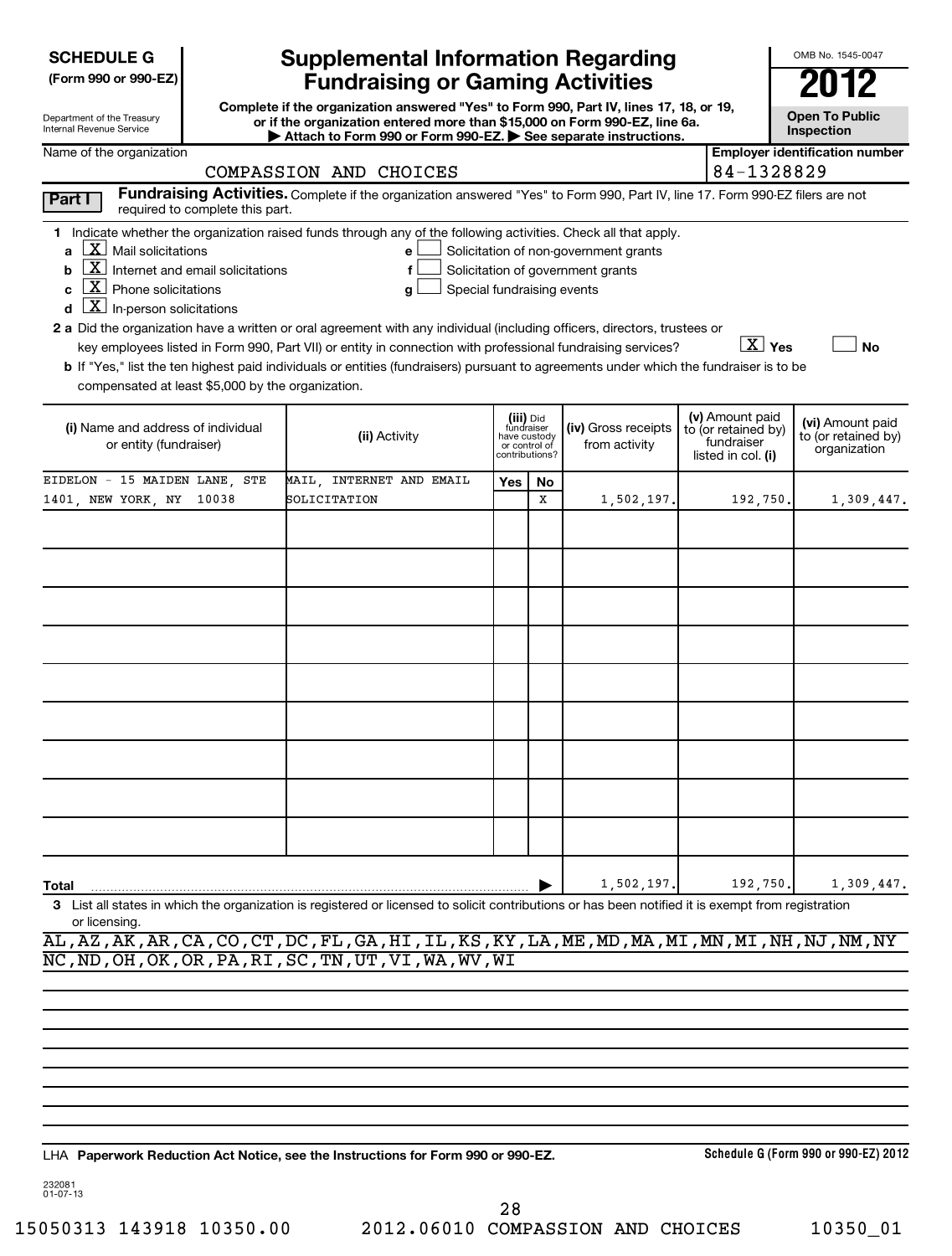#### Schedule G (Form 990 or 990-EZ) 2012  $\texttt{COMPASSION}$   $\texttt{AND}$   $\texttt{CHOICES}$   $\texttt{84-1328829}$   $\texttt{Page}$

|                 | Part II | Fundraising Events. Complete if the organization answered "Yes" to Form 990, Part IV, line 18, or reported more than \$15,000             |                |                                                  |                                 |                                                     |
|-----------------|---------|-------------------------------------------------------------------------------------------------------------------------------------------|----------------|--------------------------------------------------|---------------------------------|-----------------------------------------------------|
|                 |         | of fundraising event contributions and gross income on Form 990-EZ, lines 1 and 6b. List events with gross receipts greater than \$5,000. |                |                                                  |                                 |                                                     |
|                 |         |                                                                                                                                           | (a) Event #1   | (b) Event #2                                     | (c) Other events<br><b>NONE</b> | (d) Total events<br>(add col. (a) through           |
|                 |         |                                                                                                                                           | DIRECT MAIL    |                                                  | (total number)                  | col. (c)                                            |
|                 |         |                                                                                                                                           | (event type)   | (event type)                                     |                                 |                                                     |
| Revenue         | 1.      |                                                                                                                                           | 1,502,197.     |                                                  |                                 | 1,502,197.                                          |
|                 |         |                                                                                                                                           | 1,309,447.     |                                                  |                                 | 1,309,447.                                          |
|                 | 3       | Gross income (line 1 minus line 2)                                                                                                        | 192,750.       |                                                  |                                 | 192,750.                                            |
|                 | 4       |                                                                                                                                           |                |                                                  |                                 |                                                     |
|                 | 5       |                                                                                                                                           |                |                                                  |                                 |                                                     |
|                 | 6       |                                                                                                                                           |                |                                                  |                                 |                                                     |
| Direct Expenses | 7       |                                                                                                                                           |                |                                                  |                                 |                                                     |
|                 | 8       |                                                                                                                                           |                |                                                  |                                 |                                                     |
|                 | 9       |                                                                                                                                           | 192, 750.      |                                                  |                                 | 192,750.                                            |
|                 | 10      | Direct expense summary. Add lines 4 through 9 in column (d)                                                                               |                |                                                  |                                 | 192,750,                                            |
|                 |         |                                                                                                                                           |                |                                                  |                                 | $\overline{0}$ .                                    |
| Part III        |         | Gaming. Complete if the organization answered "Yes" to Form 990, Part IV, line 19, or reported more than                                  |                |                                                  |                                 |                                                     |
|                 |         | \$15,000 on Form 990-EZ, line 6a.                                                                                                         |                |                                                  |                                 |                                                     |
| Revenue         |         |                                                                                                                                           | (a) Bingo      | (b) Pull tabs/instant<br>bingo/progressive bingo | (c) Other gaming                | (d) Total gaming (add<br>col. (a) through col. (c)) |
|                 | 1.      |                                                                                                                                           |                |                                                  |                                 |                                                     |
|                 |         |                                                                                                                                           |                |                                                  |                                 |                                                     |
| Direct Expenses | 3       |                                                                                                                                           |                |                                                  |                                 |                                                     |
|                 |         |                                                                                                                                           |                |                                                  |                                 |                                                     |
|                 | 5       |                                                                                                                                           |                |                                                  |                                 |                                                     |
|                 |         | 6 Volunteer labor                                                                                                                         | Yes<br>%<br>No | Yes<br>%<br>No                                   | Yes<br>%<br>No                  |                                                     |
|                 | 7       |                                                                                                                                           |                |                                                  |                                 |                                                     |
|                 | 8       |                                                                                                                                           |                |                                                  |                                 |                                                     |
|                 |         | 9 Enter the state(s) in which the organization operates gaming activities:                                                                |                |                                                  |                                 | Yes<br>No                                           |
|                 |         | 10a Were any of the organization's gaming licenses revoked, suspended or terminated during the tax year?                                  |                |                                                  |                                 | Yes<br>No                                           |
|                 |         |                                                                                                                                           |                |                                                  |                                 |                                                     |
|                 |         | 232082 01-07-13                                                                                                                           |                |                                                  |                                 | Schedule G (Form 990 or 990-EZ) 2012                |

**Schedule G (Form 990 or 990-EZ) 2012**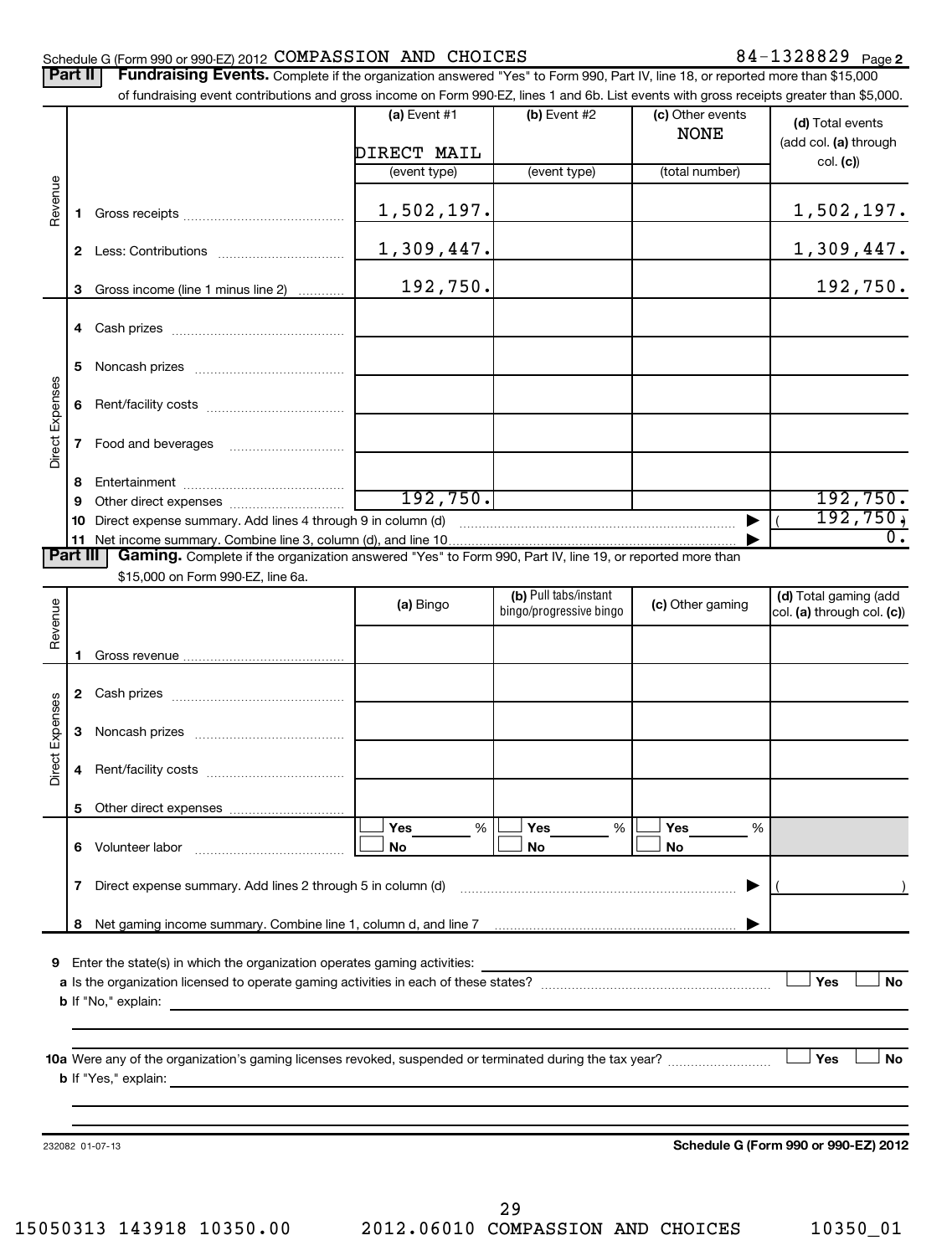| Schedule G (Form 990 or 990-EZ) 2012 COMPASSION AND CHOICES                            |                                                                                                                                                                                                                                | 84-1328829<br>Page 3                 |
|----------------------------------------------------------------------------------------|--------------------------------------------------------------------------------------------------------------------------------------------------------------------------------------------------------------------------------|--------------------------------------|
|                                                                                        |                                                                                                                                                                                                                                | Yes<br><b>No</b>                     |
|                                                                                        | 12 Is the organization a grantor, beneficiary or trustee of a trust or a member of a partnership or other entity formed                                                                                                        |                                      |
|                                                                                        |                                                                                                                                                                                                                                | Yes<br>No                            |
| <b>13</b> Indicate the percentage of gaming activity operated in:                      |                                                                                                                                                                                                                                |                                      |
|                                                                                        |                                                                                                                                                                                                                                | 13а                                  |
|                                                                                        | b An outside facility manufactured and contract and contract and contract and contract and contract and contract and contract and contract and contract and contract and contract and contract and contract and contract and c | 13 <sub>b</sub>                      |
|                                                                                        | 14 Enter the name and address of the person who prepares the organization's gaming/special events books and records:                                                                                                           |                                      |
|                                                                                        |                                                                                                                                                                                                                                |                                      |
|                                                                                        |                                                                                                                                                                                                                                |                                      |
| Address $\blacktriangleright$                                                          | <u> 1980 - Johann Stoff, amerikansk politiker (* 1900)</u>                                                                                                                                                                     |                                      |
|                                                                                        | 15a Does the organization have a contract with a third party from whom the organization receives gaming revenue?                                                                                                               | <b>No</b><br>Yes                     |
|                                                                                        |                                                                                                                                                                                                                                |                                      |
| of gaming revenue retained by the third party $\triangleright$ \$ ___________________. |                                                                                                                                                                                                                                |                                      |
| c If "Yes," enter name and address of the third party:                                 |                                                                                                                                                                                                                                |                                      |
|                                                                                        | Name $\blacktriangleright$ $\lrcorner$                                                                                                                                                                                         |                                      |
|                                                                                        |                                                                                                                                                                                                                                |                                      |
| Gaming manager information:<br>16                                                      |                                                                                                                                                                                                                                |                                      |
|                                                                                        |                                                                                                                                                                                                                                |                                      |
|                                                                                        |                                                                                                                                                                                                                                |                                      |
| Gaming manager compensation > \$                                                       |                                                                                                                                                                                                                                |                                      |
|                                                                                        |                                                                                                                                                                                                                                |                                      |
|                                                                                        |                                                                                                                                                                                                                                |                                      |
|                                                                                        |                                                                                                                                                                                                                                |                                      |
|                                                                                        |                                                                                                                                                                                                                                |                                      |
| Director/officer                                                                       | Employee<br>Independent contractor                                                                                                                                                                                             |                                      |
|                                                                                        |                                                                                                                                                                                                                                |                                      |
| Mandatory distributions:<br>17                                                         |                                                                                                                                                                                                                                |                                      |
|                                                                                        | a Is the organization required under state law to make charitable distributions from the gaming proceeds to                                                                                                                    |                                      |
|                                                                                        | retain the state gaming license? $\Box$ No                                                                                                                                                                                     |                                      |
|                                                                                        | <b>b</b> Enter the amount of distributions required under state law to be distributed to other exempt organizations or spent in the                                                                                            |                                      |
| organization's own exempt activities during the tax year $\triangleright$ \$           |                                                                                                                                                                                                                                |                                      |
| <b>Part IV</b>                                                                         | Supplemental Information. Complete this part to provide the explanations required by Part I, line 2b, columns (iii) and (v), and Part III,                                                                                     |                                      |
|                                                                                        |                                                                                                                                                                                                                                |                                      |
|                                                                                        | lines 9, 9b, 10b, 15b, 15c, 16, and 17b, as applicable. Also complete this part to provide any additional information (see instructions)                                                                                       |                                      |
|                                                                                        |                                                                                                                                                                                                                                |                                      |
|                                                                                        |                                                                                                                                                                                                                                |                                      |
|                                                                                        |                                                                                                                                                                                                                                |                                      |
|                                                                                        |                                                                                                                                                                                                                                |                                      |
|                                                                                        |                                                                                                                                                                                                                                |                                      |
|                                                                                        |                                                                                                                                                                                                                                |                                      |
|                                                                                        |                                                                                                                                                                                                                                |                                      |
|                                                                                        |                                                                                                                                                                                                                                |                                      |
|                                                                                        |                                                                                                                                                                                                                                |                                      |
|                                                                                        |                                                                                                                                                                                                                                |                                      |
|                                                                                        |                                                                                                                                                                                                                                |                                      |
|                                                                                        |                                                                                                                                                                                                                                |                                      |
|                                                                                        |                                                                                                                                                                                                                                |                                      |
|                                                                                        |                                                                                                                                                                                                                                |                                      |
|                                                                                        |                                                                                                                                                                                                                                |                                      |
|                                                                                        |                                                                                                                                                                                                                                |                                      |
| 232083 01-07-13                                                                        |                                                                                                                                                                                                                                |                                      |
|                                                                                        |                                                                                                                                                                                                                                | Schedule G (Form 990 or 990-EZ) 2012 |
| 15050313 143918 10350.00                                                               | 30<br>2012.06010 COMPASSION AND CHOICES                                                                                                                                                                                        | 10350_01                             |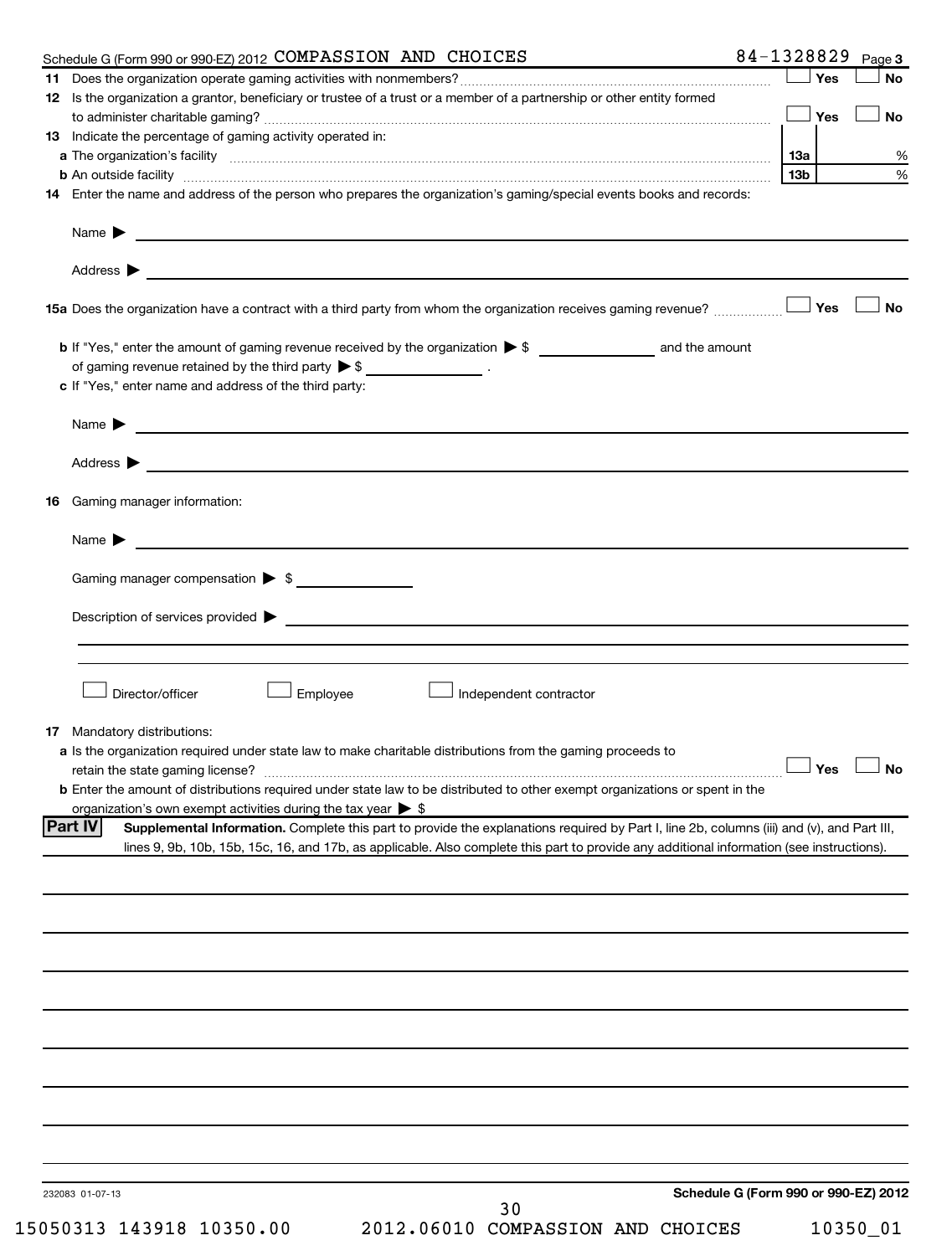|    | <b>SCHEDULE J</b><br>(Form 990)                        | <b>Compensation Information</b><br>For certain Officers, Directors, Trustees, Key Employees, and Highest<br><b>Compensated Employees</b>                                                                                                        |                                       | OMB No. 1545-0047<br>2012  |     |                         |
|----|--------------------------------------------------------|-------------------------------------------------------------------------------------------------------------------------------------------------------------------------------------------------------------------------------------------------|---------------------------------------|----------------------------|-----|-------------------------|
|    |                                                        | Complete if the organization answered "Yes" to Form 990,<br>Part IV, line 23.                                                                                                                                                                   |                                       | <b>Open to Public</b>      |     |                         |
|    | Department of the Treasury<br>Internal Revenue Service | Attach to Form 990. $\triangleright$ See separate instructions.                                                                                                                                                                                 |                                       | Inspection                 |     |                         |
|    | Name of the organization                               |                                                                                                                                                                                                                                                 | <b>Employer identification number</b> |                            |     |                         |
|    |                                                        | COMPASSION AND CHOICES                                                                                                                                                                                                                          |                                       | 84-1328829                 |     |                         |
|    | Part I                                                 | <b>Questions Regarding Compensation</b>                                                                                                                                                                                                         |                                       |                            |     |                         |
|    |                                                        |                                                                                                                                                                                                                                                 |                                       |                            | Yes | No                      |
|    |                                                        | <b>1a</b> Check the appropriate box(es) if the organization provided any of the following to or for a person listed in Form 990,                                                                                                                |                                       |                            |     |                         |
|    |                                                        | Part VII, Section A, line 1a. Complete Part III to provide any relevant information regarding these items.                                                                                                                                      |                                       |                            |     |                         |
|    | First-class or charter travel                          | Housing allowance or residence for personal use                                                                                                                                                                                                 |                                       |                            |     |                         |
|    | Travel for companions                                  | Payments for business use of personal residence                                                                                                                                                                                                 |                                       |                            |     |                         |
|    |                                                        | Tax indemnification and gross-up payments<br>Health or social club dues or initiation fees                                                                                                                                                      |                                       |                            |     |                         |
|    |                                                        | Discretionary spending account<br>Personal services (e.g., maid, chauffeur, chef)                                                                                                                                                               |                                       |                            |     |                         |
|    |                                                        |                                                                                                                                                                                                                                                 |                                       |                            |     |                         |
|    |                                                        | <b>b</b> If any of the boxes on line 1a are checked, did the organization follow a written policy regarding payment or                                                                                                                          |                                       |                            |     |                         |
|    |                                                        | reimbursement or provision of all of the expenses described above? If "No," complete Part III to explain                                                                                                                                        |                                       | 1b                         |     |                         |
| 2  |                                                        | Did the organization require substantiation prior to reimbursing or allowing expenses incurred by all officers, directors,                                                                                                                      |                                       |                            |     |                         |
|    |                                                        |                                                                                                                                                                                                                                                 |                                       | $\mathbf{2}$               |     |                         |
|    |                                                        |                                                                                                                                                                                                                                                 |                                       |                            |     |                         |
| з  |                                                        | Indicate which, if any, of the following the filing organization used to establish the compensation of the organization's<br>CEO/Executive Director. Check all that apply. Do not check any boxes for methods used by a related organization to |                                       |                            |     |                         |
|    |                                                        | establish compensation of the CEO/Executive Director, but explain in Part III.                                                                                                                                                                  |                                       |                            |     |                         |
|    | Compensation committee                                 | Written employment contract                                                                                                                                                                                                                     |                                       |                            |     |                         |
|    |                                                        | $\mathbf{X}$ Compensation survey or study<br>Independent compensation consultant                                                                                                                                                                |                                       |                            |     |                         |
|    |                                                        | $\lfloor \underline{\textbf{X}} \rfloor$ Approval by the board or compensation committee<br>Form 990 of other organizations                                                                                                                     |                                       |                            |     |                         |
|    |                                                        |                                                                                                                                                                                                                                                 |                                       |                            |     |                         |
| 4  |                                                        | During the year, did any person listed in Form 990, Part VII, Section A, line 1a, with respect to the filing                                                                                                                                    |                                       |                            |     |                         |
|    | organization or a related organization:                |                                                                                                                                                                                                                                                 |                                       |                            |     |                         |
|    |                                                        | a Receive a severance payment or change-of-control payment?                                                                                                                                                                                     |                                       | 4a                         |     | х                       |
|    |                                                        |                                                                                                                                                                                                                                                 |                                       | 4b                         |     | $\overline{\textbf{x}}$ |
|    |                                                        |                                                                                                                                                                                                                                                 |                                       | 4c                         |     | $\overline{\mathtt{x}}$ |
|    |                                                        | If "Yes" to any of lines 4a-c, list the persons and provide the applicable amounts for each item in Part III.                                                                                                                                   |                                       |                            |     |                         |
|    |                                                        |                                                                                                                                                                                                                                                 |                                       |                            |     |                         |
|    |                                                        | Only section 501(c)(3) and 501(c)(4) organizations must complete lines 5-9.                                                                                                                                                                     |                                       |                            |     |                         |
|    |                                                        | For persons listed in Form 990, Part VII, Section A, line 1a, did the organization pay or accrue any compensation                                                                                                                               |                                       |                            |     |                         |
|    | contingent on the revenues of:                         |                                                                                                                                                                                                                                                 |                                       |                            |     |                         |
|    |                                                        |                                                                                                                                                                                                                                                 |                                       | 5а                         |     | x                       |
|    |                                                        |                                                                                                                                                                                                                                                 |                                       | 5b                         |     | $\overline{\mathbf{x}}$ |
|    |                                                        | If "Yes" to line 5a or 5b, describe in Part III.                                                                                                                                                                                                |                                       |                            |     |                         |
| 6. |                                                        | For persons listed in Form 990, Part VII, Section A, line 1a, did the organization pay or accrue any compensation                                                                                                                               |                                       |                            |     |                         |
|    | contingent on the net earnings of:                     |                                                                                                                                                                                                                                                 |                                       |                            |     |                         |
|    |                                                        |                                                                                                                                                                                                                                                 |                                       | 6a                         |     | x                       |
|    |                                                        |                                                                                                                                                                                                                                                 |                                       | 6b                         |     | $\overline{\mathbf{X}}$ |
|    |                                                        | If "Yes" to line 6a or 6b, describe in Part III.                                                                                                                                                                                                |                                       |                            |     |                         |
| 7  |                                                        | For persons listed in Form 990, Part VII, Section A, line 1a, did the organization provide any non-fixed payments                                                                                                                               |                                       |                            |     |                         |
|    |                                                        |                                                                                                                                                                                                                                                 |                                       | $\overline{7}$             |     | x                       |
| 8  |                                                        | Were any amounts reported in Form 990, Part VII, paid or accrued pursuant to a contract that was subject to the                                                                                                                                 |                                       |                            |     |                         |
|    |                                                        |                                                                                                                                                                                                                                                 |                                       | 8                          |     | x                       |
| 9  |                                                        | If "Yes" to line 8, did the organization also follow the rebuttable presumption procedure described in                                                                                                                                          |                                       |                            |     |                         |
|    |                                                        |                                                                                                                                                                                                                                                 |                                       | 9                          |     |                         |
|    |                                                        | LHA For Paperwork Reduction Act Notice, see the Instructions for Form 990.                                                                                                                                                                      |                                       | Schedule J (Form 990) 2012 |     |                         |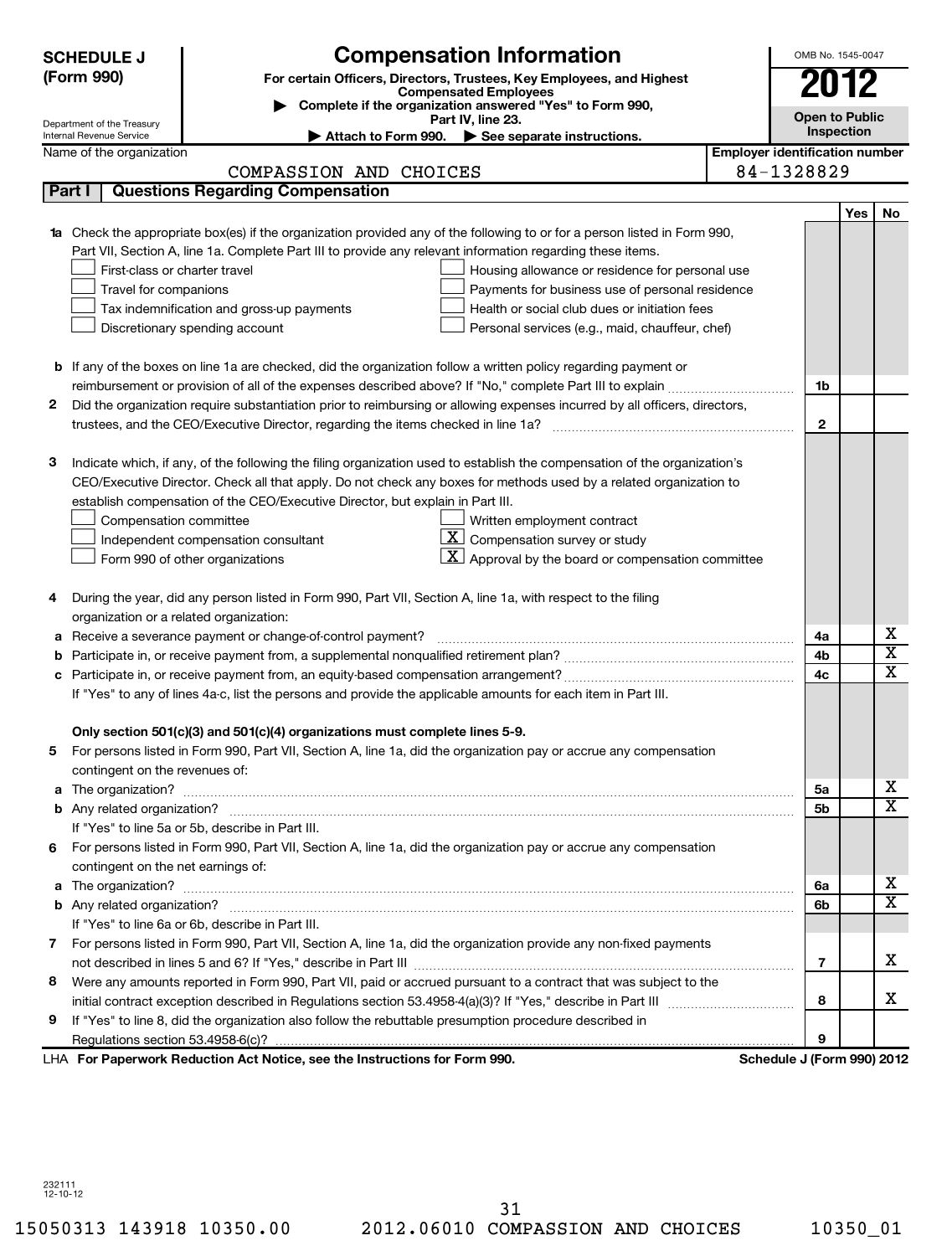#### Part II | Officers, Directors, Trustees, Key Employees, and Highest Compensated Employees. Use duplicate copies if additional space is needed.

For each individual whose compensation must be reported in Schedule J, report compensation from the organization on row (i) and from related organizations, described in the instructions, on row (ii). Do not list any individuals that are not listed on Form 990, Part VII.

Note. The sum of columns (B)(i)-(iii) for each listed individual must equal the total amount of Form 990, Part VII, Section A, line 1a, applicable column (D) and (E) amounts for that individual.

| (A) Name and Title         |      | (B) Breakdown of W-2 and/or 1099-MISC compensation |                                           |                                           | (C) Retirement and<br>other deferred | (D) Nontaxable<br>benefits | (E) Total of columns<br>$(B)(i)-(D)$ | (F) Compensation<br>reported as deferred |
|----------------------------|------|----------------------------------------------------|-------------------------------------------|-------------------------------------------|--------------------------------------|----------------------------|--------------------------------------|------------------------------------------|
|                            |      | (i) Base<br>compensation                           | (ii) Bonus &<br>incentive<br>compensation | (iii) Other<br>reportable<br>compensation | compensation                         |                            |                                      | in prior Form 990                        |
| FREDERICK MACINTYRE<br>(1) | (i)  | 166,614.                                           | $\overline{0}$ .                          | $\overline{0}$ .                          | 5,605.                               | 9,887.                     | 182, 106.                            | $\overline{0}$ .                         |
| EX-OFFICIO MEMBER          | (ii) | $\mathbf 0$ .                                      | $\overline{\mathfrak{o}}$ .               | $\overline{\mathfrak{o}}$ .               | $\overline{0}$ .                     | $\overline{0}$ .           | $\Omega$                             | $\overline{0}$ .                         |
| MARCIA CAMPBELL<br>(2)     | (i)  | 155, 510.                                          | σ.                                        | $\overline{0}$ .                          | 7,812.                               | 8,851                      | 172, 173.                            | $\overline{0}$ .                         |
| EX-OFFICIO MEMBER          | (ii) | 0.                                                 | σ.                                        | $\overline{0}$ .                          | 0                                    | 0.                         | $\Omega$                             | $\overline{0}$ .                         |
| BARBARA COOMBS LEE<br>(3)  | (i)  | 187,664.                                           | σ.                                        | $\overline{0}$ .                          | 9,434.                               | 8,657.                     | 205,755.                             | $\overline{\mathfrak{o}}$ .              |
| EX-OFFICIO MEMBER          | (ii) | 0.                                                 | $\overline{\mathfrak{o}}$ .               | 0.                                        | 0                                    | 0.                         | $\Omega$ .                           | $\overline{0}$ .                         |
| KENNETH WILLIAMS<br>(4)    | (i)  | 140,835.                                           | σ.                                        | $\overline{0}$ .                          | 7,073.                               | 8,747.                     | 156,655.                             | $\overline{0}$ .                         |
| DIRECTOR OF DEVELOPMENT    | (ii) | $\overline{0}$ .                                   | σ.                                        | $\overline{0}$ .                          | σ.                                   | $\overline{0}$ .           | $\overline{0}$ .                     | $\overline{0}$ .                         |
|                            | (i)  |                                                    |                                           |                                           |                                      |                            |                                      |                                          |
|                            | (ii) |                                                    |                                           |                                           |                                      |                            |                                      |                                          |
|                            | (i)  |                                                    |                                           |                                           |                                      |                            |                                      |                                          |
|                            | (ii) |                                                    |                                           |                                           |                                      |                            |                                      |                                          |
|                            | (i)  |                                                    |                                           |                                           |                                      |                            |                                      |                                          |
|                            | (ii) |                                                    |                                           |                                           |                                      |                            |                                      |                                          |
|                            | (i)  |                                                    |                                           |                                           |                                      |                            |                                      |                                          |
|                            | (ii) |                                                    |                                           |                                           |                                      |                            |                                      |                                          |
|                            | (i)  |                                                    |                                           |                                           |                                      |                            |                                      |                                          |
|                            | (ii) |                                                    |                                           |                                           |                                      |                            |                                      |                                          |
|                            | (i)  |                                                    |                                           |                                           |                                      |                            |                                      |                                          |
|                            | (ii) |                                                    |                                           |                                           |                                      |                            |                                      |                                          |
|                            | (i)  |                                                    |                                           |                                           |                                      |                            |                                      |                                          |
|                            | (ii) |                                                    |                                           |                                           |                                      |                            |                                      |                                          |
|                            | (i)  |                                                    |                                           |                                           |                                      |                            |                                      |                                          |
|                            | (ii) |                                                    |                                           |                                           |                                      |                            |                                      |                                          |
|                            | (i)  |                                                    |                                           |                                           |                                      |                            |                                      |                                          |
|                            | (ii) |                                                    |                                           |                                           |                                      |                            |                                      |                                          |
|                            | (i)  |                                                    |                                           |                                           |                                      |                            |                                      |                                          |
|                            | (ii) |                                                    |                                           |                                           |                                      |                            |                                      |                                          |
|                            | (i)  |                                                    |                                           |                                           |                                      |                            |                                      |                                          |
|                            | (ii) |                                                    |                                           |                                           |                                      |                            |                                      |                                          |
|                            | (i)  |                                                    |                                           |                                           |                                      |                            |                                      |                                          |
|                            | (ii) |                                                    |                                           |                                           |                                      |                            |                                      |                                          |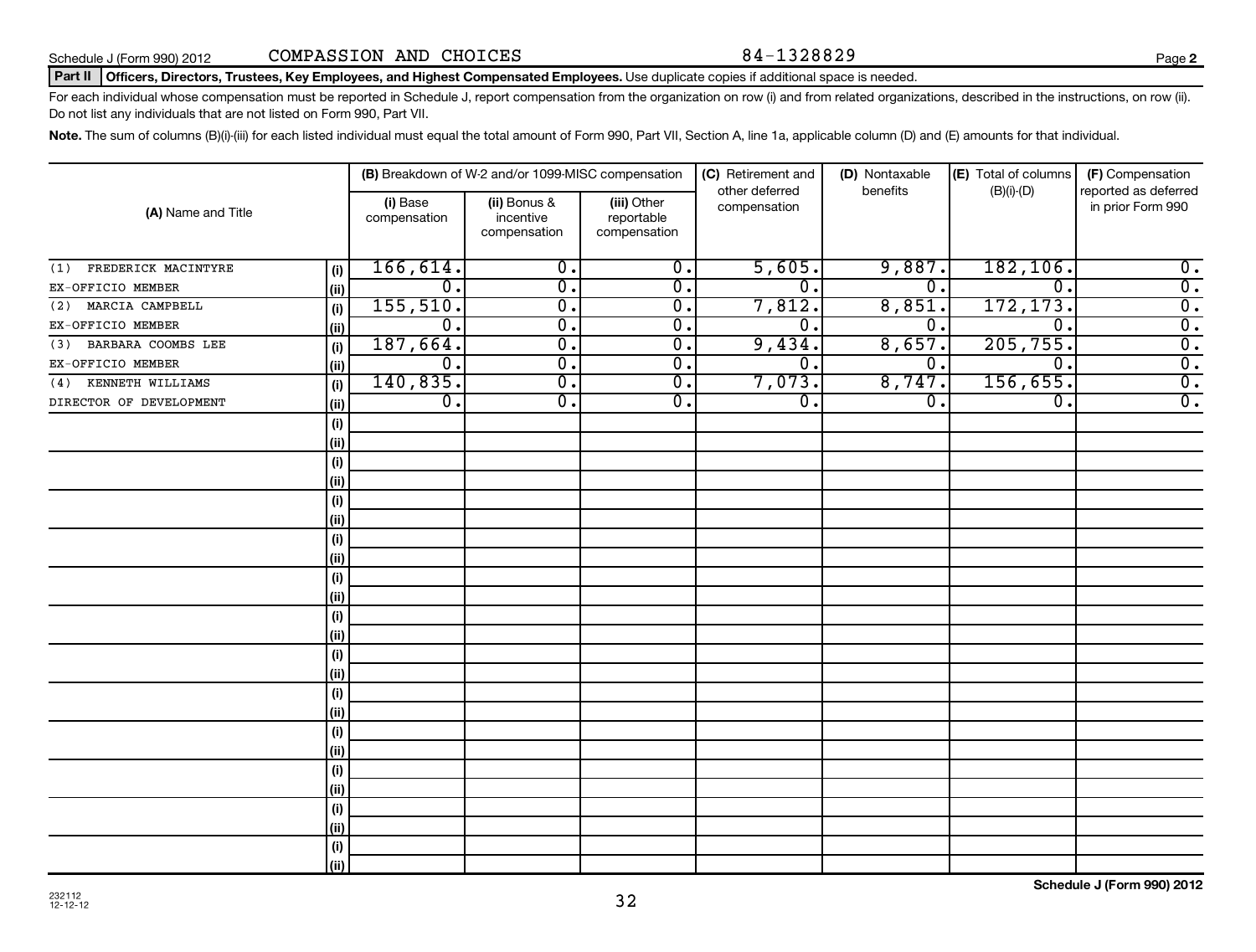| 32773 |
|-------|
| 11) - |

## **Part III Supplemental Information**

Complete this part to provide the information, explanation, or descriptions required for Part I, lines 1a, 1b, 3, 4a, 4b, 4c, 5a, 5b, 6a, 6b, 7, and 8, and for Part II. Also complete this part for any additional information.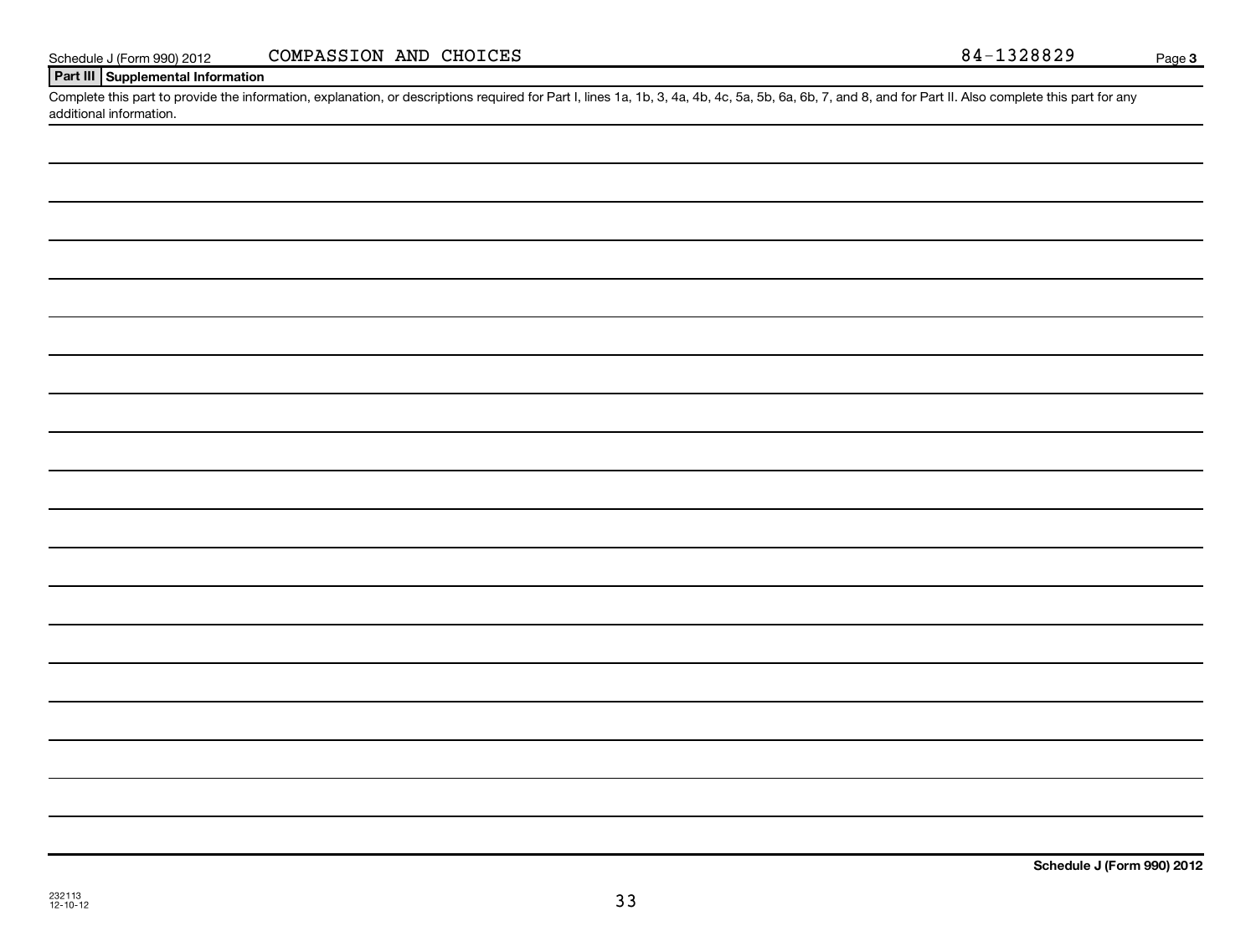# Department of the Treasury

Internal Revenue Service

## **SCHEDULE O Supplemental Information to Form 990 or 990-EZ 2012**

**(Form 990 or 990-EZ) Complete to provide information for responses to specific questions on Form 990 or 990-EZ or to provide any additional information.** <del>U</del> Open to Provide any additional information.<br>
→ Attach to Form 990 or 990-EZ.



**Employer identification number** COMPASSION AND CHOICES 84-1328829

Name of the organization

AMENDED RETURN EXPLANATION:

FORM 990, PAGE 1, PART I, LINES 3 & 4 ARE BEING AMENDED TO REFLECT THE

NUMBER OF VOTING BOARD MEMBERS LISTED ON PAGE 7, PART VII

FORM 990, PART III, LINE 4D, OTHER PROGRAM SERVICES:

OPERATE A NATIONWIDE PROGRAM HELPING OUR CONSTITUENTS ENSURE THAT THEIR

ADVANCE HEALTHCARE DIRECTIVES ARE FOLLOWED AND THAT THEIR PAIN IS

ADEQUATELY TREATED.

EXPENSES \$ 1,092,382. INCLUDING GRANTS OF \$ 0. REVENUE \$ 412,200.

FORM 990, PART VI, SECTION B, LINE 11: THE ORGANIZATION'S CHIEF FINANCIAL OFFICER TRANSMITS THE ORGANIZATION'S FORM 990 TO THE BOARD OF DIRECTORS FOR REVIEW BY EACH MEMBER OF THE BOARD. ANY COMMENTS ARE CIRCULATED TO THE ENTIRE BOARD AND THE FINAL VERSION WITH REVISIONS (IF ANY) IS PROVIDED TO ALL BOARD MEMBERS BEFORE FILING.

FORM 990, PART VI, SECTION B, LINE 12C: THE ORGANIZATION'S CONFLICT OF INTEREST POLICY IS SELF-MONITORED BY THE INDIVIDUAL BOARD MEMBERS.

FORM 990, PART VI, SECTION B, LINE 15: THE ORGANIZATION'S BOARD OF DIRECTORS DETERMINES THE EXECUTIVE DIRECTOR'S SALARY BY LOOKING AT COMPARABLE DATA AND BY RESEARCHING WITH OUTSIDE SOURCES. THE EXECUTIVE DIRECTOR DETERMINES THE CHIEF FINANCIAL OFFICER'S SALARY BY DOING MARKET RESEARCH.

232211 01-04-13 LHA For Paperwork Reduction Act Notice, see the Instructions for Form 990 or 990-EZ. Schedule O (Form 990 or 990-EZ) (2012) FORM 990, PART VI, LINE 17, LIST OF STATES RECEIVING COPY OF FORM 990: 34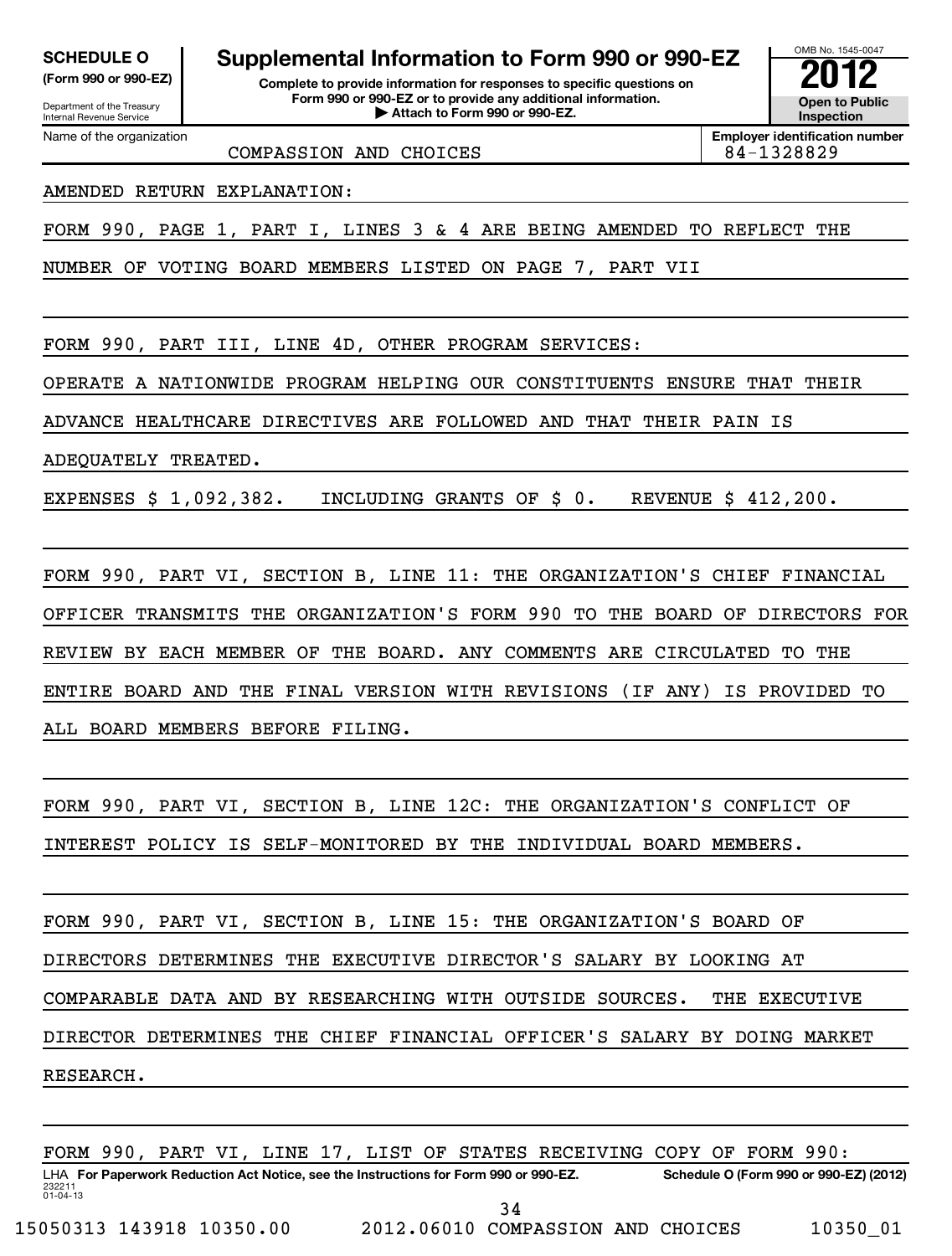| Schedule O (Form 990 or 990-EZ) (2012) | Page 2                                |
|----------------------------------------|---------------------------------------|
| Name of the organization               | <b>Emplover identification number</b> |
| COMPASSION AND CHOICES                 | 84-1328829                            |

AL,AK,AZ,AR,CA,CO,CT,DC,FL,GA,HI,IL,ME,MD,MA,MI,MN,MS,ND,NM,NJ,NY,NH,NC,OH OK,OR,PA,RI,SC,TN,UT,VA,WA,WI,WV,KS,KY,LA

FORM 990, PART VI, SECTION C, LINE 19: THE ORGANIZATION'S FINANCIAL

STATEMENTS, GOVERNING DOCUMENTS, FORM 1023 AND FORM 990 ARE AVAILABLE UPON REQUEST AND ON THE ORGANIZATION'S WEBSITE.

FORM 990, PART XI, LINE 9, CHANGES IN NET ASSETS:

DONATED SERVICES EXPENSE -402,200.

FORM 990, PART XII, LINE 2C

THE AUDIT/FINANCE COMMITTEE IS RESPONSIBLE FOR THE SELECTION OF THE

INDEPENDENT AUDITOR AND THE AUDIT OF THE ORGANIZATIONS' FINANCIAL

STATEMENTS. THERE HAS BEEN NO CHANGE FROM THE PRIOR YEAR PROCESS OF

SELECTION.

**Schedule O (Form 990 or 990-EZ) (2012)**

232212 01-04-13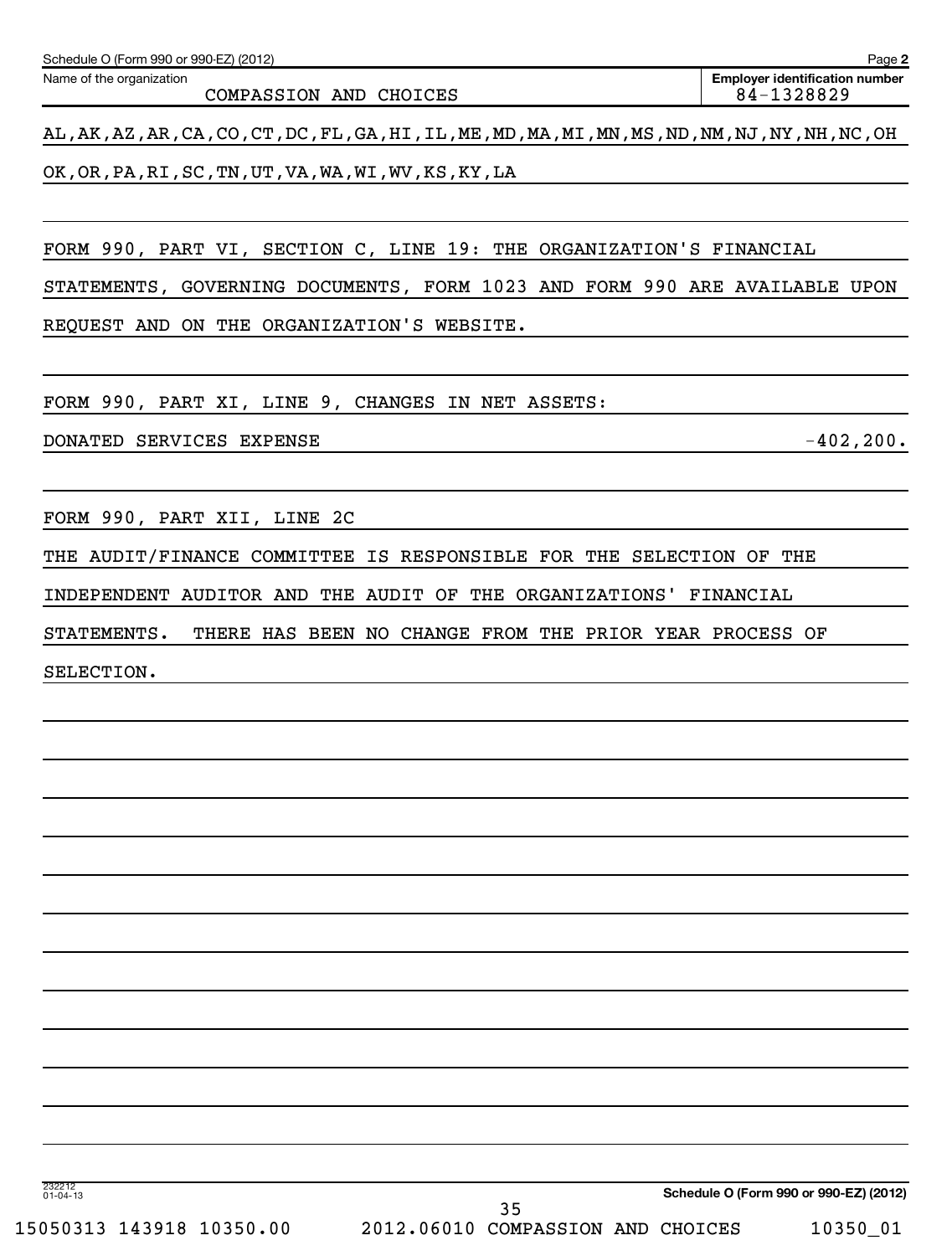| <b>SCHEDULE R</b> |  |  |
|-------------------|--|--|
|                   |  |  |

Department of the Treasury Internal Revenue Service

# **Related Organizations and Unrelated Partnerships <sup>2012</sup>**

**(Form 990) Complete if the organization answered "Yes" to Form 990, Part IV, line 33, 34, 35, 36, or 37. Open to Public** | **At to Form 990. Part IV, line 33, 34, 35, 36, or 37.**<br>See separate instructions. **Inspection**<br>Inspection

Attach to Form 990.

OMB No. 1545-0047

**Employer identification number**

Name of the organization

### COMPASSION AND CHOICES

**Part I Identification of Disregarded Entities**  (Complete if the organization answered "Yes" to Form 990, Part IV, line 33.)

| (a)<br>Name, address, and EIN (if applicable)<br>of disregarded entity | (b)<br>Primary activity | (c)<br>Legal domicile (state or<br>foreign country) | (d)<br>Total income | (e)<br>End-of-year assets | (f)<br>Direct controlling<br>entity |
|------------------------------------------------------------------------|-------------------------|-----------------------------------------------------|---------------------|---------------------------|-------------------------------------|
|                                                                        |                         |                                                     |                     |                           |                                     |
|                                                                        |                         |                                                     |                     |                           |                                     |
|                                                                        |                         |                                                     |                     |                           |                                     |
|                                                                        |                         |                                                     |                     |                           |                                     |

#### Part II ldentification of Related Tax-Exempt Organizations (Complete if the organization answered "Yes" to Form 990, Part IV, line 34 because it had one or more related tax-exempt<br>example: croanizations during the tax veas organizations during the tax year.)

| (a)<br>Name, address, and EIN<br>of related organization              | (b)<br>Primary activity             | (c)<br>Legal domicile (state or<br>foreign country) | (d)<br>Exempt Code<br>section | (e)<br>Public charity<br>status (if section | (f)<br>Direct controlling<br>entity | Section 512(b)(13) | controlled<br>entity? |
|-----------------------------------------------------------------------|-------------------------------------|-----------------------------------------------------|-------------------------------|---------------------------------------------|-------------------------------------|--------------------|-----------------------|
|                                                                       |                                     |                                                     |                               | 501(c)(3))                                  |                                     | Yes                | No                    |
| COMPASSION AND CHOICES EDUCATION AND SERVICE TO EDUCATE, SUPPORT, AND |                                     |                                                     |                               |                                             |                                     |                    |                       |
| FUND - 91-1592328, P.O. BOX 101810, DENVER,                           | ADVOCATE FOR PATIENT                |                                                     |                               |                                             |                                     |                    |                       |
| CO 80250                                                              | RIGHTS AT THE END OF LIFE. OREGON   |                                                     | 501(C)(3)                     | 509(A)(2)                                   |                                     |                    | x                     |
| COMPASSION AND CHOICES ACTION NETWORK FKA                             | TO EDUCATE, SUPPORT, AND            |                                                     |                               |                                             |                                     |                    |                       |
| END-OF-LIFE CHOICES - $84-1328830$ , $P.O.$ BOX                       | ADVOCATE FOR PATIENT                |                                                     |                               |                                             |                                     |                    |                       |
| 101810, DENVER, CO 80250                                              | RIGHTS AT THE END OF LIFE. COLORADO |                                                     | 501(C)(4)                     |                                             |                                     |                    | х                     |
|                                                                       |                                     |                                                     |                               |                                             |                                     |                    |                       |
|                                                                       |                                     |                                                     |                               |                                             |                                     |                    |                       |
|                                                                       |                                     |                                                     |                               |                                             |                                     |                    |                       |
|                                                                       |                                     |                                                     |                               |                                             |                                     |                    |                       |
|                                                                       |                                     |                                                     |                               |                                             |                                     |                    |                       |

**For Paperwork Reduction Act Notice, see the Instructions for Form 990. Schedule R (Form 990) 2012**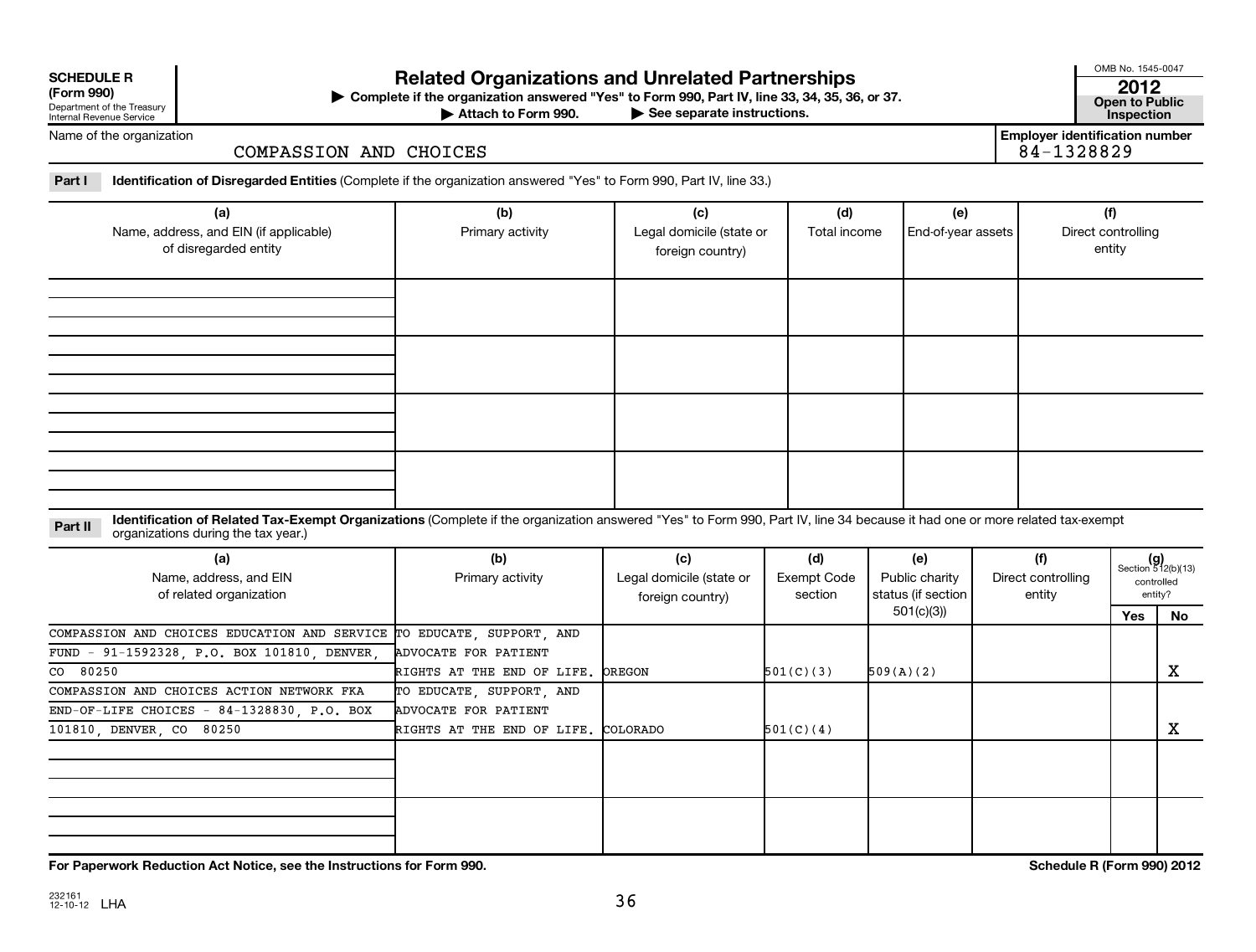Part III Identification of Related Organizations Taxable as a Partnership (Complete if the organization answered "Yes" to Form 990, Part IV, line 34 because it had one or more related<br>Read to reconizations tracted as a par organizations treated as a partnership during the tax year.)

| (a)                                                                                                                                                                                                                                                                         | (b)              | (c)                  | (d)                          |                          | (e)                                                                                        |  | (f)                      |                                              | (g)                     | (h)              |             | (i)                                           |                         | (i)      | (k)                                                     |           |
|-----------------------------------------------------------------------------------------------------------------------------------------------------------------------------------------------------------------------------------------------------------------------------|------------------|----------------------|------------------------------|--------------------------|--------------------------------------------------------------------------------------------|--|--------------------------|----------------------------------------------|-------------------------|------------------|-------------|-----------------------------------------------|-------------------------|----------|---------------------------------------------------------|-----------|
| Name, address, and EIN<br>of related organization                                                                                                                                                                                                                           | Primary activity | Legal<br>domicile    | Direct controlling<br>entity |                          | Predominant income<br>(related, unrelated,<br>excluded from tax under<br>sections 512-514) |  | Share of total<br>income |                                              | Share of<br>end-of-year | Disproportion-   |             | Code V-UBI<br>amount in box<br>20 of Schedule |                         |          | General or Percentage<br>managing ownership             |           |
|                                                                                                                                                                                                                                                                             |                  | (state or<br>foreign |                              |                          |                                                                                            |  |                          |                                              | assets                  | ate allocations? |             |                                               |                         | partner? |                                                         |           |
|                                                                                                                                                                                                                                                                             |                  | country)             |                              |                          |                                                                                            |  |                          |                                              |                         | Yes              | <b>No</b>   | K-1 (Form 1065) <b>Yes No</b>                 |                         |          |                                                         |           |
|                                                                                                                                                                                                                                                                             |                  |                      |                              |                          |                                                                                            |  |                          |                                              |                         |                  |             |                                               |                         |          |                                                         |           |
|                                                                                                                                                                                                                                                                             |                  |                      |                              |                          |                                                                                            |  |                          |                                              |                         |                  |             |                                               |                         |          |                                                         |           |
|                                                                                                                                                                                                                                                                             |                  |                      |                              |                          |                                                                                            |  |                          |                                              |                         |                  |             |                                               |                         |          |                                                         |           |
|                                                                                                                                                                                                                                                                             |                  |                      |                              |                          |                                                                                            |  |                          |                                              |                         |                  |             |                                               |                         |          |                                                         |           |
|                                                                                                                                                                                                                                                                             |                  |                      |                              |                          |                                                                                            |  |                          |                                              |                         |                  |             |                                               |                         |          |                                                         |           |
|                                                                                                                                                                                                                                                                             |                  |                      |                              |                          |                                                                                            |  |                          |                                              |                         |                  |             |                                               |                         |          |                                                         |           |
|                                                                                                                                                                                                                                                                             |                  |                      |                              |                          |                                                                                            |  |                          |                                              |                         |                  |             |                                               |                         |          |                                                         |           |
|                                                                                                                                                                                                                                                                             |                  |                      |                              |                          |                                                                                            |  |                          |                                              |                         |                  |             |                                               |                         |          |                                                         |           |
|                                                                                                                                                                                                                                                                             |                  |                      |                              |                          |                                                                                            |  |                          |                                              |                         |                  |             |                                               |                         |          |                                                         |           |
|                                                                                                                                                                                                                                                                             |                  |                      |                              |                          |                                                                                            |  |                          |                                              |                         |                  |             |                                               |                         |          |                                                         |           |
|                                                                                                                                                                                                                                                                             |                  |                      |                              |                          |                                                                                            |  |                          |                                              |                         |                  |             |                                               |                         |          |                                                         |           |
|                                                                                                                                                                                                                                                                             |                  |                      |                              |                          |                                                                                            |  |                          |                                              |                         |                  |             |                                               |                         |          |                                                         |           |
|                                                                                                                                                                                                                                                                             |                  |                      |                              |                          |                                                                                            |  |                          |                                              |                         |                  |             |                                               |                         |          |                                                         |           |
|                                                                                                                                                                                                                                                                             |                  |                      |                              |                          |                                                                                            |  |                          |                                              |                         |                  |             |                                               |                         |          |                                                         |           |
| Identification of Related Organizations Taxable as a Corporation or Trust (Complete if the organization answered "Yes" to Form 990, Part IV, line 34 because it had one or more related<br>Part IV<br>organizations treated as a corporation or trust during the tax year.) |                  |                      |                              |                          |                                                                                            |  |                          |                                              |                         |                  |             |                                               |                         |          |                                                         |           |
|                                                                                                                                                                                                                                                                             |                  |                      |                              |                          |                                                                                            |  |                          |                                              |                         |                  |             |                                               |                         |          |                                                         |           |
| (a)<br>Name, address, and EIN                                                                                                                                                                                                                                               |                  |                      | (b)                          | (c)<br>Legal domicile    | (d)<br>Direct controlling                                                                  |  | (e)                      |                                              | (f)<br>Share of total   |                  |             | (g)<br>Share of                               | (h)                     |          | $(i)$<br>Section<br>512(b)(13)<br>controlled<br>entity? |           |
| of related organization                                                                                                                                                                                                                                                     |                  | Primary activity     |                              | state or<br>foreign      | entity                                                                                     |  |                          | Type of entity<br>(C corp, S corp,<br>income |                         |                  | end-of-year |                                               | Percentage<br>ownership |          |                                                         |           |
|                                                                                                                                                                                                                                                                             |                  |                      |                              | country)                 |                                                                                            |  | or trust)                |                                              |                         |                  |             | assets                                        |                         |          | Yes                                                     | <b>No</b> |
|                                                                                                                                                                                                                                                                             |                  |                      |                              |                          |                                                                                            |  |                          |                                              |                         |                  |             |                                               |                         |          |                                                         |           |
|                                                                                                                                                                                                                                                                             |                  |                      |                              |                          |                                                                                            |  |                          |                                              |                         |                  |             |                                               |                         |          |                                                         |           |
|                                                                                                                                                                                                                                                                             |                  |                      |                              |                          |                                                                                            |  |                          |                                              |                         |                  |             |                                               |                         |          |                                                         |           |
|                                                                                                                                                                                                                                                                             |                  |                      |                              |                          |                                                                                            |  |                          |                                              |                         |                  |             |                                               |                         |          |                                                         |           |
|                                                                                                                                                                                                                                                                             |                  |                      |                              |                          |                                                                                            |  |                          |                                              |                         |                  |             |                                               |                         |          |                                                         |           |
|                                                                                                                                                                                                                                                                             |                  |                      |                              |                          |                                                                                            |  |                          |                                              |                         |                  |             |                                               |                         |          |                                                         |           |
|                                                                                                                                                                                                                                                                             |                  |                      |                              |                          |                                                                                            |  |                          |                                              |                         |                  |             |                                               |                         |          |                                                         |           |
|                                                                                                                                                                                                                                                                             |                  |                      |                              |                          |                                                                                            |  |                          |                                              |                         |                  |             |                                               |                         |          |                                                         |           |
|                                                                                                                                                                                                                                                                             |                  |                      |                              |                          |                                                                                            |  |                          |                                              |                         |                  |             |                                               |                         |          |                                                         |           |
|                                                                                                                                                                                                                                                                             |                  |                      |                              |                          |                                                                                            |  |                          |                                              |                         |                  |             |                                               |                         |          |                                                         |           |
|                                                                                                                                                                                                                                                                             |                  |                      |                              |                          |                                                                                            |  |                          |                                              |                         |                  |             |                                               |                         |          |                                                         |           |
|                                                                                                                                                                                                                                                                             |                  |                      |                              |                          |                                                                                            |  |                          |                                              |                         |                  |             |                                               |                         |          |                                                         |           |
|                                                                                                                                                                                                                                                                             |                  |                      |                              |                          |                                                                                            |  |                          |                                              |                         |                  |             |                                               |                         |          |                                                         |           |
|                                                                                                                                                                                                                                                                             |                  |                      |                              | $\overline{\mathcal{F}}$ |                                                                                            |  |                          |                                              |                         |                  |             |                                               |                         |          |                                                         |           |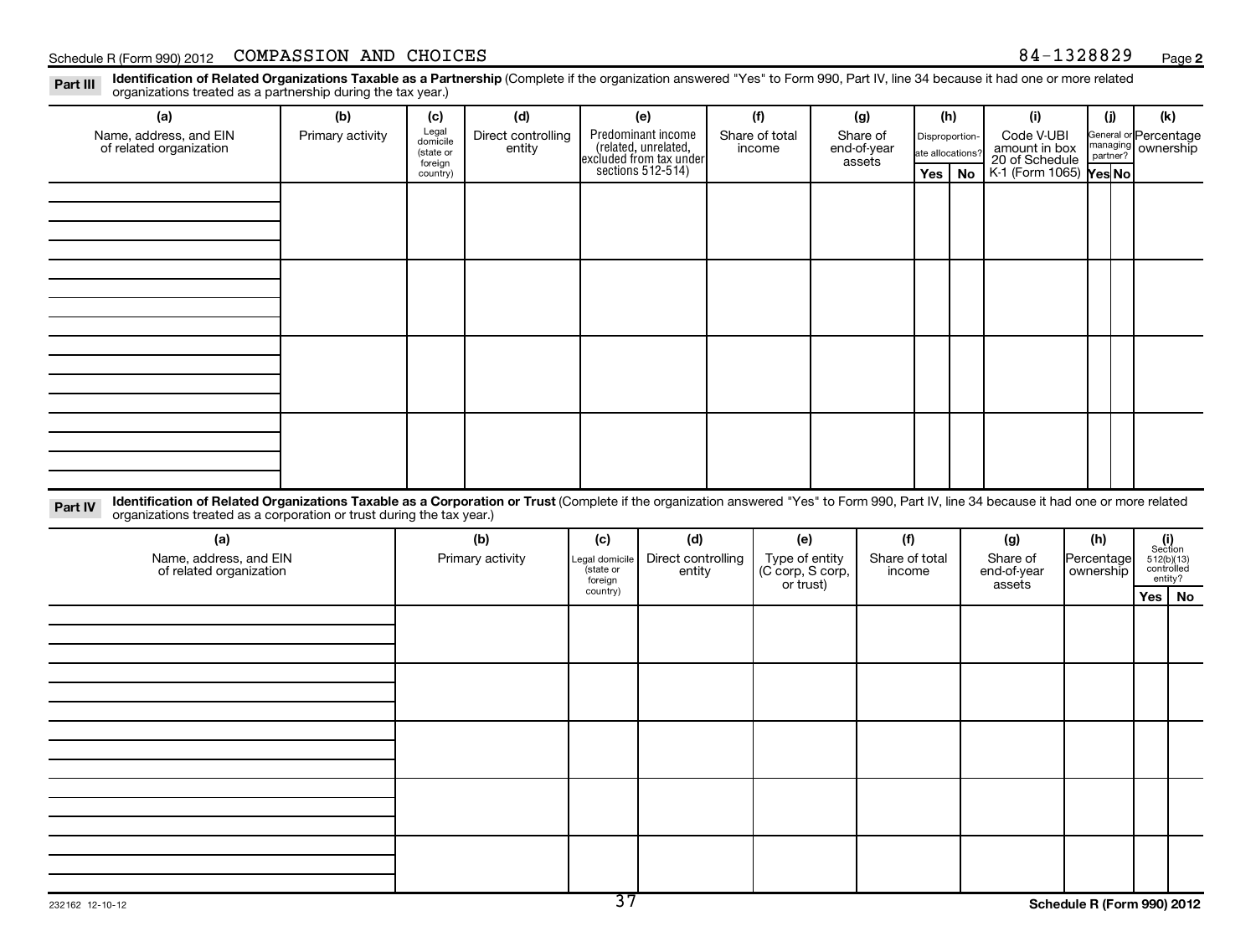|  |  |  | <b>Part V</b> T <b>ransactions With Related Organizations</b> (Complete if the organization answered "Yes" to Form 990, Part IV, line 34, 35b, or 36.) |
|--|--|--|--------------------------------------------------------------------------------------------------------------------------------------------------------|
|--|--|--|--------------------------------------------------------------------------------------------------------------------------------------------------------|

|     | Note. Complete line 1 if any entity is listed in Parts II, III, or IV of this schedule.                                                                                                                                                                 |             |                 |                                       |     | <b>Yes</b> | No                                                 |  |  |  |  |
|-----|---------------------------------------------------------------------------------------------------------------------------------------------------------------------------------------------------------------------------------------------------------|-------------|-----------------|---------------------------------------|-----|------------|----------------------------------------------------|--|--|--|--|
|     | During the tax year, did the organization engage in any of the following transactions with one or more related organizations listed in Parts II-IV?                                                                                                     |             |                 |                                       |     |            | $\overline{\mathbf{X}}$                            |  |  |  |  |
|     |                                                                                                                                                                                                                                                         |             |                 |                                       |     |            |                                                    |  |  |  |  |
|     |                                                                                                                                                                                                                                                         |             |                 |                                       | 1b  |            | $\overline{\mathbf{x}}$                            |  |  |  |  |
|     |                                                                                                                                                                                                                                                         |             |                 |                                       | 1c  |            | $\overline{\mathbf{x}}$<br>$\overline{\mathbf{x}}$ |  |  |  |  |
|     |                                                                                                                                                                                                                                                         |             |                 |                                       |     |            |                                                    |  |  |  |  |
|     |                                                                                                                                                                                                                                                         |             |                 |                                       |     |            |                                                    |  |  |  |  |
|     |                                                                                                                                                                                                                                                         |             |                 |                                       |     |            |                                                    |  |  |  |  |
|     | Dividends from related organization(s) material contents and content and content and content and content and content and content and content and content and content and content and content and content and content and conte                          |             |                 |                                       | 1f  |            | X<br>$\overline{\mathbf{x}}$                       |  |  |  |  |
|     |                                                                                                                                                                                                                                                         |             |                 |                                       |     |            |                                                    |  |  |  |  |
|     | h Purchase of assets from related organization(s) manufactured content to the content of the content of the content of the content of the content of the content of the content of the content of the content of the content o                          |             |                 |                                       | 1h  |            | $\overline{\textbf{x}}$                            |  |  |  |  |
|     | i Exchange of assets with related organization(s) manufactured and content and content and content and content and content and content and content and content and content and content and content and content and content and                          |             |                 |                                       | 1i  |            | $\overline{\textbf{x}}$                            |  |  |  |  |
|     |                                                                                                                                                                                                                                                         |             |                 |                                       | 1i. |            | $\overline{\texttt{x}}$                            |  |  |  |  |
|     |                                                                                                                                                                                                                                                         |             |                 |                                       |     |            |                                                    |  |  |  |  |
|     |                                                                                                                                                                                                                                                         |             |                 |                                       | 1k  |            | X                                                  |  |  |  |  |
|     |                                                                                                                                                                                                                                                         |             |                 |                                       | 11  |            | $\overline{\texttt{x}}$<br>$\overline{\text{x}}$   |  |  |  |  |
|     | 1 <sub>m</sub>                                                                                                                                                                                                                                          |             |                 |                                       |     |            |                                                    |  |  |  |  |
|     |                                                                                                                                                                                                                                                         |             |                 |                                       |     |            |                                                    |  |  |  |  |
|     | 1n<br>10 <sub>o</sub><br>o Sharing of paid employees with related organization(s) manufactured and content to the content of the content of the content of the content of the content of the content of the content of the content of the content of th |             |                 |                                       |     |            |                                                    |  |  |  |  |
|     |                                                                                                                                                                                                                                                         |             |                 |                                       |     |            |                                                    |  |  |  |  |
|     |                                                                                                                                                                                                                                                         |             |                 |                                       |     |            |                                                    |  |  |  |  |
|     |                                                                                                                                                                                                                                                         |             |                 |                                       | 1q  |            | $\overline{\text{x}}$                              |  |  |  |  |
|     |                                                                                                                                                                                                                                                         |             |                 |                                       |     |            |                                                    |  |  |  |  |
|     |                                                                                                                                                                                                                                                         |             |                 |                                       | 1r  |            | Х                                                  |  |  |  |  |
|     |                                                                                                                                                                                                                                                         |             |                 |                                       | 1s  |            | $\overline{\texttt{x}}$                            |  |  |  |  |
|     | If the answer to any of the above is "Yes," see the instructions for information on who must complete this line, including covered relationships and transaction thresholds.                                                                            |             |                 |                                       |     |            |                                                    |  |  |  |  |
|     | (a)                                                                                                                                                                                                                                                     | (b)         | (c)             | (d)                                   |     |            |                                                    |  |  |  |  |
|     | Name of other organization                                                                                                                                                                                                                              | Transaction | Amount involved | Method of determining amount involved |     |            |                                                    |  |  |  |  |
|     |                                                                                                                                                                                                                                                         | type (a-s)  |                 |                                       |     |            |                                                    |  |  |  |  |
|     |                                                                                                                                                                                                                                                         |             |                 |                                       |     |            |                                                    |  |  |  |  |
|     | (1) COMPASSION AND CHOICES ACTION NETWORK                                                                                                                                                                                                               | N           |                 | 2,954. OFFICE SPACE ALLOCATION        |     |            |                                                    |  |  |  |  |
|     |                                                                                                                                                                                                                                                         |             |                 | 40,007. TIME CARDS                    |     |            |                                                    |  |  |  |  |
|     | (2) COMPASSION AND CHOICES ACTION NETWORK                                                                                                                                                                                                               | O           |                 |                                       |     |            |                                                    |  |  |  |  |
| (3) |                                                                                                                                                                                                                                                         |             |                 |                                       |     |            |                                                    |  |  |  |  |
|     |                                                                                                                                                                                                                                                         |             |                 |                                       |     |            |                                                    |  |  |  |  |
| (4) |                                                                                                                                                                                                                                                         |             |                 |                                       |     |            |                                                    |  |  |  |  |
|     |                                                                                                                                                                                                                                                         |             |                 |                                       |     |            |                                                    |  |  |  |  |
| (5) |                                                                                                                                                                                                                                                         |             |                 |                                       |     |            |                                                    |  |  |  |  |
|     |                                                                                                                                                                                                                                                         |             |                 |                                       |     |            |                                                    |  |  |  |  |
| (6) |                                                                                                                                                                                                                                                         |             |                 |                                       |     |            |                                                    |  |  |  |  |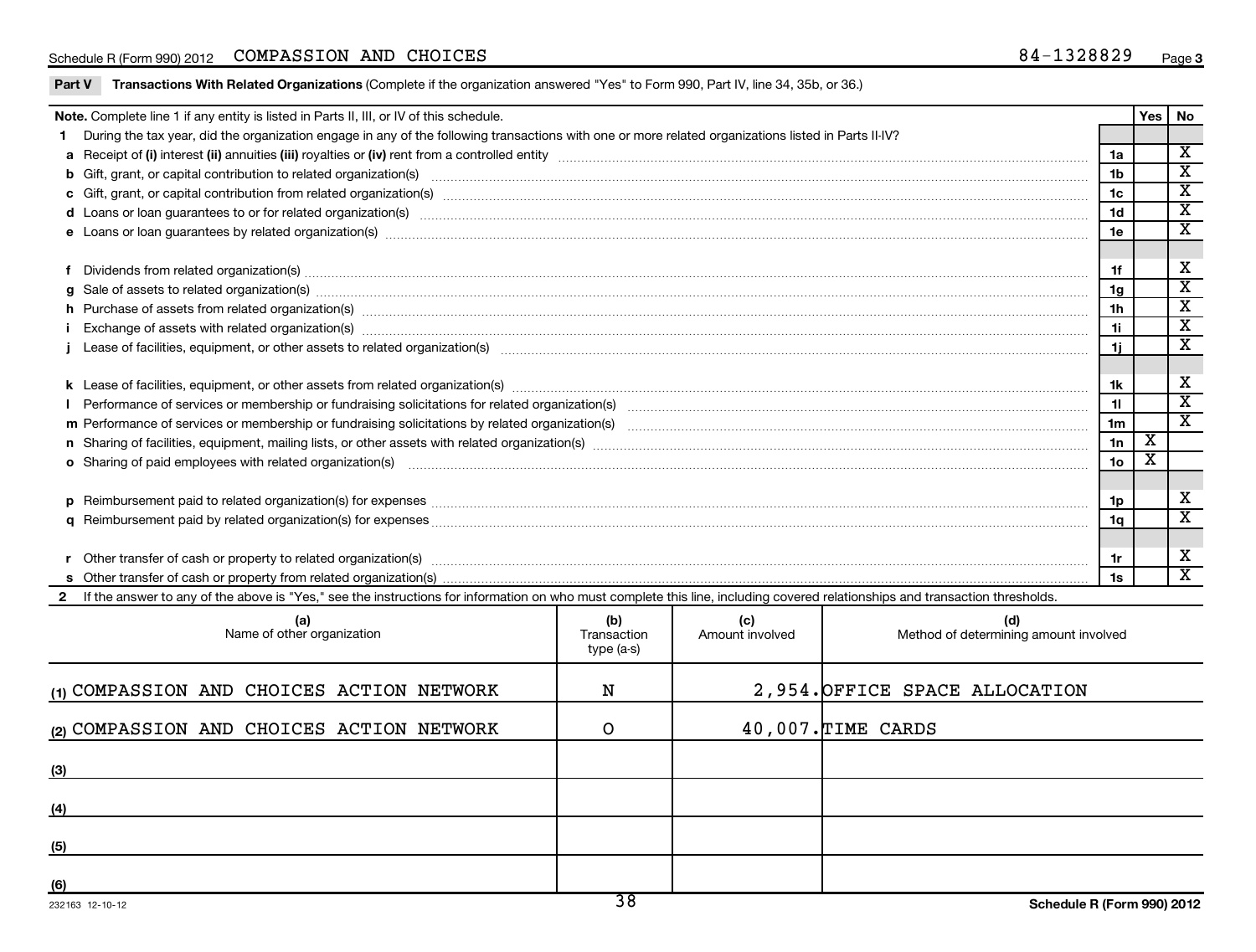#### Schedule R (Form 990) 2012 COMPASSION AND CHOICES 84-1328829 <sub>Page</sub>

Part VI Unrelated Organizations Taxable as a Partnership (Complete if the organization answered "Yes" to Form 990, Part IV, line 37.)

Provide the following information for each entity taxed as a partnership through which the organization conducted more than five percent of its activities (measured by total assets or gross revenue) that was not a related organization. See instructions regarding exclusion for certain investment partnerships.

| (a)<br>Name, address, and EIN<br>of entity | (b)<br>Primary activity | (c)<br>Legal domicile<br>(state or foreign<br>country) | (d)<br>$\begin{array}{ l l } \hline \text{Predominant income} & \text{Area} \\ \hline \text{(related, unrelated,} & \text{501(c)(3)} \\ \text{excluded from tax} & \text{501(c)(3)} \\ \text{under section 512-514)} & \text{Yes. No} \\\hline \end{array}$ | $(e)$<br>Are all<br>partners sec.<br>$501(c)(3)$<br>orgs.? | (f)<br>Share of<br>total<br>income | (g)<br>Share of<br>end-of-year<br>assets | (h)<br>Yes No | (i)<br>Dispropor-<br>Code V-UBI<br>dionate amount in box 20 managing<br>allocations? of Schedule K-1<br>Yes No (Form 1065)<br>Yes No | (i)<br>Yes NO | (k) |
|--------------------------------------------|-------------------------|--------------------------------------------------------|-------------------------------------------------------------------------------------------------------------------------------------------------------------------------------------------------------------------------------------------------------------|------------------------------------------------------------|------------------------------------|------------------------------------------|---------------|--------------------------------------------------------------------------------------------------------------------------------------|---------------|-----|
|                                            |                         |                                                        |                                                                                                                                                                                                                                                             |                                                            |                                    |                                          |               |                                                                                                                                      |               |     |
|                                            |                         |                                                        |                                                                                                                                                                                                                                                             |                                                            |                                    |                                          |               |                                                                                                                                      |               |     |
|                                            |                         |                                                        |                                                                                                                                                                                                                                                             |                                                            |                                    |                                          |               |                                                                                                                                      |               |     |
|                                            |                         |                                                        |                                                                                                                                                                                                                                                             |                                                            |                                    |                                          |               |                                                                                                                                      |               |     |
|                                            |                         |                                                        |                                                                                                                                                                                                                                                             |                                                            |                                    |                                          |               |                                                                                                                                      |               |     |
|                                            |                         |                                                        |                                                                                                                                                                                                                                                             |                                                            |                                    |                                          |               |                                                                                                                                      |               |     |
|                                            |                         |                                                        |                                                                                                                                                                                                                                                             |                                                            |                                    |                                          |               |                                                                                                                                      |               |     |
|                                            |                         |                                                        |                                                                                                                                                                                                                                                             |                                                            |                                    |                                          |               |                                                                                                                                      |               |     |

**Schedule R (Form 990) 2012**